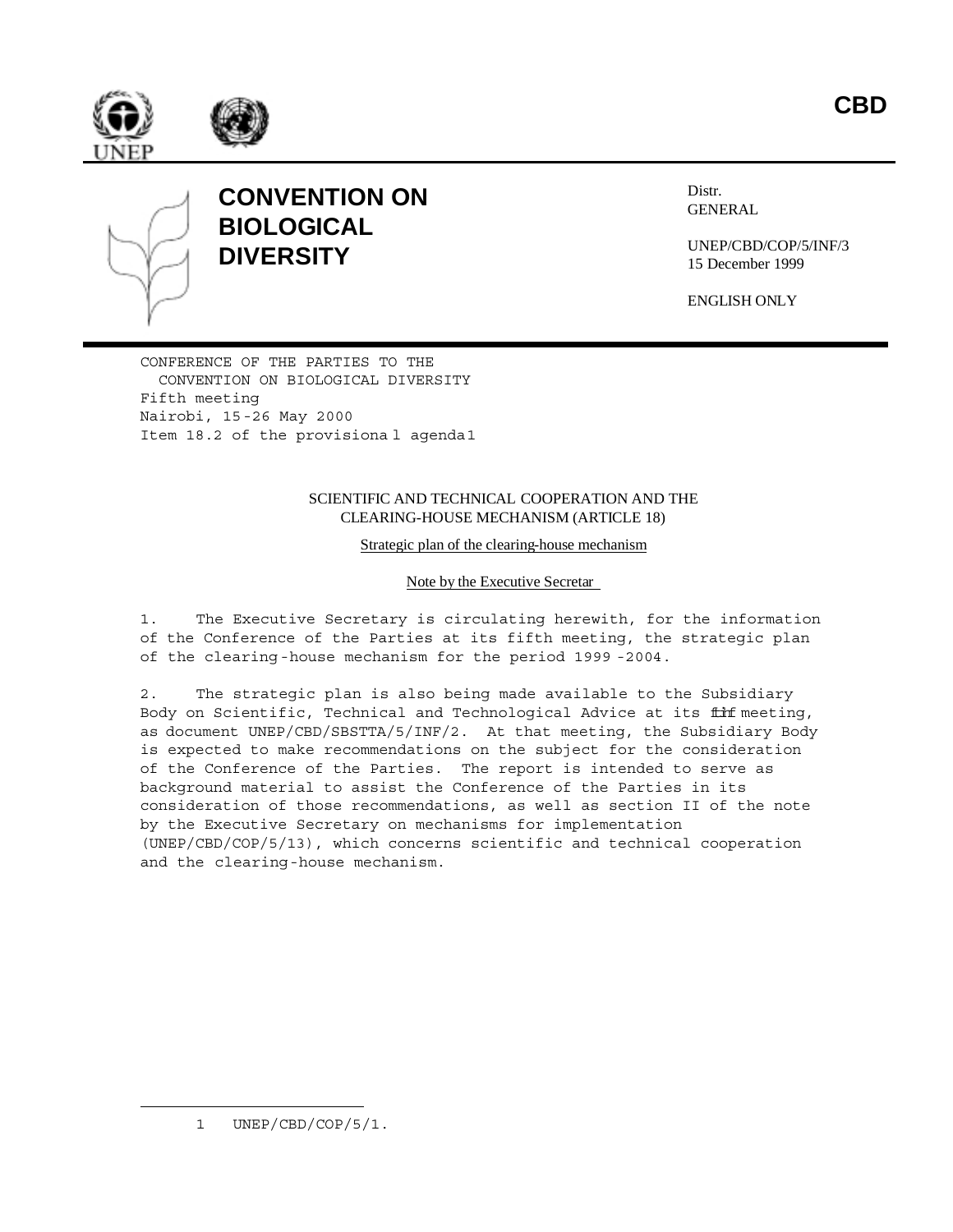

# **STRATEGIC PLAN 1999 - 2004**

(with an overall strategic view out to 2009)

13 October 1999

Prepared by:

Cullbridge Marketing and Communications 61 Forest Hill Avenue Ottawa, ON K2C 1P7 (613) 224-3800 kassirer@cullbridge.co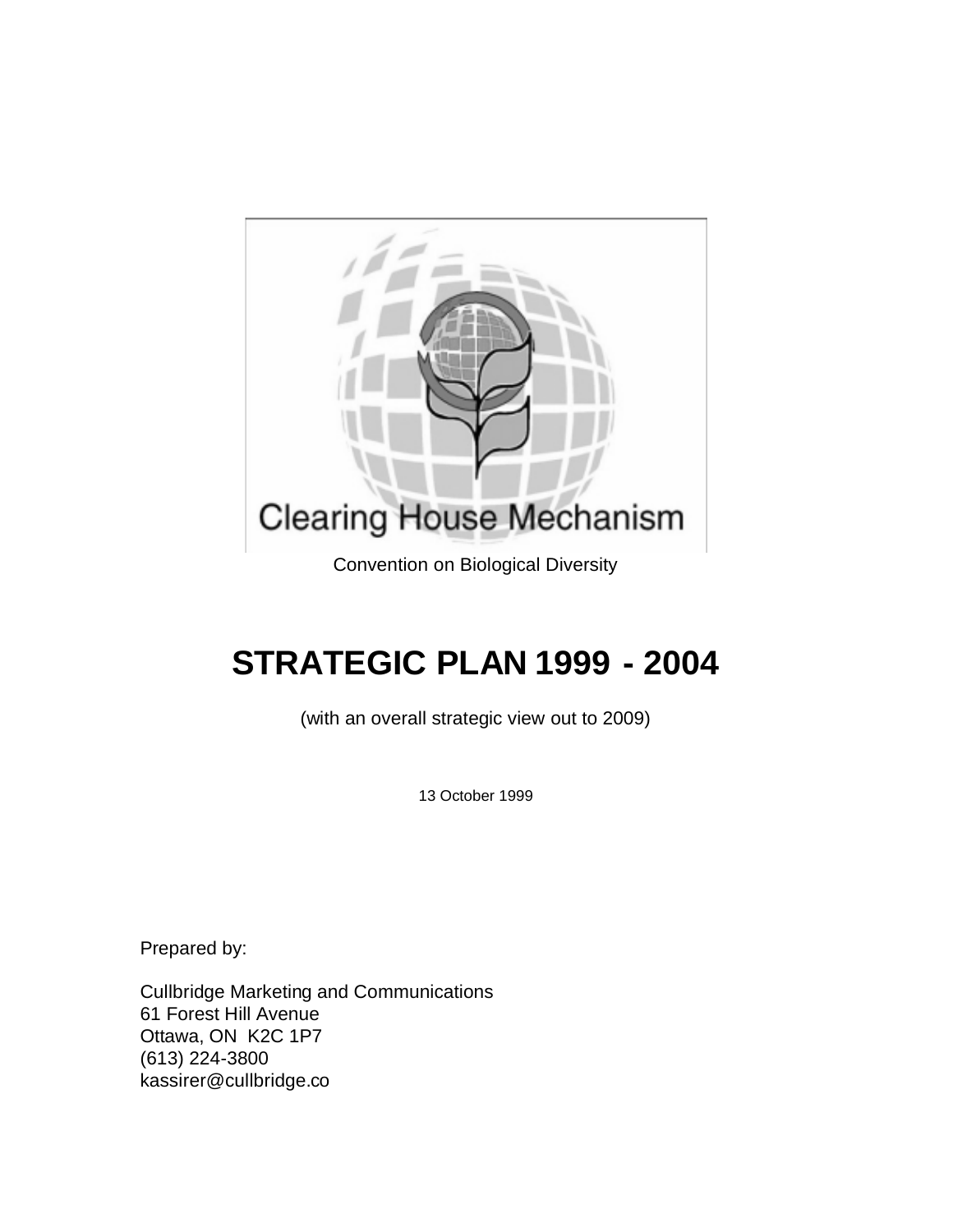| 1.2 SWOT (Strengths, Weaknesses, Opportunities, Threats) Analysis  9 |  |
|----------------------------------------------------------------------|--|
|                                                                      |  |
|                                                                      |  |
|                                                                      |  |
|                                                                      |  |
|                                                                      |  |
|                                                                      |  |
|                                                                      |  |
|                                                                      |  |
|                                                                      |  |
|                                                                      |  |
|                                                                      |  |
|                                                                      |  |
| 7. Third Goal: Network Development and Organizational Efficiency  28 |  |
|                                                                      |  |
|                                                                      |  |
|                                                                      |  |
|                                                                      |  |
|                                                                      |  |
|                                                                      |  |
|                                                                      |  |
|                                                                      |  |

# **Table of Contents**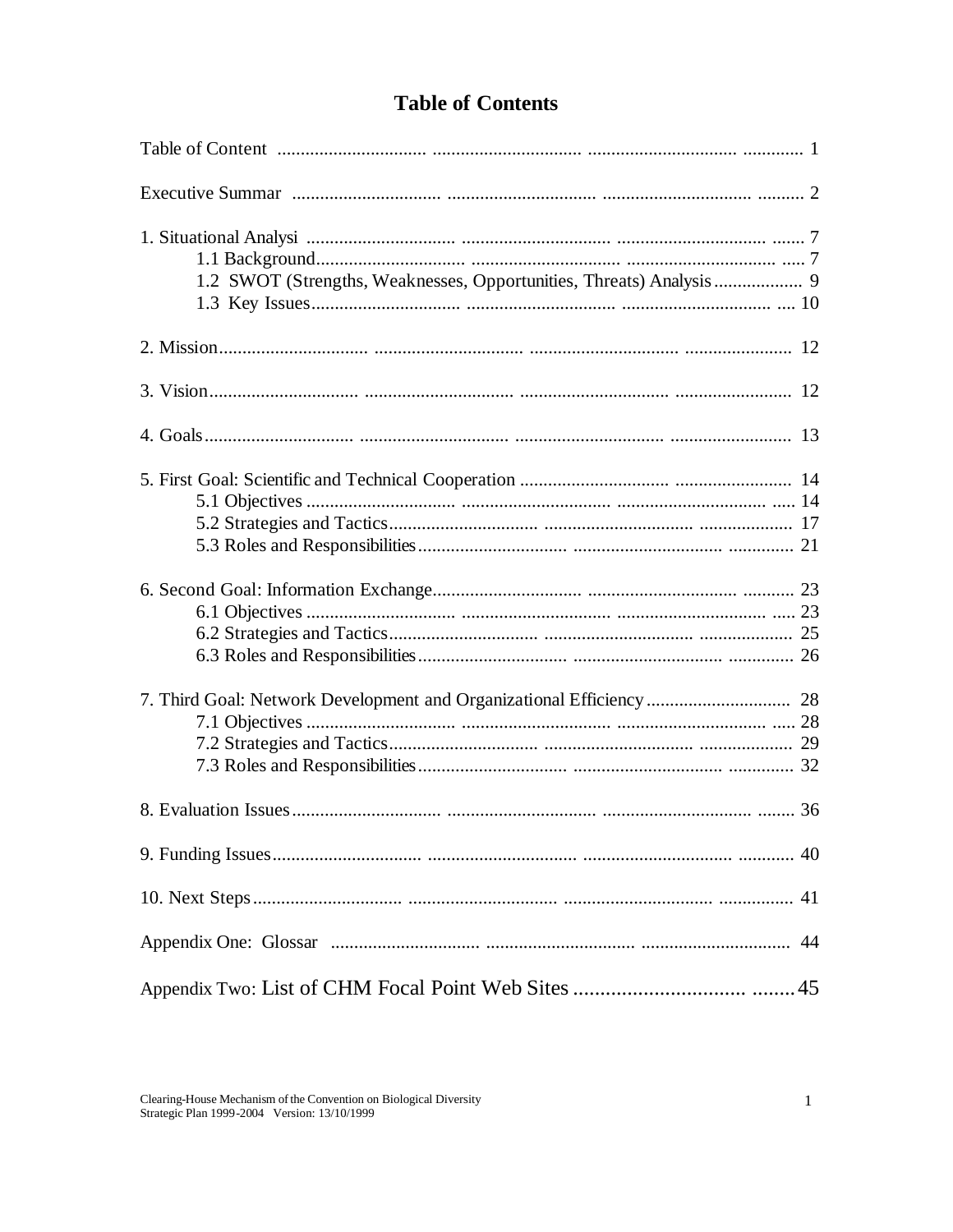# **Executive Summary**

#### **Mission and Vision**

The Clearing-House Mechanism (CHM) was established by the UN Convention on Biological Diversity *to promote and facilitate technical and scientific cooperation* in support of the Convention and its three objectives:

- the conservation of biological diversi ty,
- the sustainable use of its components, and
- the fair and equitable sharing of benefits.

The CHM will become the primary global cooperation and information network on the conservation and sustainable use of biological diversity. It will promote a nd support at the local, national, sub-regional, regional and international levels:

- better, more cos -effective decision-making (for example for trans-boundary issues and topics such as migratory and alien species, and for situations where only readily available information can be considered);
- international cooperation and sharing of related technology, training, education, research, information and expertise;
- reduced duplication of related efforts; and therefore
- quicker, better and more cost-effective implementation of biodiversity-related initiatives, and of the Convention overall.

Working in collaboration with related global initiatives, the CHM will also link and synergize their contributions, and help consolidate and influence the development of the biodiversity component of an emerging global information infrastructure covering many other subject areas as well.

Embracing person-to-person, paper-based and electronic components, it will operate as a decentralized, open and transparent, distributed network of mutually supportive networks. It will take a proactive and collaborative approach to identifying, prioritizing and meeting the needs of its wide range of users, and shall endeavor to expand its activities and services over time to meet the broad objectives of the Convention.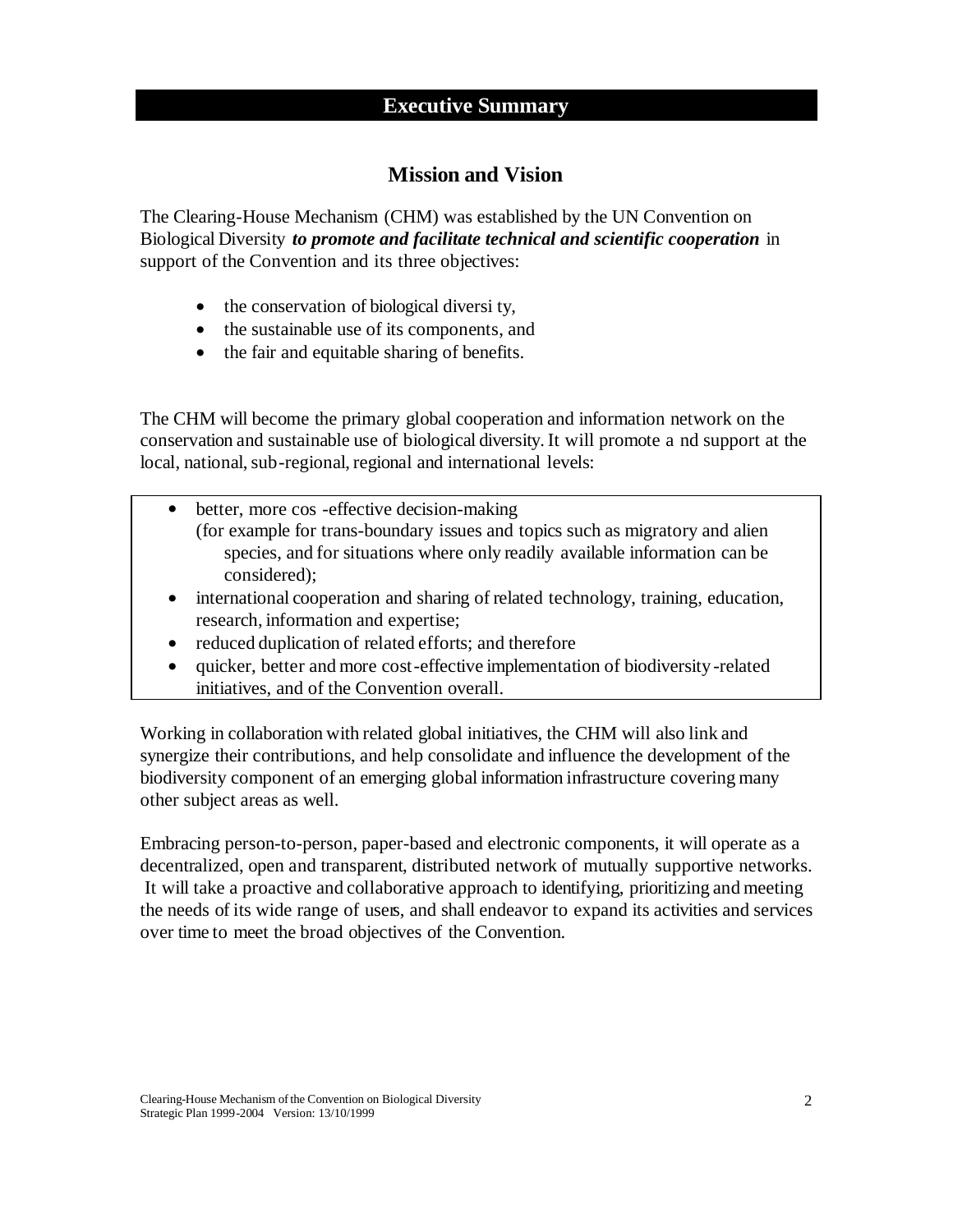# **Goals and Strategies**

The CHM has three goals, all of which are necessary for achieving the goals of the Convention on Biological Diversity:

- **Cooperation** the promotion and facilitation of scientific and technica cooperation,
- **Information Exchange** the development of a global mechanism for exchanging and integrating information on biodiversity, and
- **Network Development** the development of the CHM Focal Points and their partners.

The following is a condensed overview of these goals and the strategies that will be used to achieve them.

# **1.** *Cooperation***. Promotion and facilitation of scientific and technical cooperation\*.**

*\* within and between countries, for the effective implementation of the Convention* 

The first goal involves use of the CHM for identifying, developing and promoting opportunities for collaboration. It focuses *on six key areas of scientific, technical and technological cooperation:* 

- decision making tools and processes,
- training and capacity building,
- research.
- funding,
- access to and transfer of technology, and
- repatriation of information.

This goal will be achieved through the following three strategies.

- **Track Best Practices, Needs and Priorities for Collaboration.** For each of the six key areas of cooperation, track and share information on needs, priorities, strengths, best practices, lessons learned and trends, for implementing relevant Articles of the Convention, on an ongoing basis.
- **Use Funding to Promote Country Involvement, Partnering and Progress in Priority Areas.** In cooperation with GEF and other international funding partners, and on the basis of demonstrated user needs, establish criteria and funding pools for supporting progressive, national-based and regional-based projects in each key area o cooperation*.*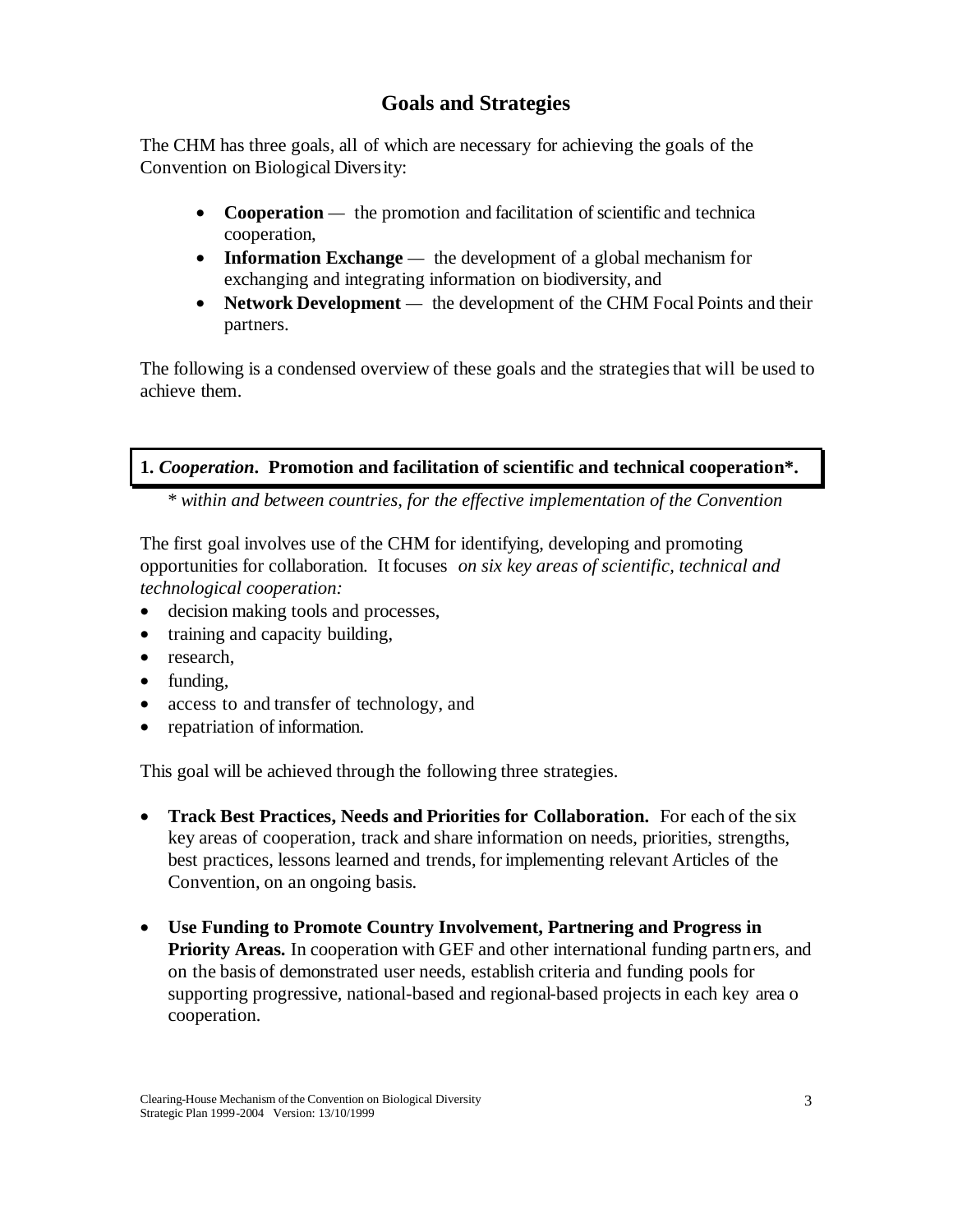• **Provide a Collaboration Promotion Mechanism for Institutions and Experts, and service and technology providers.** Create a mechanism that institutions and experts, and service and technology providers can use to introduce themselves, and to identify areas of potential collaboration which they are interested in pursuing. Users would be able to search electronically (Web / CD ROM), or make requests (phone, fax etc.) according to various criteria, including geographical location, type of assistance (including each key areas of cooperation) and subject matter.

The CHM Focal Points would act as "gatekeepers" to the information on their nodes, with full local access to content. The service and technology providers, institutions and experts would be responsible for keeping their own information up to date, and for conforming to guidelines.

**2.** *Information Exchange***. Development of a global mechanism for exchanging and integrating information on biodiversity.\***

*\* within and between countries, in an open and decentralized manner, using conventional and electronic means of communication, for the effective implementation of the Convention* 

This goal involves:

- providing improved and integrated access to information sources that already exist,
- fostering the establishment and development of necessary information sources where they do not exist, and
- promoting the exchange of information, knowledge, experience and best practices.

It will be met primarily through the following four strategies.

- **Provide Open, World-Wide Access to Existing Biodiversity Information**. Engage National Focal Points in providing access through the CHM to existing information within their countries.
- **Ensure Compatibility Through Standardization and Interoperability.** Provide and achieve acceptance of tools, guidelines, protocols and standards for promoting the compatibility of network structures and processes.
- **Track Information Needs, Priorities and Best Practices.** Track and share nationa needs, priorities, best practices, lessons learned, and gaps in information and expertise on an ongoing basis.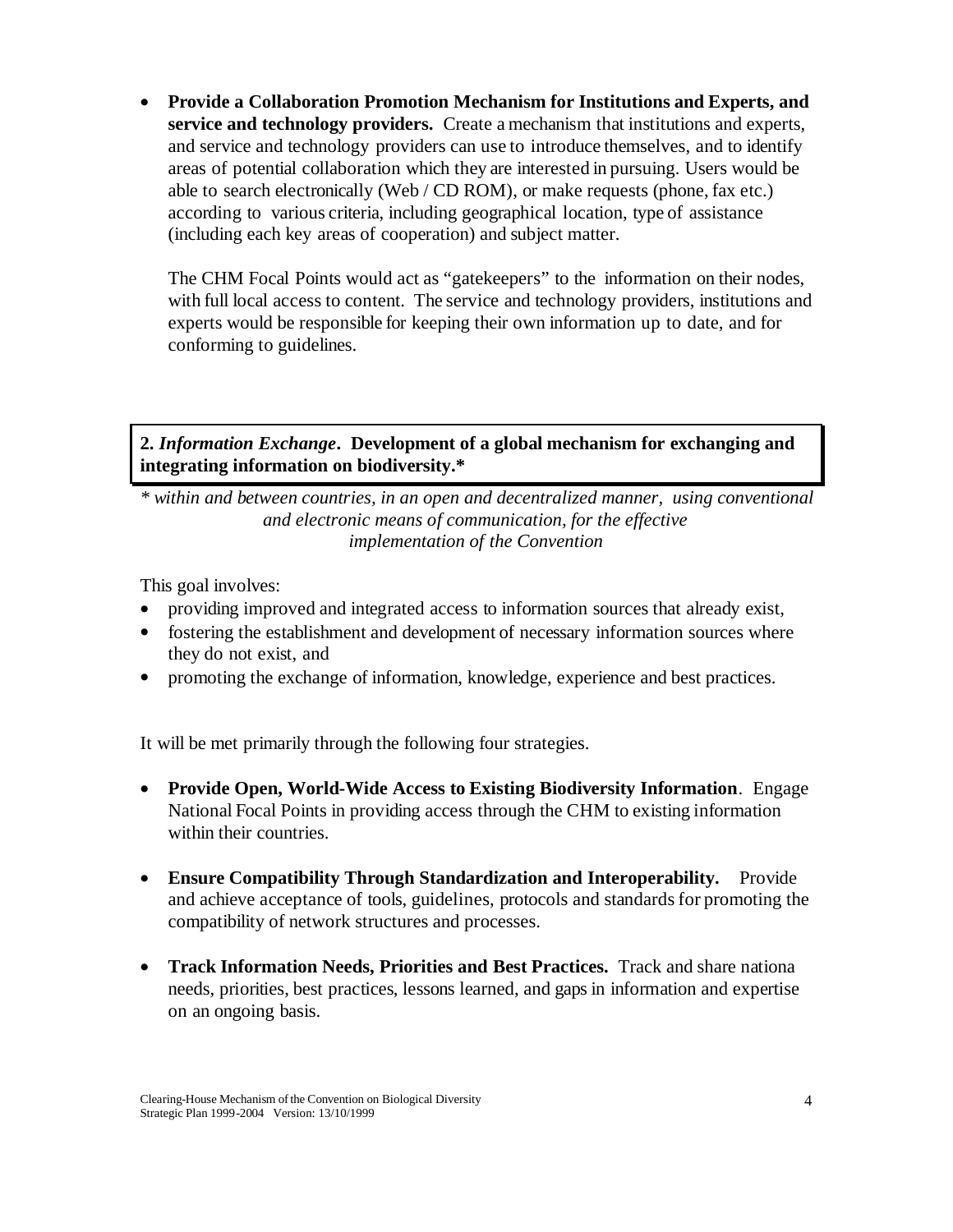• **Prioritize and Promote Expansion in Content.** Determine priorities for growth and improvement in information content, based on user needs and strategic considerations; promote expansion accordingly.

#### **3.** *Network Development***. Development of the CHM Focal Points and their partners.**

This goal covers the development and ongoing support of the CHM's *network of networks,*  to meet the growing needs of the CHM in a timely manner and with limited resources. While the priority is to support the growth of CHM Focal Points, the intention is to work through them to support their partners and networks as well.

It will be met primarily through the following six strategies.

- **Provide Star -Up Assistance and Ongoing Capacity Building.** Ensure that countries, regions, and subregions are assisted in setting up and developing their Foca Points, and in accessing ongoing capacity building support.
- **Address Obstacles to Growth** Identify and overcome national, regional and international obstacles to the establishment and full development of CHM Focal Points.
- **Maintain Local Ownership of Information.**
- **Rely on Partnerships, and Focus on Facilitation.** Concentrate on facilitating, encouraging and promoting rather than implementing. Engage a wide range o biodiversity stakeholders, to pool resources and share work, including promotion of the CHM and its Call for Proposals. Help with partners' capacity building through join endeavors
- **Concentrate on** *Value-Added* Continue to clarify, grow competence in, and gain widespread recognition for the *value-added* roles of each type of focal point.
- **Promote Use of the CHM** Promote awareness, understanding, expansion and use o the CHM through communications and education activities.
- **Develop Funding Strategies for all Focal Points**. Ensure the long term development and operation of CHM Focal Points, by developing sound short- and long- term funding strategies for Focal Points at a levels.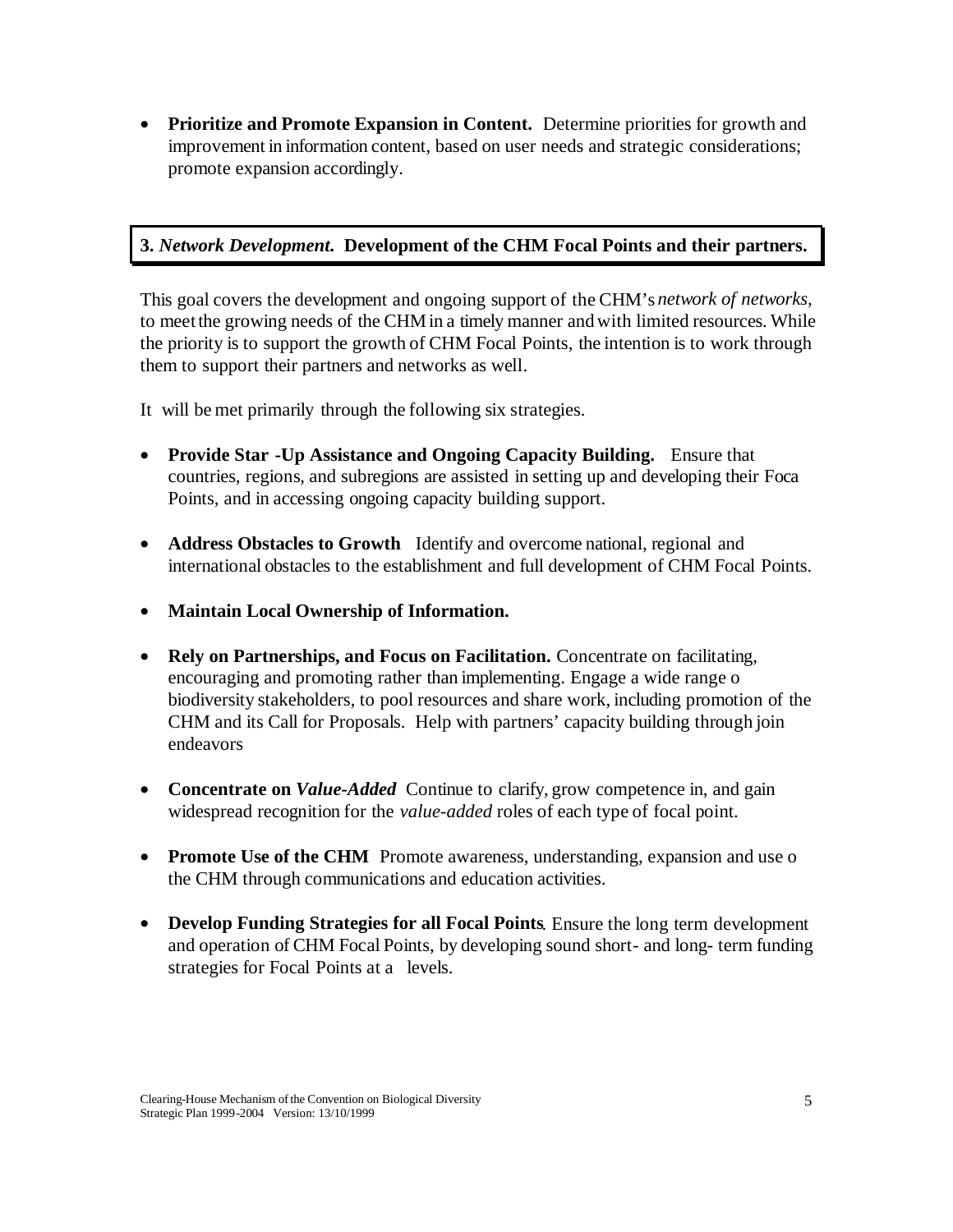#### **Evaluation**

In order to guide and evaluate its progress, the CHM will rely on two primary evaluati mechanisms. Starting in 1999, an independent review of the CHM shall be conducted ever five years. User surveys, which will form an integral part of each independent review, will also be carried out at least one additional time between each independent review. For each measurable objective in this plan, measurement criteria, and baseline data (where available) are provided in Section 9.

# **Funding**

Ongoing investmen s will be required to develop and sustain the operations of the CHM's nodes at all levels. It may be difficult to quantify the overall return on these investments. However many biodiversity initiatives world-wide require the sorts of cooperation and information availability that is supported by the CHM, or could be implemented more cost-effectively though its use. The proponents of these initiatives, who are potential 'users' of the CHM, should be considered as potential CHM funders as well. Just as the Parties t the Convention must support the CHM as a necessary foundation for implementing the Convention, other actors world-wide must also come to support the CHM as a critical too for implementing their own initiatives and achieving their own goals.

In Section 9 of this plan, funding objectives are defined and approaches are outlined for obtaining the necessary funding.

# **Next Steps**

This Strategic Plan outlines an ambitious number of objectives. Key performance indicators for the coming three years include:

- the CHM's perceived contribution to effective decision making, and the overall contribution of the information exchanged;
- awareness and use of the CHM; and
- establishment of the CHM's Focal Points, and related capacity building.

During this period, priority should be given to:

- describing and communicating the role and value of the CHM;
- creating mechanisms of mutual support for its users;
- planning for its long-term sustainability, including financing considerations and establishing the permanent CHM focal point (i.e. Secretariat for the CHM); and
- monitoring and evaluating its activities.

#### **1. Situational Analysis**

Clearing-House Mechanism of the Convention on Biological Diversity Strategic Plan 1999-2004 Version: 13/10/1999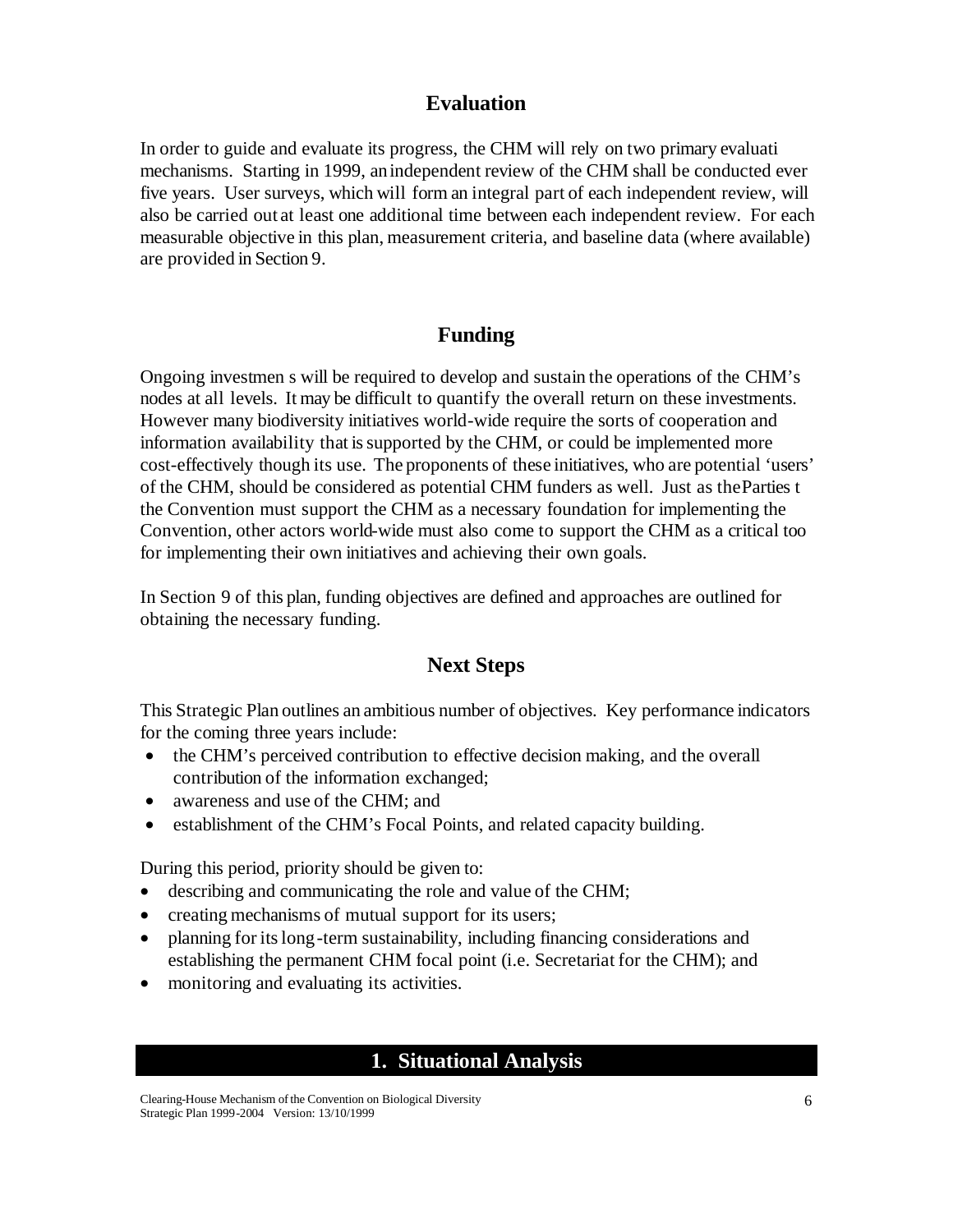#### **1.1 Background**

The Clearing-House Mechanism (CHM) was established by the UN Convention on Biological Diversity to "promote and facilitate technical and scientific cooperation in biodiversity." Its legal mandate comes from Article 18 of the Convention, covering Technica and Scientific Cooperation, rather than Article 17 on Exchange of Information. This highlights that the CHM's role is beyond information exchange alone.

Articles 12 through 20 suggest that the CHM should support the following areas.

- scientific and research cooperation in such areas as
	- need for conservation and sustainable use
	- identification and monitoring
	- in-situ conservati
	- ex-situ conservati
	- the sustainable use of components of biodiversit
	- the use of incentive measures
	- impact assessment and minimizing adverse impacts
	- access to genetic resources
	- training and capacity building
	- public education and awareness
	- access to and transfer of technolog
	- exchange of information and expertise
	- technical and technological cooperation
	- repatriation of informati
	- funding
	- general measures of the Convention, including the development of national policies, plans and programs

The Conference of the Parties (COP) has consistently called upon th e CHM to support the work covered by other Articles of the Convention. In fact, an increasing number of COP decisions *other than* core decisions on the CHM have asked the CHM to support the implementation of Articles 6 to 26. These decisions are listed i the following table.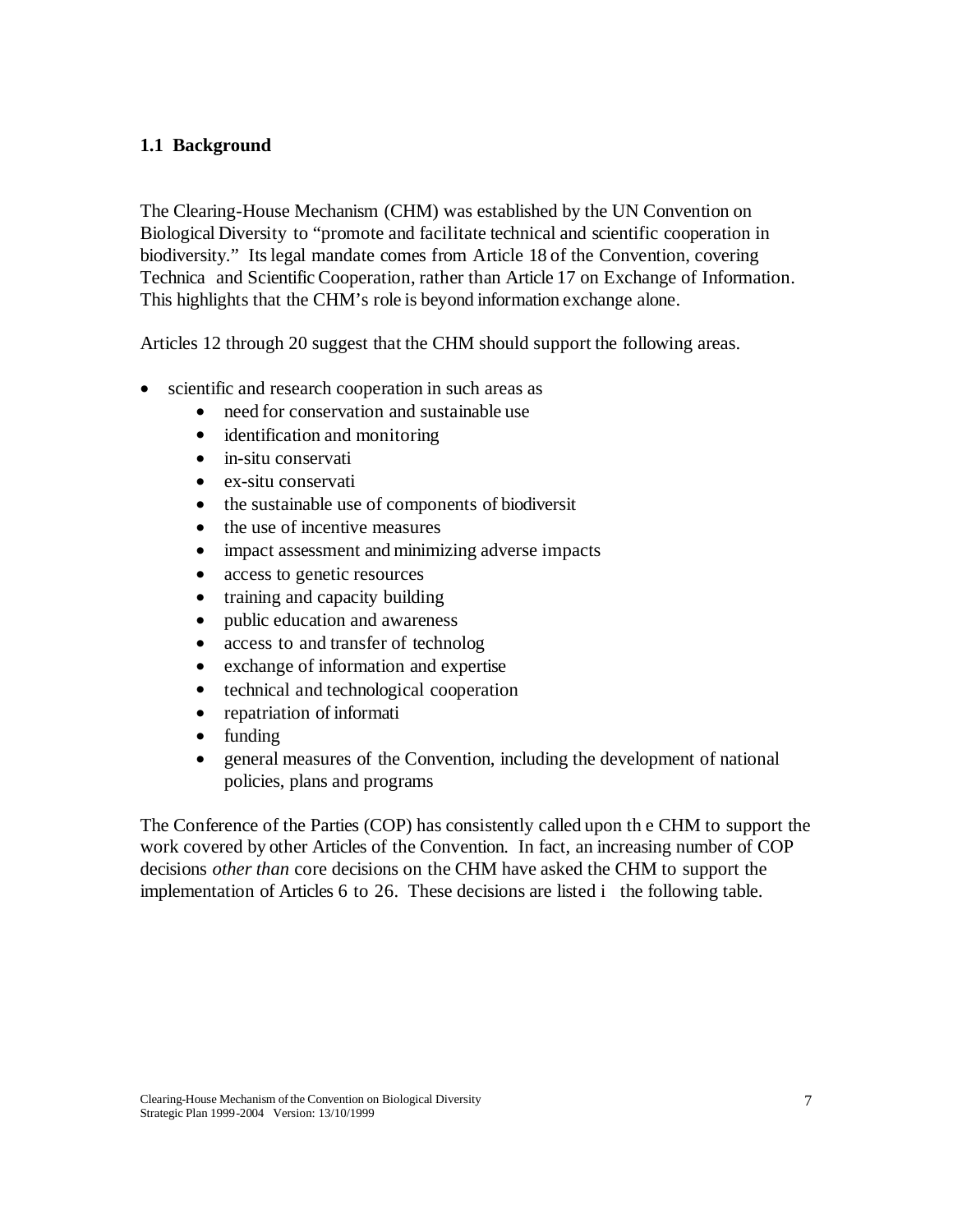# **COP's 'Non-Core' CHM Decisions Supporting Articles 6 to 26**

| Decision   | CBD Article supported<br>(Article Number is provided in parenthesis)                                    |
|------------|---------------------------------------------------------------------------------------------------------|
| II/4       | Access and Trans er of Technology (Art. 16 and 17)                                                      |
| II/6       | Financial Resources (Art. 20 and 17)                                                                    |
| II/7       | National Strategies + Action Plans (Art. 6) and in situ<br>conservation (Art. 8. and 17)                |
| II/10      | Work Programme for Marine and Coastal Biodiversity (Art 17)                                             |
| II/14      | Cooperation among international conventions to exchange information (Art. 18.3)                         |
| II/17      | Disseminate information contained in National Reports (Art. 17)                                         |
| III/9      | National Strategies + Action Plans (Art. 6) and in situ<br>conservation (Art. 8. and 17)                |
| III/10     | Identification, monitoring and (assessment) (Art. 7 and 17)                                             |
| III/11     | Agro-biodiversity (Art 18.3, 17 and 13)                                                                 |
| III/15     | Access to genetic resources (Art. 15 and 17)                                                            |
| III/17     | Intellectual Property Rights (Art. 8j and 17)                                                           |
| III/18     | Incentive Measures (Art. 11 and 17)                                                                     |
| IV/1       | Taxonomy (Art. 17)                                                                                      |
| IV/4       | Inland waters (Art 18.3 and 17)                                                                         |
| IV/5       | Marine and Coastal Biodiversity (Art. 17)                                                               |
| IV/7       | Forests (Art. 17)                                                                                       |
| $\rm IV/8$ | Access and Benefit sharing (Art. 17)                                                                    |
| IV/9       | Implementation of Article 8j and related provisions (Art. 17)                                           |
| IV/10      | Incentive Measures (Art. 17)<br>Public Education and Awareness (Art. 17)<br>Impact Assessment (Art. 17) |
| IV/13      | SBSTTA Modus Operandi – Roster of Experts (Art. 17)                                                     |

The CHM, in three years of operation, has achieved considerable momentum. A large,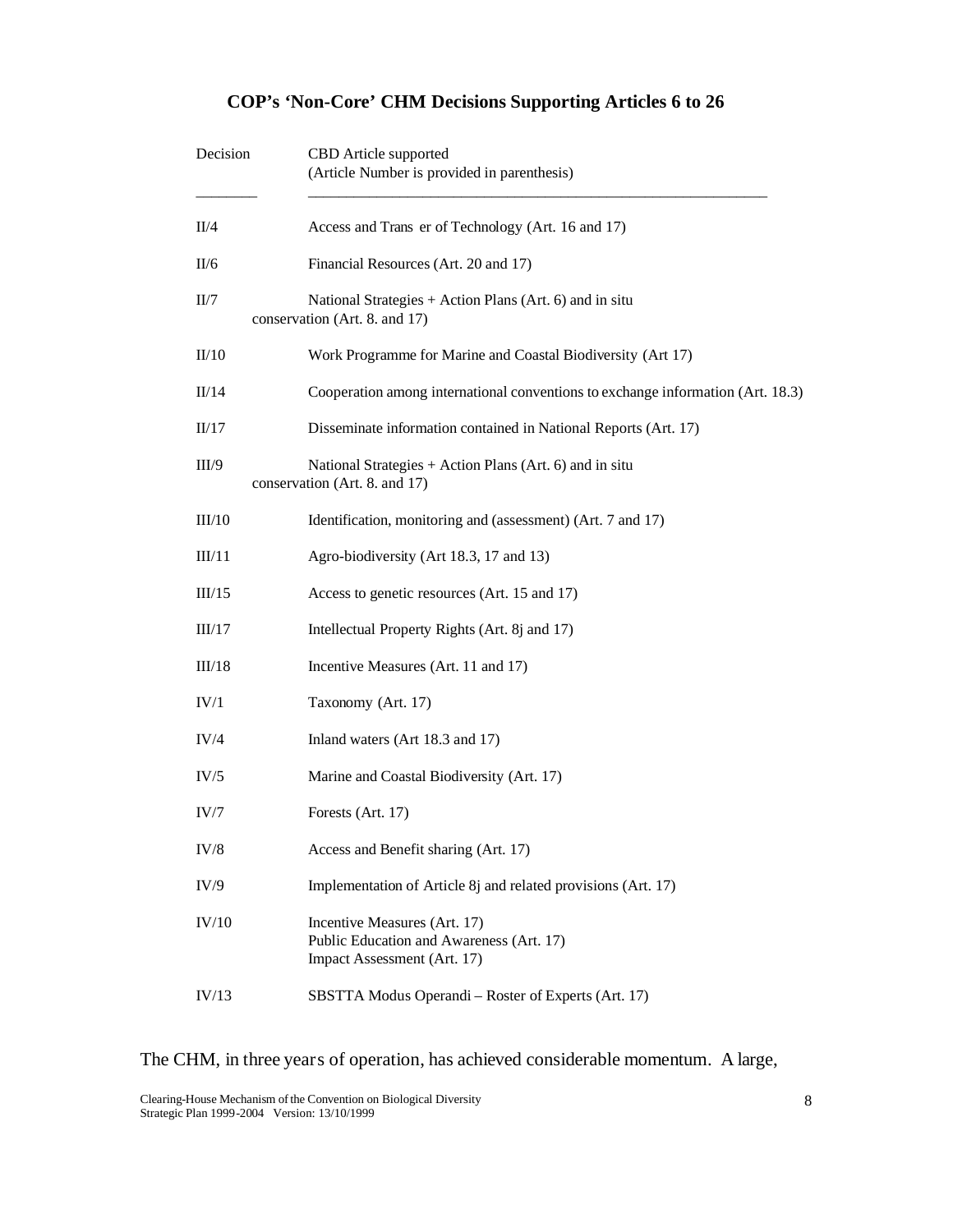searchable electronic network includes biodiversity -related sites and interconnects over 400 private, academic, national, governmental and international organizations. Four regional workshops have been held, 38 national websites have been generated and linked into the CHM and 137 countries have aligned themselves with the CHM by appointing national foca points for biodiversity information and activities.

At the same time, significant opportunities are being created as the amount o biodiversity-related activity and information expands rapidly, with several major international initiatives underway (e.g., Biodiversity Conservation Information System (BCIS), Global Biodiversity Information Facility (GBIF), Inter-American Biodiversity Information Network (IABIN), North American Biodiversity Network (NABIN), and others).

This Strategic Plan covers the projected operations of all CHM Focal Points worldwide, for a five year period from 2000 through 2004 and with a longer term overall strategic view out to 2009. It should be regarded as a 'living plan' that will be continually refined as the CHM matures.

#### **1.2 SWOT (Strengths, Weaknesses, Opportunities, Threats) Analysis**

The *strengths* which can assist the CHM towards its goals are:

- 1. Significant CHM installed capacity, momentum and operational experience in some developed and developing countries.
- 2. Established Secretariat Focal Point with acknowledged responsibility for facilitation of the development of the CHM, and a supportive Informal Advisory Committee  $(IAC).$
- 3. Establishment of 137 designated CHM National Focal Points.

The *weaknesses* which could impede the CHM in the pursuit of its goals are:

- 1. Limited resources (staff and funding) for the CHM Unit of the Secretariat, and the other CHM Focal Points.
- 2. Lack of clear agreement among national focal points and CHM staff of the scope o the CHM, and how to proceed and succeed.
- 3. Lack of clarity about ownership and leadership for the CHM.

The *opportunities* that are relevant to achieving the CHM goals are:

1. Growing international awareness of biodiversity issues and their importance, and increasing levels of biodiversity international organizational activity.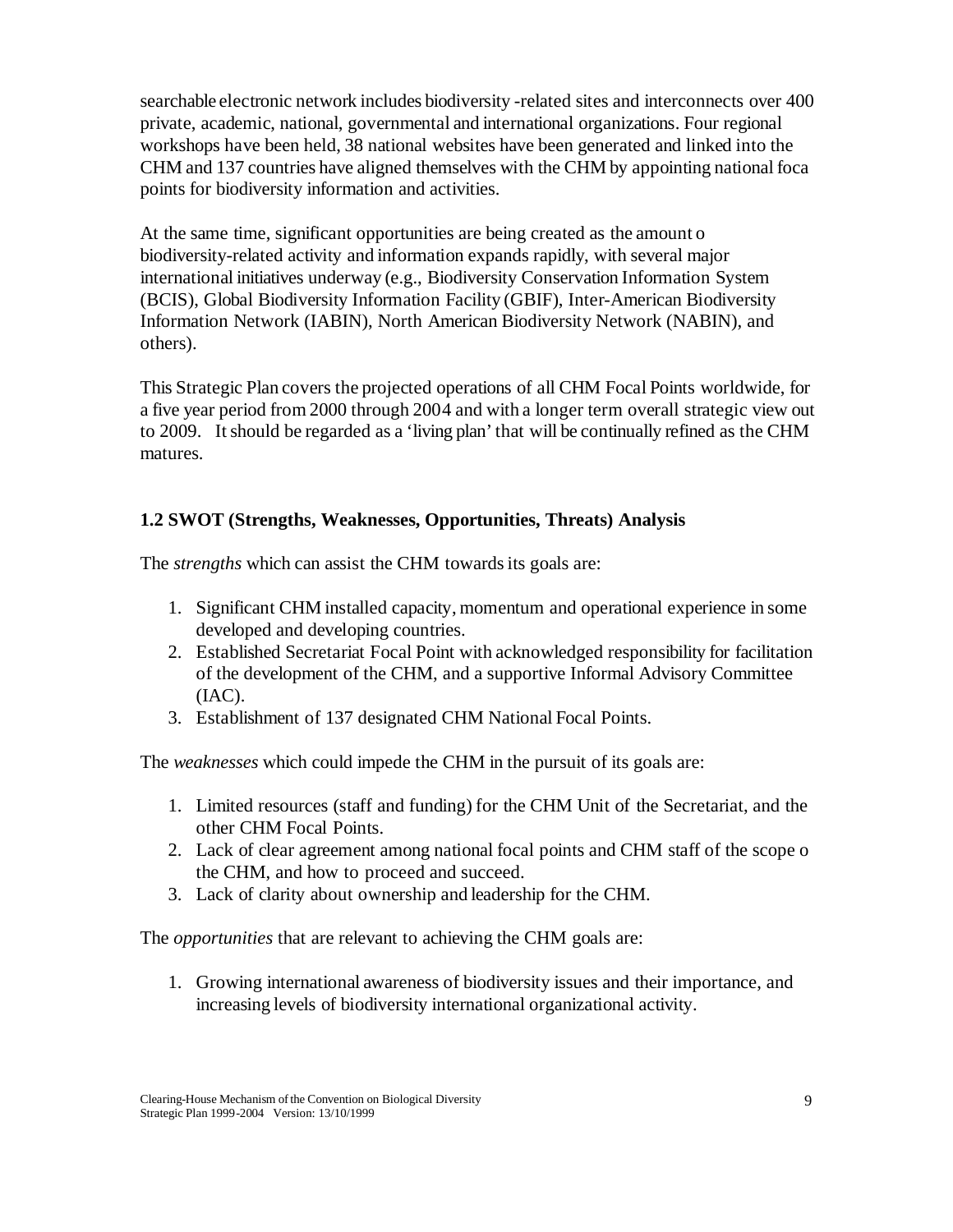- 2. Extensive international support for the goals of the CBD (Convention ratified by 175 Parties).
- 3. General agreement on the need for and importance of the CHM.
- 4. The CHM is strategically important to implementation of the CBD, as it is a key too for facilitating cooperation, and is the focus for accessing the large amount o biodiversity information and experience already available.
- 5. Continuing swift advances in computing and communications technology (e.g., Internet) promise order-of-magnitude potential improvements in CHM informati access and management every few years.
- 6. COP has identified the CHM as a key tool to implement the Convention.

The *threats* which might disrupt or inhibit the achievement of the CHM goals are:

- 1. Investments in biodiversity and the CHM cannot usually be justified on the expectation of short term returns.
- 2. General lack of understanding in many countries and organizations of the nature and role of the CHM.
- 3. Developed countries and institutions may seek to use the CHM primarily as a promotional and marketing tool. This could dominate the way the CHM is structured and operated, making it difficult for develop ng countries to articulate and meet their own needs.
- 4. Procedures to access Global Environment Facility (GEF) funding for the establishment of national CHMs are convoluted. In addition, the CHM add-on module is insufficient to cover the needs to fully operationalize the NFPs.

# **1.3 Key Issues**

1. *Definition of the CHM*. There is a serious lack of understanding of what the CHM *is*, where it should go and what is needed to build national CHMs. Lead ership from the COP has been abstract and imprecise. The assumption by some countries that creating a nationa CHM means nothing more than putting up a web page needs to be corrected.

2. *Focus*. Article 18.3 of the Convention on Biological Diversity, which created the CHM, instructed it to promote and facilitate technical and scientific cooperation. So far, most o the focus of the CHM has been on information rather than cooperation. A major objective of the Strategic Plan will be to broaden the CHM focus to include technical and scientific cooperation between Parties to the Convention, their partners, and other stakeholders.

3. *Ownership*. The question of ownership of the CHM is an issue. The expressed intention of the COP in establishing the CHM was bottom-up, i.e., that the member countries would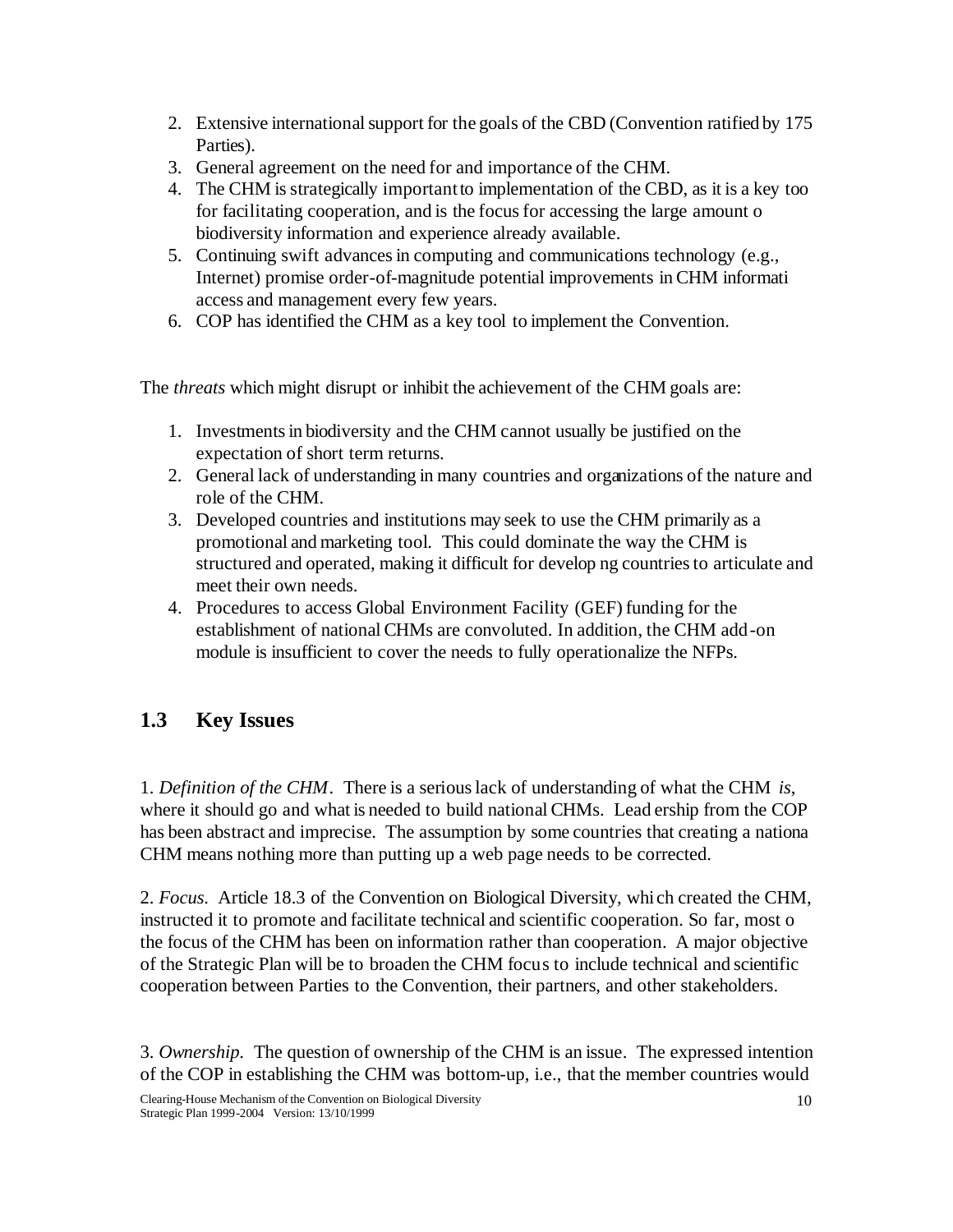assume ownership and provide direction and resources. In practice, however, there has been a lack of commitment and support from many member countries.

4. *Asymmetries*. Major asymmetries in participation exist within the current CHM implementation, with technically advanced and extensive networks operating in some countries, while the majority of the Parties are still unsure what the CHM is all about. Identifying real benefits for participation in the CHM will be key.

5. *Role of the Secretariat*. The CHM Unit of the Secretariat has limited resources. Currently, approximately 40% of the time of four CHM staff is devoted to uploading CBD-related information to the CHM websites, as requested by COP. COP decisions requiring significantly more activity from the CHM should be accompanied b corresponding additional funding, including staff resources.

6. *Funding*. Financial support to developing countries to implement their CHMs has been inadequate to the practical costs of creating a viable national network. GEF should fully comply with COP 3 and COP 4 decisions regarding support to implement the CHM. Furthermore, a wider base of support for the CHM needs to be established (see section 9.)

*7. Sustainability*. The global CHM network needs to plan for its long-term sustainability, and access to resources – financial, technical, human and information – are essential to tha sustainability. Relationships between the CHM and international financing initiati ves need to be fostered and strengthened, and creative partnership opportunities need to be explored.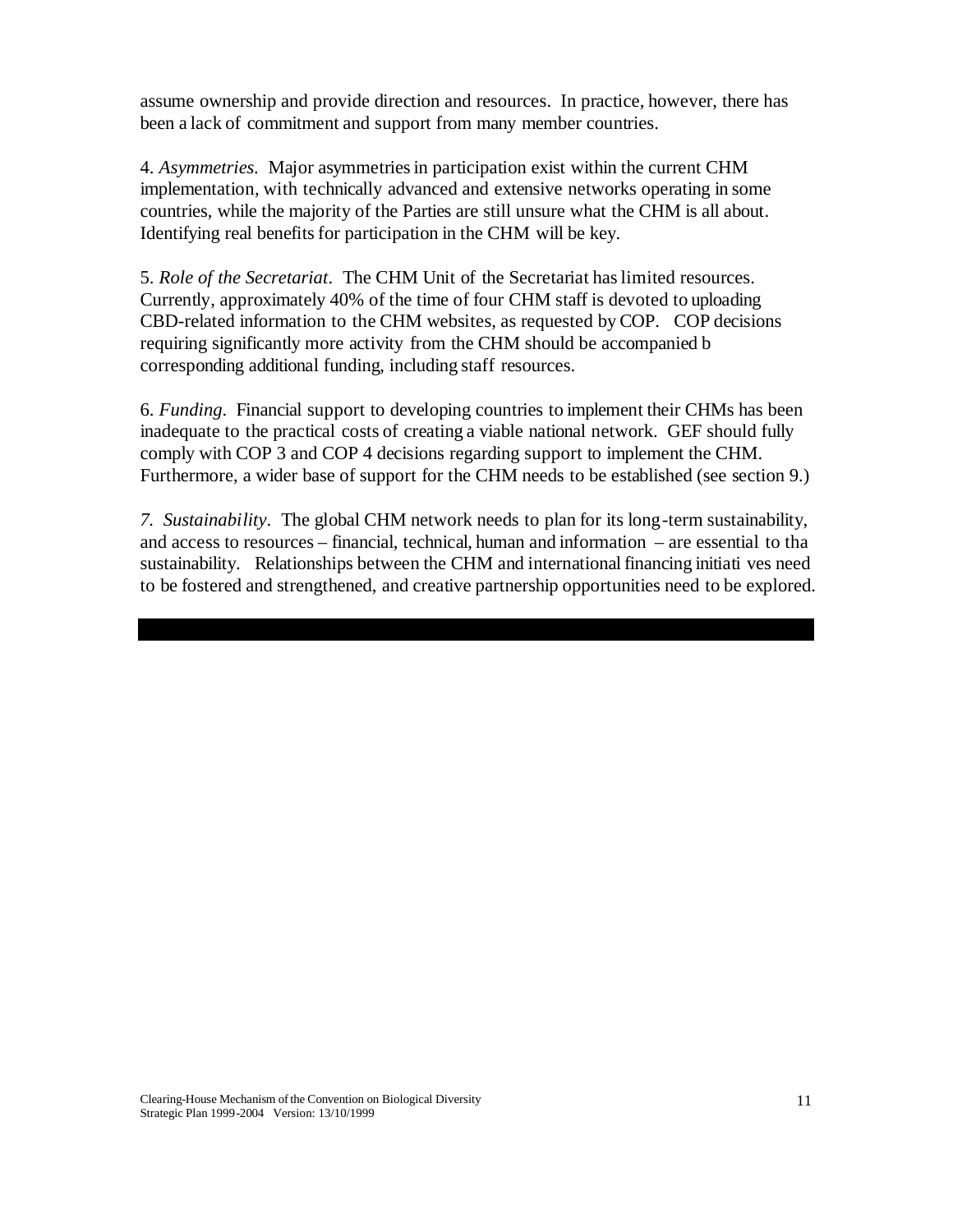#### 2**2. Missio**

The Clearing-house Mechanism has been set up *to promote and facilitate technical and scientific cooperation* in support of the Convention on Biological Diversity and its three objectives:

- the conservation of biological diversity,
- the sustainable use of its components, and
- the fair and equitable sharing of benefits.

#### **3. Vision**

The Clearing-House Mechanism will become the primary global cooperation and information network on the conservation and sustainable use of biological diversity. It will promote and support at the local, national, sub-regional, regional and international levels:

- better, more cos -effective decision-making, for example for trans-boundary issues and topics such as migratory and alien species, and for situations where only readily available information can be considered;
- international cooperation and sharing of related technology, training, education, research, information and expertise;
- reduced duplication of related efforts; and therefore
- quicker, better and more cost-effective implementation of biodiversity-related initiatives, and of the Convention overall.

Working in collaboration with related global initiatives, the CHM will:

- link and synergize their contributions, and
- help consolidate and influence the development of the biodiversity component of an emerging global information infrastructure covering many other subject areas as well..

Embracing all scientific and technological ways and means, including person-to-person, paper-based and electronic components, it will operate as an decentralized, open and transparent, distributed network of mutually supportive networks. It will take a proactive and collaborative approach to identifying, prioritizing and meeting the need s of its wide range of users<sup>†</sup>. In so doing, it shall also endeavor to expand its activities and services over time to meet the broader objectives of the Convention (e.g. by providing access to ke biodiversity information in common language, and helping p romote biodiversity concepts and messages to the general public worldwide.)

†from developed and developing countries, from government and non-government organizations, from scientific establishments, from businesses and other private organizations, from civil society, and from the communications media.

# **4. Goals**

Clearing-House Mechanism of the Convention on Biological Diversity Strategic Plan 1999-2004 Version: 13/10/1999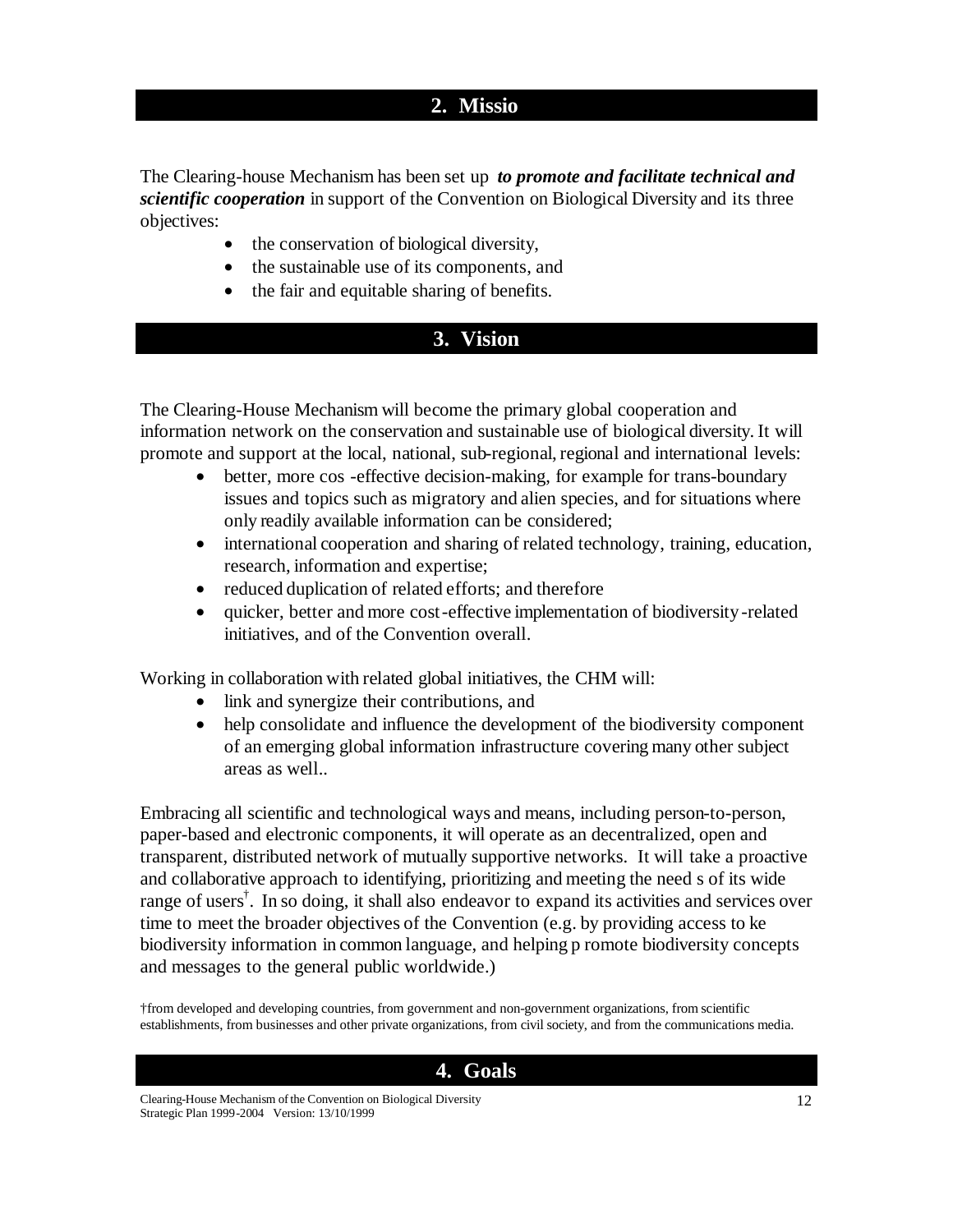The CHM has three goals, all of which are necessary for achieving the goals of the Convention.

#### **1.** *Cooperation***. Promotion and facilitation of scientific and technical cooperation.\***

This goal involves use of the CHM for identifying, developing and promoting opportunities for collaboration in implementing the Convention.

#### **2.** *Information Exchange***. Development of a global mechanism for exchanging and integrating information on biodive sity.**

This has been the primary goal of the CHM's pilot phase, and will continue to be priority. It involves:

- providing improved and integrated access to information sources that alread exist,
- fostering the establishment and development of necessary information sources where they do not exist, and
- promoting the exchange of information and experience.

#### **3.** *Network Development***. Development of the CHM Focal Points and their partners.**

This goal covers the development and ongoing support of the CHM's *network of networks,*  to meet the growing needs of the CHM in a timely manner and with limited resources. While the priority is to support the growth of CHM Focal Points, the intention is to work through them to support their partners / networks as well.

• *within and between countries, for the effective implementation of the Convention* 

# **5. First Goal: Scientific and Technical Cooperatio**

Clearing-House Mechanism of the Convention on Biological Diversity Strategic Plan 1999-2004 Version: 13/10/1999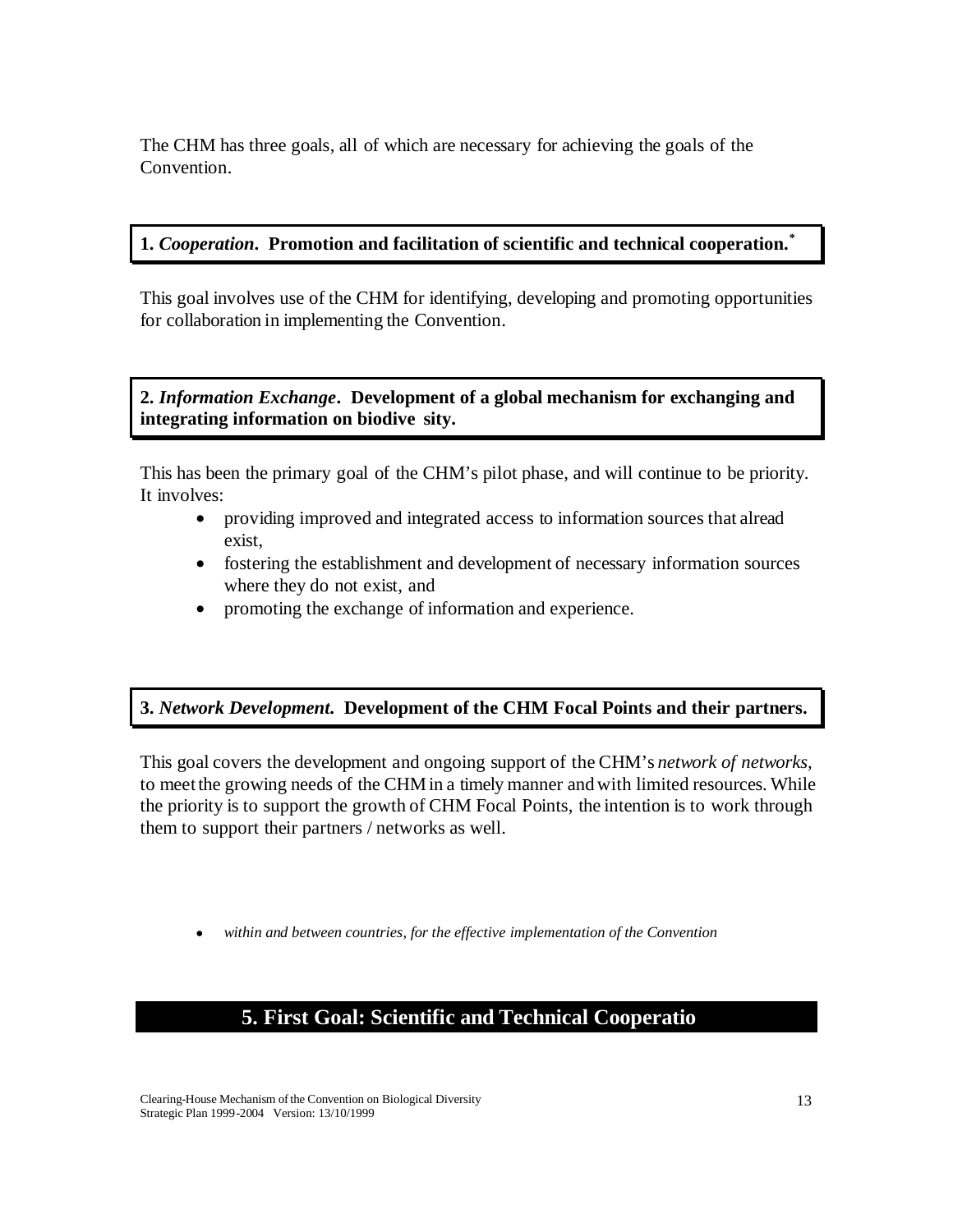#### *Goal 1. Cooperation***. Promotion and facilitation of scientific and technical cooperation.\***

*\* within and between countries, for the effective implementation of the Convention* 

This goal involves use of the CHM for identifying, developing and promoting opportunities for collaboration in implementing the Convention.

It focuses on *six key areas of scientific, technical and technological cooperation*:

- decision making tools and processes,
- training and capacity building,
- research,
- funding,
- access to and transfer of technology, and
- repatriation of information.

The use of the CHM will lower the barriers to trans-boundary work in these areas, and lead to more cos -effective decision making. It will also facilitate interdisciplinary integration (e.g. of taxonomic, ecological, and information science initiatives) and the corresponding development of new biodiversity knowledge and solutions.

The following sections outline:

- measurable objectives for guiding and evaluating progress towards this goal,
- strategies and tactics for achieving the objectives, and
- corresponding roles and responsibilities.

# **5.1 Objectives**

**5.1.1 Decision Making.** Steady improvement in the CHM's ability to support effective decision making relevant to the objectives of the Convention**.** This objective covers the cooperative development of decision making tools and processes, and the overa ability of the CHM to support relevant decision making.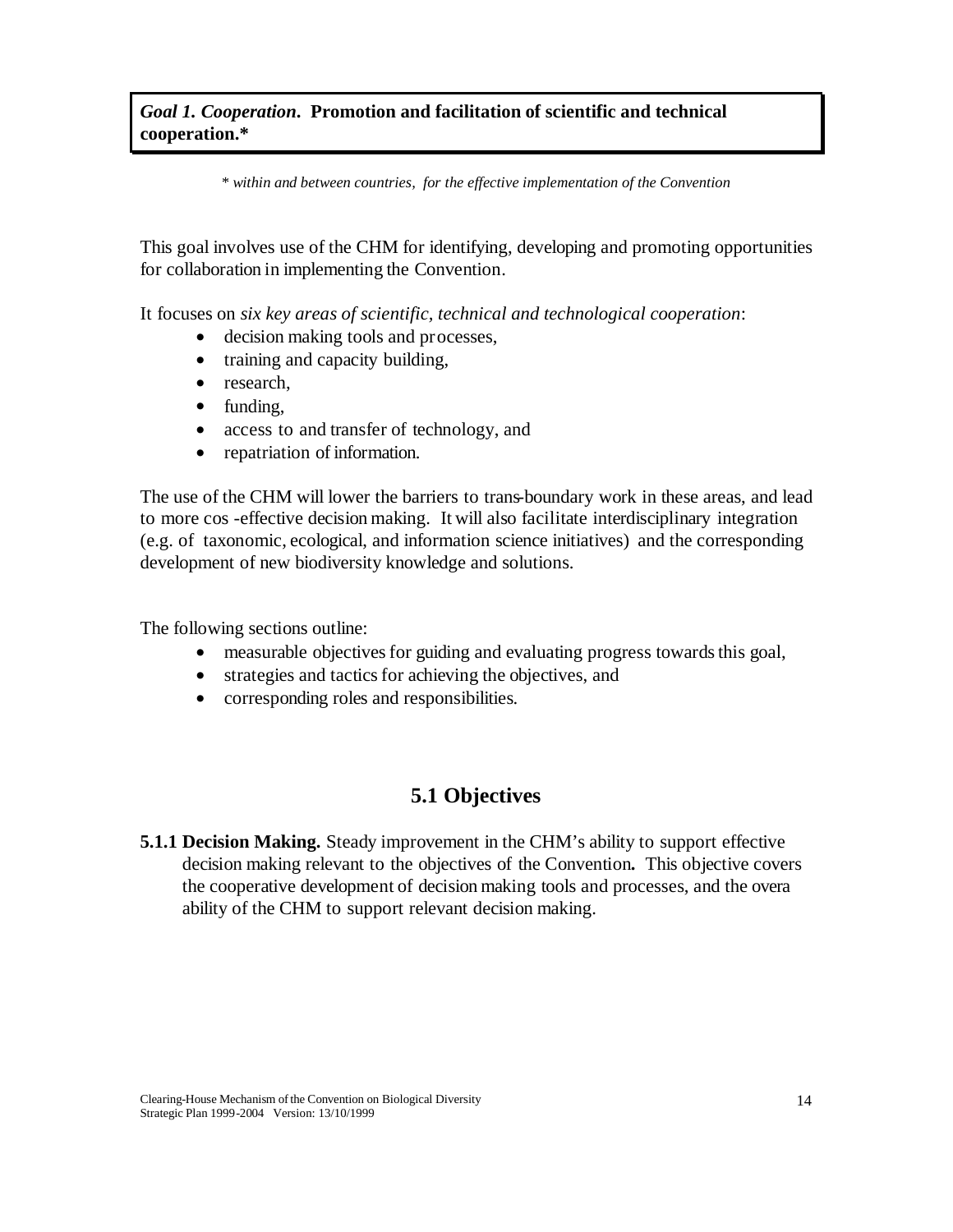- **5.1.2 Training and Capacity Building.** Ongoing progress with the ability of the CHM to support the development and promotion of related cooperative training and capacity building opportunities, including specific training for the effective participation o users in the CHM**.**
- **5.1.3 Research.** Continued improvement in the ability of the CHM to devel p and promote cooperative research opportunities. This objective covers two main areas o biodiversity research.

One area of focus is applied biodiversity research in genera — the use of scientific advances in biological diversity research in developing methods for the conservation and sustainable use of biological resources.

The second area of focus specifically covers cooperative projects which contribute to the conservation and sustainable use of biological diversity in *developing* countries. One example of such cooperation would be a research program on the medicinal use of a plant originating in a developing country, through which that country receives research experience and other related training.

**5.1.4 Funding.** Ongoing progress in the ability of:

- GEF to effectively fund projects,
- the CHM to attract and promote broader international cooperation in funding projects related to the objectives of the Convention, and
- of all countries to proactively attain or procure funds to support the ongoing and full implementation of their National Focal Points and their associated national networks..
- **5.1.5 Access to and Transfer of Technology.** Ongoing improvement in the ability of the CHM to facilitate access to and the transfer of technologies that:
	- are relevant to the conservation and sustainable use of biological diversity, or
	- make use of genetic resources and do not cause significant damage to the environment.

This objective covers technologies that:

- avoid or minimize adverse effects on biological diversity,
- support local populations in developing remedial action in degraded areas where biological diversity has been reduced, or
- encourage customary use of biological resources in accordance with traditiona cultural practices that are compatible with conservation or sustainable use requirements.

It covers technology transfer that is characterized by:

- fair and most favorable terms for developing countries,
- the adequate and effective protection of intellectual property rights, and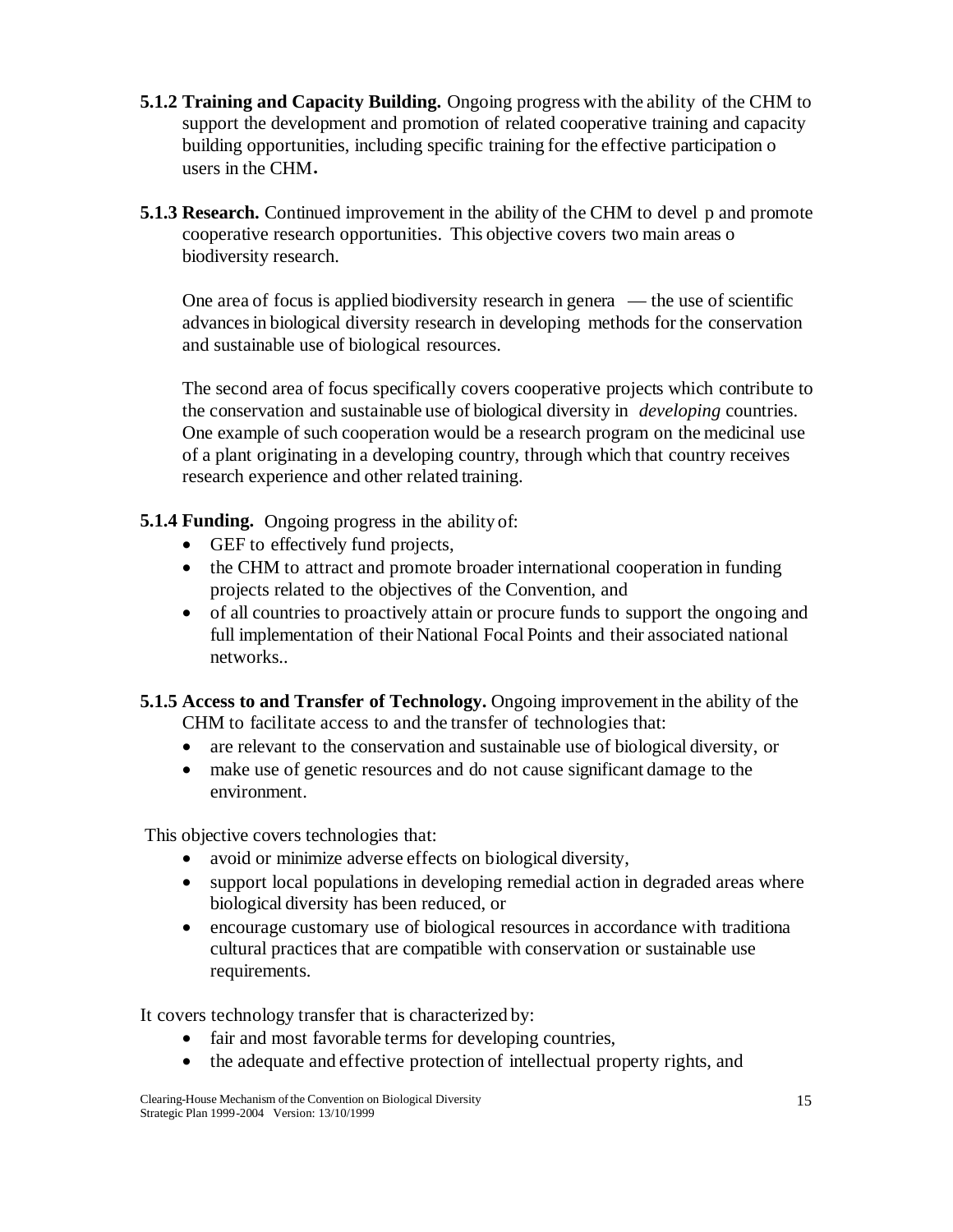• developing countries gaining access to and transfer of technologies that use the genetic resources they provide.

**5.1.6 Repatriation of Information.** Ongoing improvement in the ability of the CHM to promote the repatriation of information. This goal covers a wide range of biodiversity information, for example on species, medicines, and the sustainable use of biological resources. It addresses the repatriation of this information, from the countries that have made use of it (for example, for medicinal or research purposes) back to the countries fro which it originated.

These objectives will be achieved through four synergistic strategies, as shown in the following table. Each strategy is described in the next section. For each objective, baseline measurements are provided in section 8.

|       | <b>Strategy</b>                                                                                                       | <b>Objective</b>            |                   |                   |                  |                       |                       |
|-------|-----------------------------------------------------------------------------------------------------------------------|-----------------------------|-------------------|-------------------|------------------|-----------------------|-----------------------|
|       |                                                                                                                       | 5.1.1<br>decision<br>making | 5.1.2<br>training | 5.1.3<br>research | 5.1.4<br>funding | 5.1.5<br>tech-transfe | 5.1.6<br>repatriation |
| 5.2.1 | Track best practices, needs,<br>and priorities for collaborati                                                        |                             | ✓                 | ✓                 | $\checkmark$     | ✓                     | ✔                     |
|       | 5.2.2 Use funding to promote<br>country involvement,<br>partnering and progress in<br>priority areas                  |                             | $\checkmark$      |                   |                  |                       |                       |
| 5.2.3 | Provide a collaboration<br>promotion mechanism for<br>institutions and experts,<br>service and technolog<br>providers |                             | ✔                 |                   |                  |                       |                       |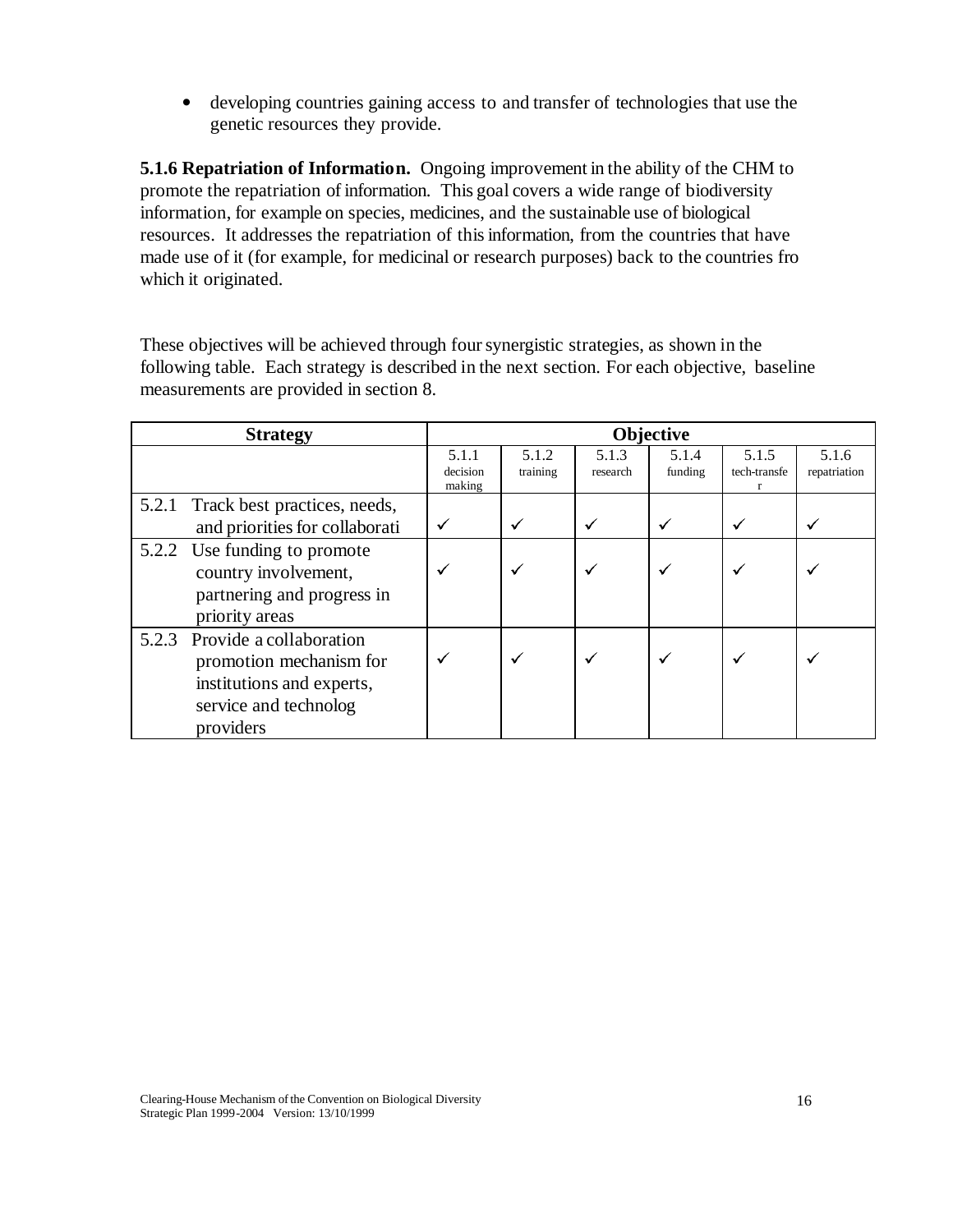# **5.2 Strategies and Tactics**

- **5.2.1 Track Best Practices, Needs and Priorities for Collaboration** *(starts in the short term).* For each of the six key areas of cooperation, track and share information on needs, priorities, strengths, best practices, lessons learned and trends, for implementing relevant Articles of the Convention, on an ongoing basis.
	- Ask all parties to the Convention to post analyses of their respective implementation of these Articles on their CHM websites as part of their National Reports. Enabl countries without websites to provide the information by other means. Work towards open access to integrated national reporting, covering the above categories of information.
	- Provide the opportunity for Thematic Focal Points and working groups (e.g. the working group on Article 8j) to post their own analyses.
	- Create a section of the CHM International website to automatically collect, synthesize and report on such information and knowledge at the national, sub-regional, regional and global levels. Ensure that data from Focal Points without websites are integrated. Provide highlights in the CHM newsletter, with contact information for / links to further details.
	- Share best practices in a range of other ways as well, including:
		- regional and global workshops / users' conferences,
		- CHM user groups,
		- "best practice challenges",
		- coordination with related initiatives, at all levels. For example, attend thei meetings and convene common meetings,
		- regular updates and enhancements to the User Guide for Building a CHM node, and other CHM training resources, and
		- targeted e-mails with short abstracts of best practices, with links to websites containing full details (users could register to receive e-mails on specific topics of interest).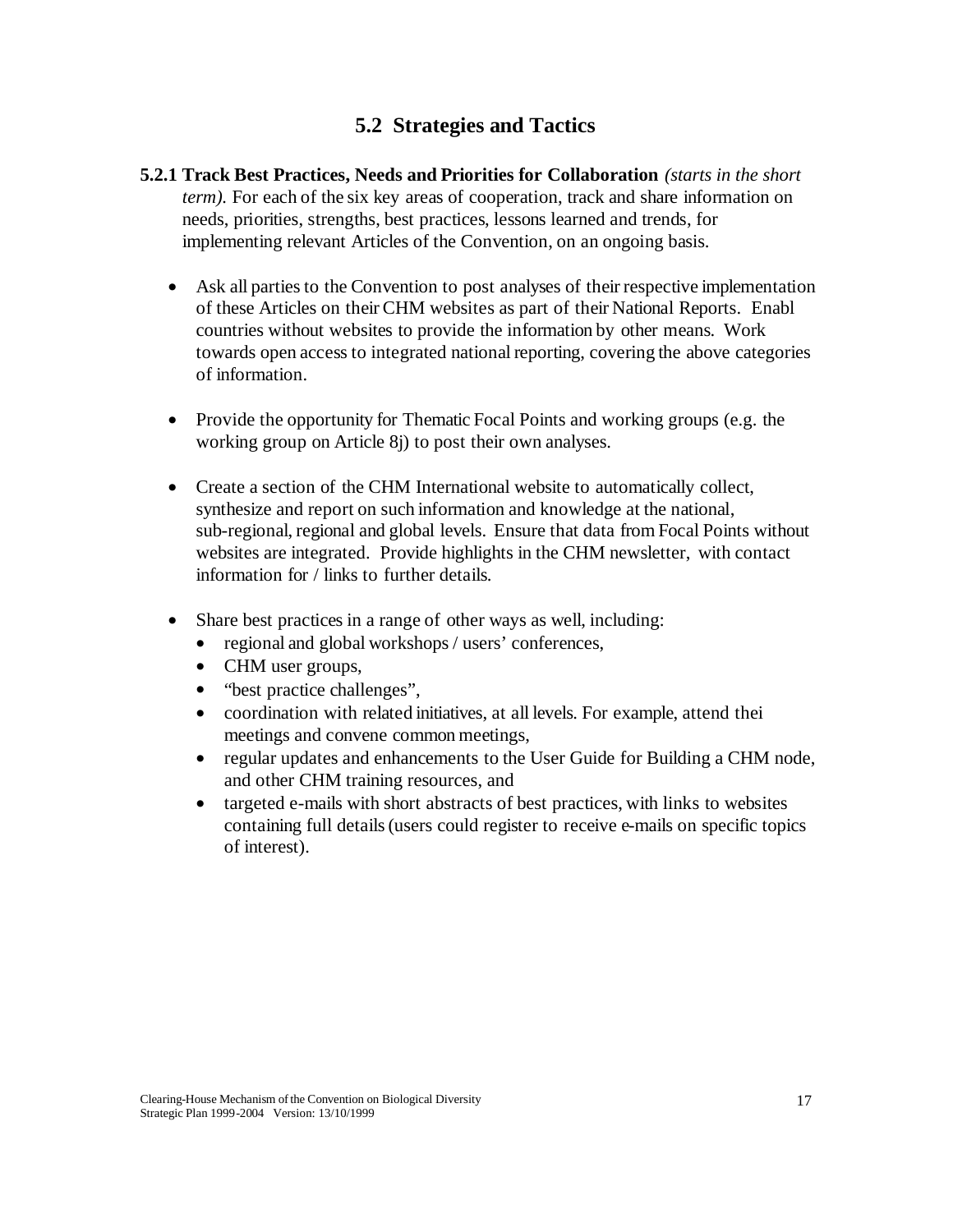- *Decision Making:* Upcoming COP and other decisions requiring new or better decision-making processes; examples of decision-making practices that have been particularly effective in contributing to the conservation and sustainable use of biological resources; information on related pilots and their replication; lessons learned from successful and less successful decision-making experiences related to implementation of the Convention.
- *Training and Capacity Building:* Training and capacity building needs and priorities; training and capacit building case studies, for example of related pilots and their replication; areas of national strength in related training and capacity building.
- *Research:* Needs, priorities, trends and strengths in the development of new or improved methods for the conservation and sustainable use of biological resources; best practices and lessons learned in the design o cooperative research projects which contribute to the conservation and sustainable use of biological diversity in developing countries; results of related pilots ( such as "The Columbia-Germany Bank of Ideas for Research Projects Cooperation") and related suggestions for replicating or expanding the pilots.
- *Funding:* Funding needs and priorities; examples of successful, collaborative funding approaches; local, national and international funding programs, and related guidelines and restrictions. It is recognized that while some funding programs may desire a wide range of international applications, others may be targeted at a particular audience or be restricted in other ways.
- *Access to and Transfer of Technology:* Needs, priorities, trends and strengths in developing, accessing and transferring technologies that avoid or minimize adverse effects on biological diversity, or that support local populations in developing remedial action in degraded areas where biological diversity has been reduced; results of and lessons learned from pilot projects; examples of technology transfer that has encouraged the customary use of biological resources in accordance with traditional cultural practices that are compatible with conservation or sustainable use requirements, or through which a developing country gained access to and transfer of technologies that use the genetic resources it provides.
- *Repatriation of Information:* Needs and priorities related to repatriation; results of pilot projects for demonstrating cost-effective and replicable methods for achieving repatriation, and for establishing linkages to the patent offices in each country for up-to-date information on new patent registrations and patents in the public domain.
- **5.2.2 Use Funding to Promote Country Involvement, Partnering and Progress in Priority Areas** *(long term)*. On the basis of demonstrated user needs, ask GEF and other international funding partners to reserve portions of their funding pools for supporting progressive, national-, regional-, and sub-regional based projects in each o the key areas of cooperation.
	- In cooperation with partner organizations, proactively work with GEF and other international funders to facilitate the development of criteria and reserved pools o funding for supporting priority projects in each key area of cooperation (see also: section 6.2.1 on prioritizing expansion)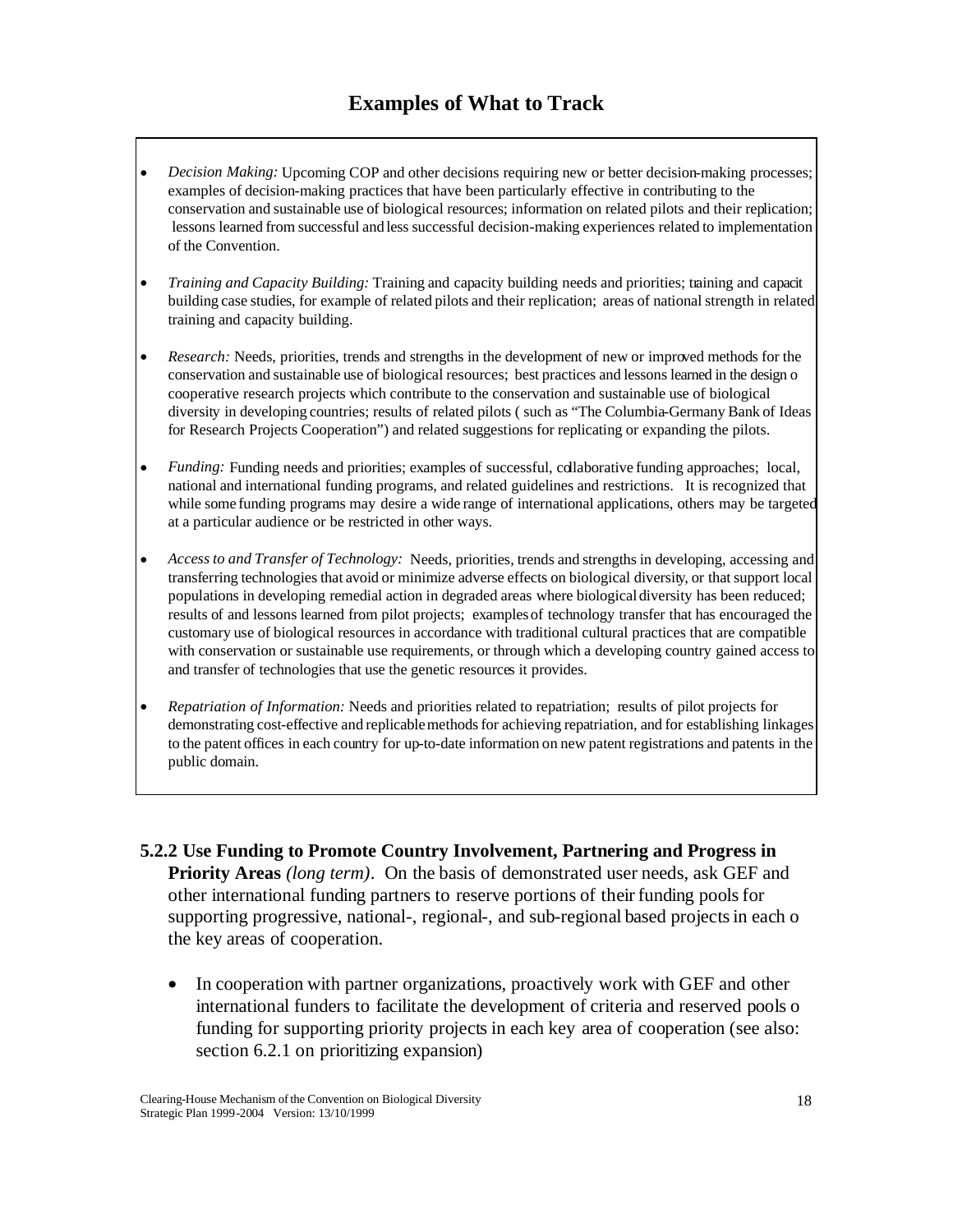• Facilitate the organization and promotion of a joint call for proposals process tha outlines the priority areas for funding, and that invites submissions. Specifically encourage progressive and/or pilot projects at the national and regional levels that address one or more of the priority areas in a cos -effective and adaptable manner.

#### **Recently Articulated Priorities for Pilot Projects**

*The following descriptions have been compiled, for each key category of cooperation, from CHM Regional Workshops.*

- *Decision Making:* Progressive projects dealing with threats to biological diversity; economic valuation o biodiversity and incentives for its sustainable use; and environmental impact assessment and management
- *Training and Capacity Building:* Pilot projects towards establishing standard directories of qualified trainers, experts and courses, at the country, sub-regional or regional levels (designed to be easily searched by BioSeek)
- *Research:* Pilot projects towards establishing standard directories of institutions and experts, biological collections, maps, and satellite images at the country, sub-regional or regional levels (designed to be easil searched by BioSeek); progressive projects on biodiversity information and practices, including those that help link and synthesize existing knowledge in priority areas, including the specific priority areas identified through the regional workshops.
- *Funding:* Pilot projects towards establishing standard directories of relevant funding sources at the country, sub-regional or regional levels (designed to be easily searched by BioSeek), searchable by keyword, region, and area of cooperation; pilot projects on the collection and synthesis of data on markets and the trade o goods and services related to biodiversity.
- *Access to and Transfer of Technology* (see section 5.2.4, below)
- *Repatriation of Information:* Projects to demonstrate cost-effective and replicable methods for achieving repatriation, and for establishing linkages to the patent offices in each country for up-to-date information on new patent registrations and patents in the public domain.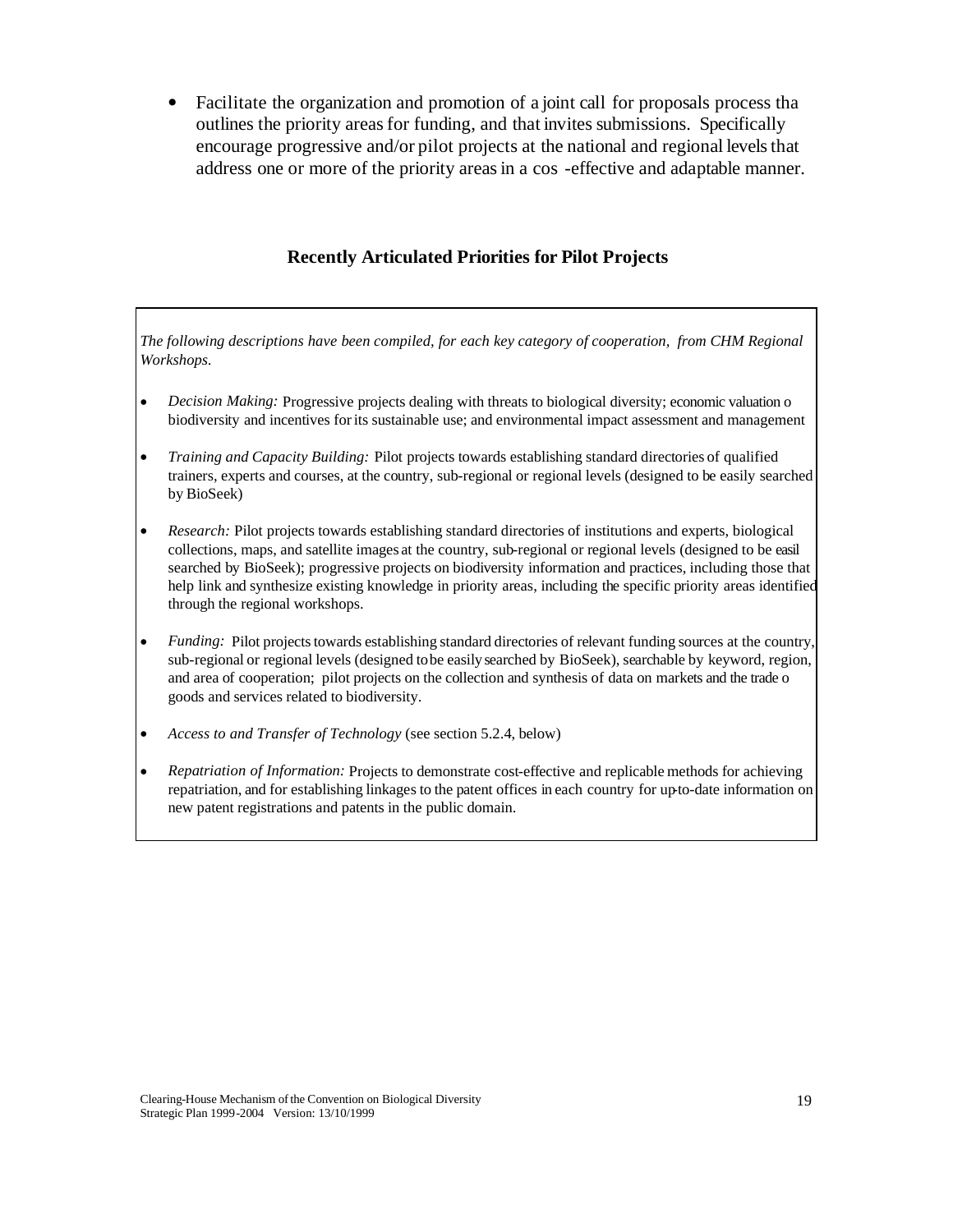#### **5.2.3 Provide a Collaboration Promotion Mechanism for Institutions and Experts, and service and technology providers***(development starts in the short term)*.

- Create a mechanism that institutions and experts, and service and technolog providers can use to introduce themselves, and to identify areas of potentia collaboration which they are interested in pursuing. Users would be able to search electronically (Web / CD ROM), or make requests (phone, fax etc.) according to various criteria, including geographical location, type of assistance (including each key areas of cooperation) and subject matter.
- The CHM Focal Points would act as "gatekeepers" to the information on their nodes, with full local access to content. The service and technology providers, institutions and experts would be responsible for keeping their own information up to date, and for conforming to guidelines. For example, there should be minimum qualifications and / or evaluation criteria set for each category of service and technolog provided.
- As another example, participating suppliers could be required to provide details on how they facilitate capacity building and/or further development of their technology in the recipient country. This information could be highlighted as a rec ommended consideration in comparing vendors; alternatively there could be minimum levels of compliance required of participating suppliers.
- Help attract and fund pilot projects at the national and regional levels for cost-effectively developing the required inventories of people and technologies.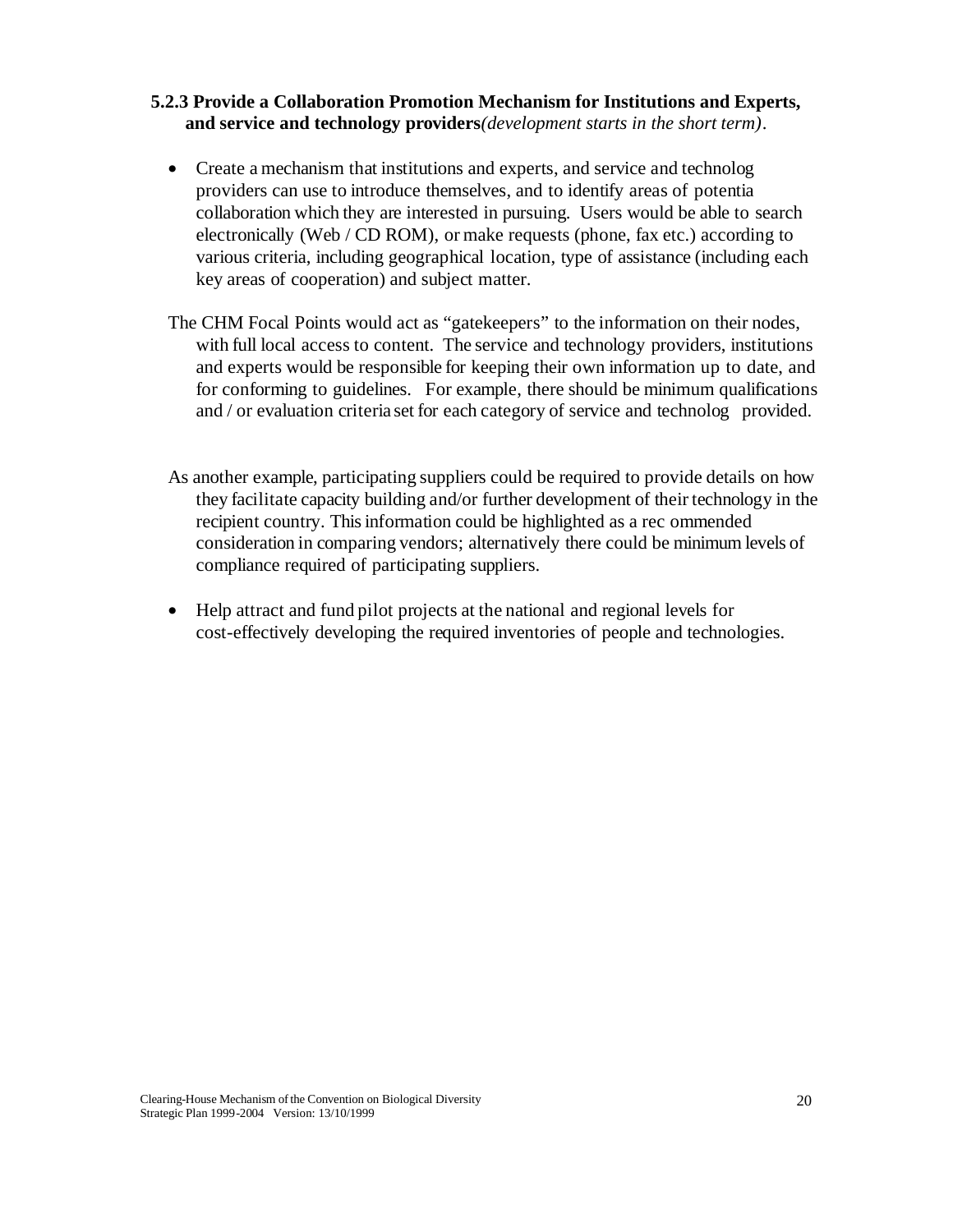#### **Examples of Relevant Organizations / Individuals**

- *Decision Making:* Business / policy research and educational institutions; related experts / consultants (including those with traditional knowledge); suppliers of related decision-making tools.
- *Training and Capacity Building:* Research / education / training institutions; related experts / consultants (including those with traditional knowledge); suppliers of related training tools.
- *Research:* Public and private research institutions; related experts / consultants (including those with traditional knowledge); suppliers of related research tools.
- *Funding:* Funding organizations with a relevant interest; fund raisers with related experience.
- *Access to and Transfer of Technology:* Manufacturers and distributors of relevant technologies; providers of related services, including technology transfer experts; public and private research institutions.
- *Repatriation of Information:* Patent offices in each country; related experts / consultants; suppliers o related tools.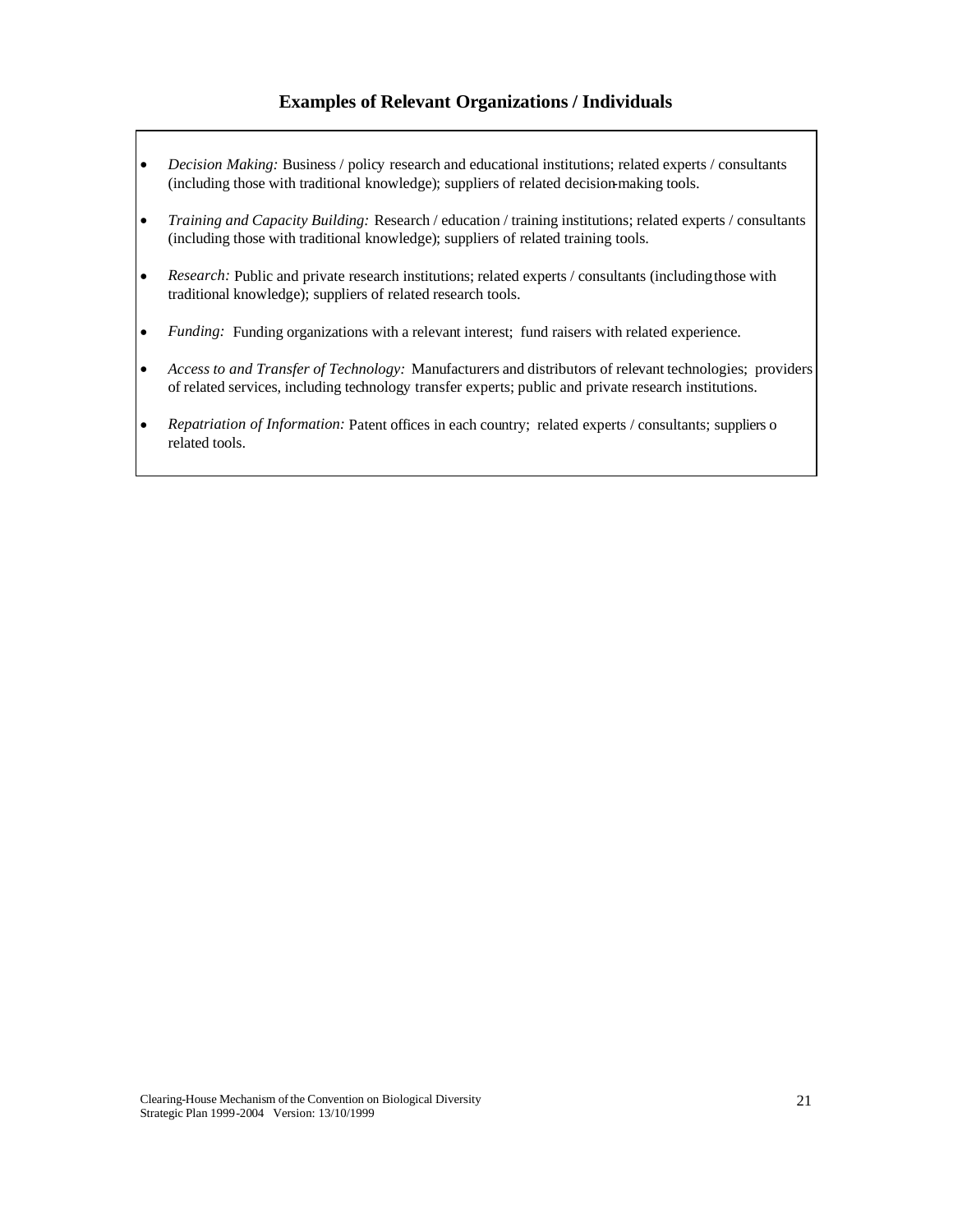# **5.3 Roles and Responsibilities**

While the following chart provides guidelines on roles and responsibilities, it is recognized that actual involvement may need to vary from country to countr

| <b>Strategy</b>                                                          | <b>Roles and Responsibilities</b>                                                                                                                                                                                                                                                                                                                                                   |                                                                                                                                                                                                                                                                                                                                                                                                                                                                                                                                                                        |                                                                                                                                                                                                                                                                                                                                                                                                                                                                                                                                                                                                                                                                                                                          |  |  |
|--------------------------------------------------------------------------|-------------------------------------------------------------------------------------------------------------------------------------------------------------------------------------------------------------------------------------------------------------------------------------------------------------------------------------------------------------------------------------|------------------------------------------------------------------------------------------------------------------------------------------------------------------------------------------------------------------------------------------------------------------------------------------------------------------------------------------------------------------------------------------------------------------------------------------------------------------------------------------------------------------------------------------------------------------------|--------------------------------------------------------------------------------------------------------------------------------------------------------------------------------------------------------------------------------------------------------------------------------------------------------------------------------------------------------------------------------------------------------------------------------------------------------------------------------------------------------------------------------------------------------------------------------------------------------------------------------------------------------------------------------------------------------------------------|--|--|
|                                                                          | NFP's                                                                                                                                                                                                                                                                                                                                                                               | Regional, Subregional and<br>Thematic FP's                                                                                                                                                                                                                                                                                                                                                                                                                                                                                                                             | Secretariat FP, IAC                                                                                                                                                                                                                                                                                                                                                                                                                                                                                                                                                                                                                                                                                                      |  |  |
| 5.2.1 Track best practices,<br>needs and priorities<br>for collaboration | provide information in<br>$\bullet$<br><b>National Reports</b><br>post the Reports<br>$\bullet$<br>on-line, where<br>practical<br>promote use of this<br>information by local<br>partners<br>host / participate in<br>$\bullet$<br>workshops, users'<br>conferences users'<br>groups, and best<br>practice challenges<br>coordinate with<br>related national / local<br>initiatives | provide information<br>$\bullet$<br>on their own<br>operations, and on<br>thematic / regional<br>needs and priorities<br>post National Reports<br>$\bullet$<br>from countries unable<br>to report on-line<br>promote use of the<br>$\bullet$<br>information b<br>regional / thematic<br>partners<br>coordinate and help<br>$\bullet$<br>organize regional /<br>thematic workshops<br>and users' groups<br>coordinate with<br>$\bullet$<br>related regional /<br>thematic initiatives<br>send targeted e-mails<br>$\bullet$<br>with short abstracts o<br>best practices | provide report<br>$\bullet$<br>templates<br>develop mechanisms<br>$\bullet$<br>for collecting and<br>synthesizing the<br>information<br>promote use by UN<br>$\bullet$<br>bodies and other<br>global partners<br>facilitate the<br>$\bullet$<br>organization of global<br>and regional<br>workshops, users'<br>conferences, users'<br>groups, and best<br>practice challenges<br>coordinate with<br>$\bullet$<br>related global<br>initiatives<br>coordinate the<br>$\bullet$<br>development,<br>updating and<br>promotion of related<br>documentation and<br>training resources<br>provide a global<br>$\bullet$<br>mechanism for<br>sending, and send<br>targeted e-mails with<br>short abstracts of best<br>practices |  |  |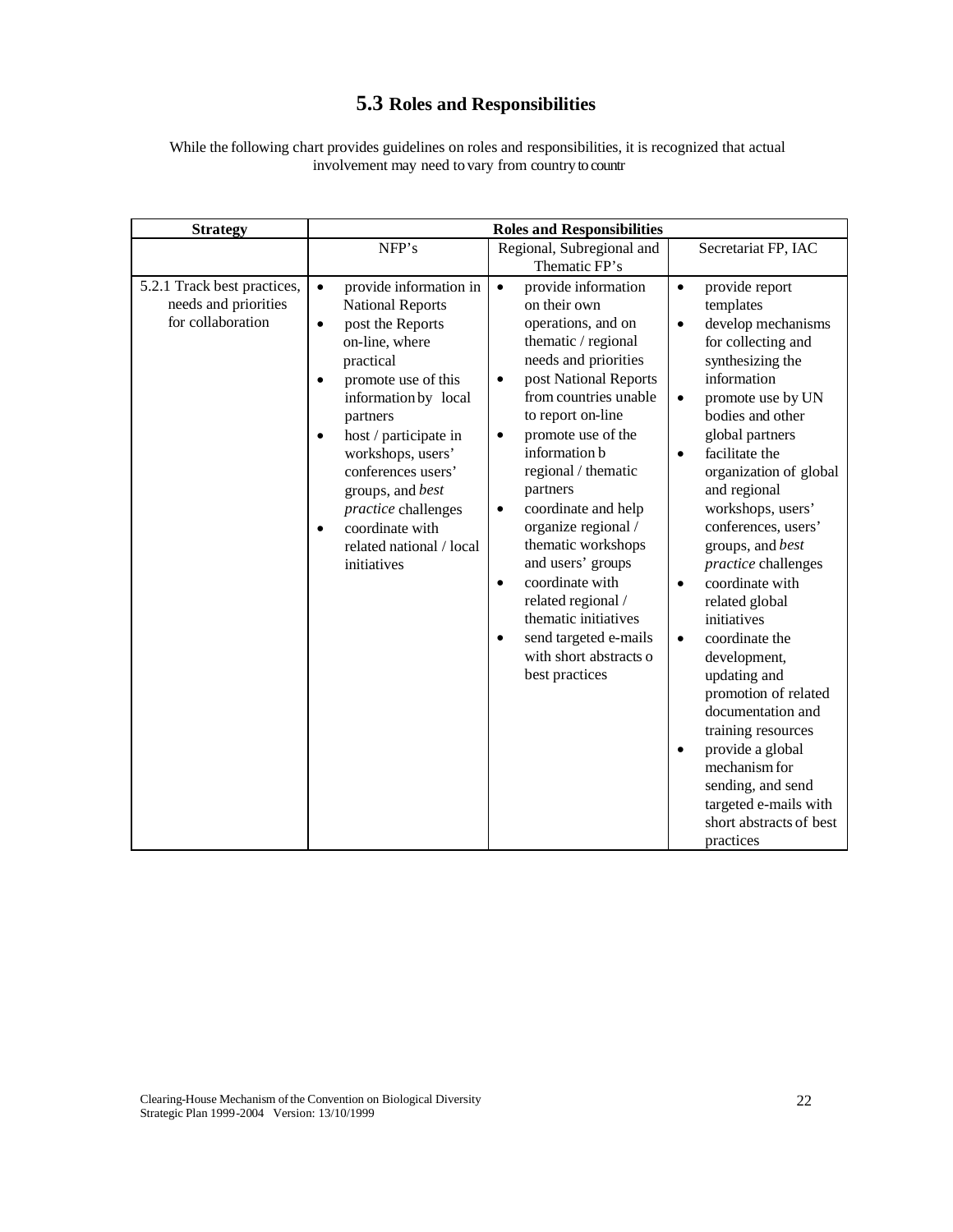| <b>Strategy</b>                                                                                                                          | <b>Roles and Responsibilities</b>                                                                                              |                                                                                                                                                                                                                                                                                                      |                                                                                                                                                                                                                                                                                                                                                                 |  |  |
|------------------------------------------------------------------------------------------------------------------------------------------|--------------------------------------------------------------------------------------------------------------------------------|------------------------------------------------------------------------------------------------------------------------------------------------------------------------------------------------------------------------------------------------------------------------------------------------------|-----------------------------------------------------------------------------------------------------------------------------------------------------------------------------------------------------------------------------------------------------------------------------------------------------------------------------------------------------------------|--|--|
|                                                                                                                                          | NFP's                                                                                                                          | Regional, Subregional and<br>Thematic FP's                                                                                                                                                                                                                                                           | Secretariat FP, IAC                                                                                                                                                                                                                                                                                                                                             |  |  |
| 5.2.2 Use Funding to<br>Promote Countr<br>Involvement.<br>Partnering and<br>Progress in Priorit<br>Areas                                 | carry out / help fund<br>$\bullet$<br>strategic pilot<br>projects, evaluations<br>and sharing of results                       | help set up financial<br>$\bullet$<br>partnerships and<br>obtaining reserved<br>funding<br>promote calls for<br>$\bullet$<br>proposals                                                                                                                                                               | initiate and manage<br>$\bullet$<br>partnerships with<br>international funders<br>(such as GEF)<br>develop proposed<br>$\bullet$<br>funding criteria, seek<br>reserved funding,<br>publish and promote<br>call for proposals<br>provide mechanisms<br>$\bullet$<br>for sharing best<br>practices and lessons<br>learned from the<br>projects that are<br>funded |  |  |
| 5.2.4 Provide a<br>collaboration<br>promotion<br>mechanism for<br>institutions and<br>experts, and service<br>and technolog<br>providers | initiate / fund / carr<br>$\bullet$<br>out pilots<br>promote use of the<br>$\bullet$<br>mechanism b<br>national / local actors | facilitate development<br>$\bullet$<br>of the mechanism,<br>including minimum<br>requirements and/or<br>evaluation criteria<br>help find funding for<br>$\bullet$<br>pilots, attract and<br>coordinate pilots<br>promote use of the<br>$\bullet$<br>mechanism among<br>regional / thematic<br>actors | facilitate development<br>$\bullet$<br>of the mechanism,<br>including minimum<br>requirements and/or<br>evaluation criteria<br>help find funding for<br>$\bullet$<br>pilots, attract and<br>coordinate pilots<br>promote use of the<br>$\bullet$<br>mechanism among<br>global actors                                                                            |  |  |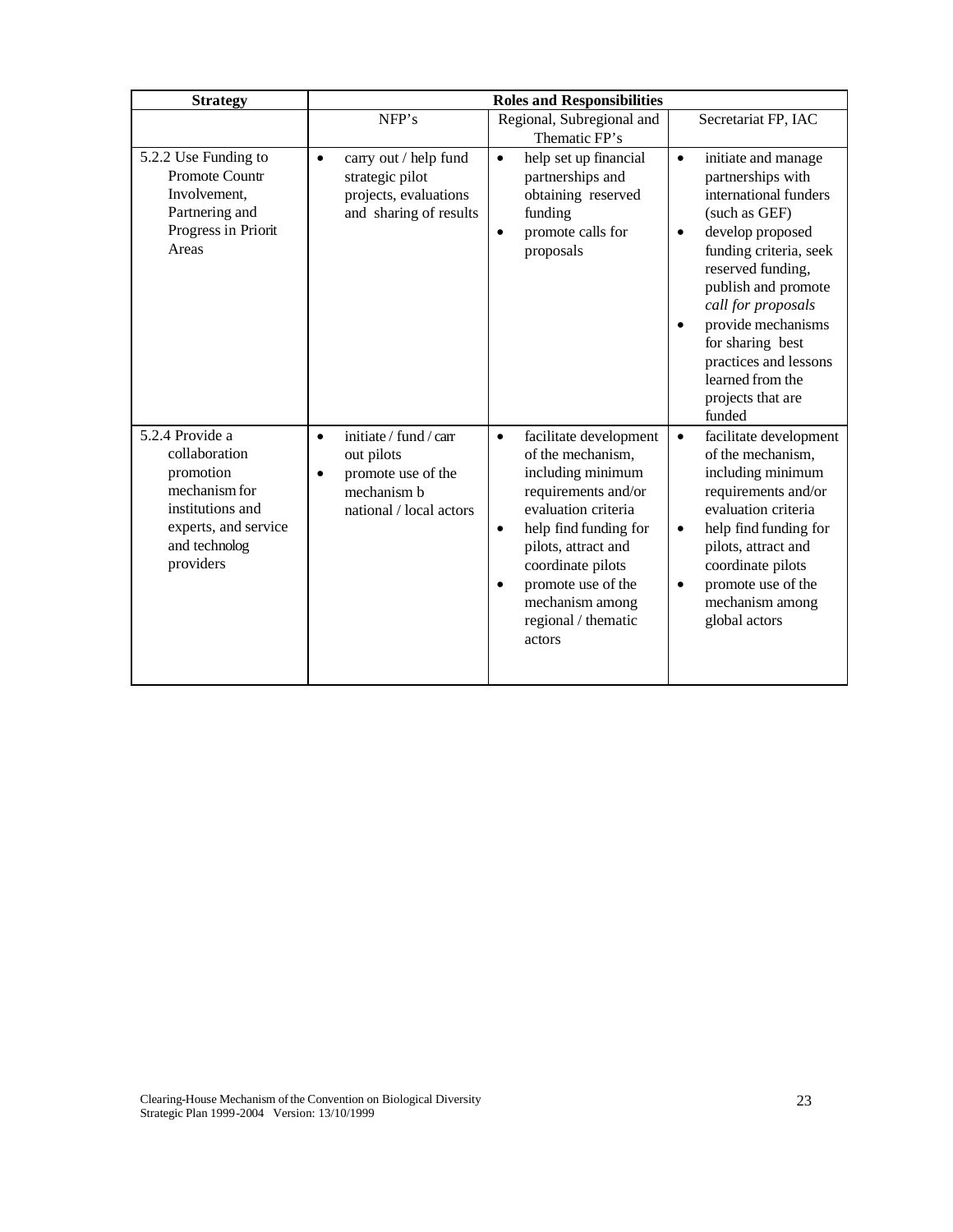# **6. Second Goal: Information Exchange**

**Goal 2.** *Information Exchange***. Development of a global mechanism for exchanging and integrating information on biodiversity.\***

> *\* within and between countries, in an open and decentralized manner, using conventional and electronic means of communication, for the effective implementation of the Convention*

This goal involves:

- providing improved and integrated access to information sources that alread exist,
- fostering the establishment and development of necessary information sources where they do not exist, and
- promoting the exchange of information, knowledge, experience and bes practices.

The following sections outline:

- measurable objectives for guiding and evaluating progress towards this goal,
- strategies and tactics for achieving the objectives, and
- corresponding roles and responsibilities.

# **6.1 Objectives**

The following objectives reflect desired growth in seven necessary and complementary areas of performance.

- **6.1.1 Contribution** Steady improvement in the perceived value of information available through the CHM, in achieving the goals of the Convention.
- **6.1.2 Use.** Continuous expansion in the use made of CHM information and processes.
- **6.1.3 Quality.** Steady improvement in the overall quality of CHM information, and the perceived ability of users to assess the quality of specific information**.**
- **6.1.4 Speed and Facility.** Progressive enhancement of the speed and facility of CHM transactions, including the ability of users to locate and retrieve desired information.
- Clearing-House Mechanism of the Convention on Biological Diversity Strategic Plan 1999-2004 Version: 13/10/1999  $24$ **6.1.5 User Responsiveness.** Continuous improvement in the ability of users to articulate individual and collective information needs, and of the CHM to meet those needs in a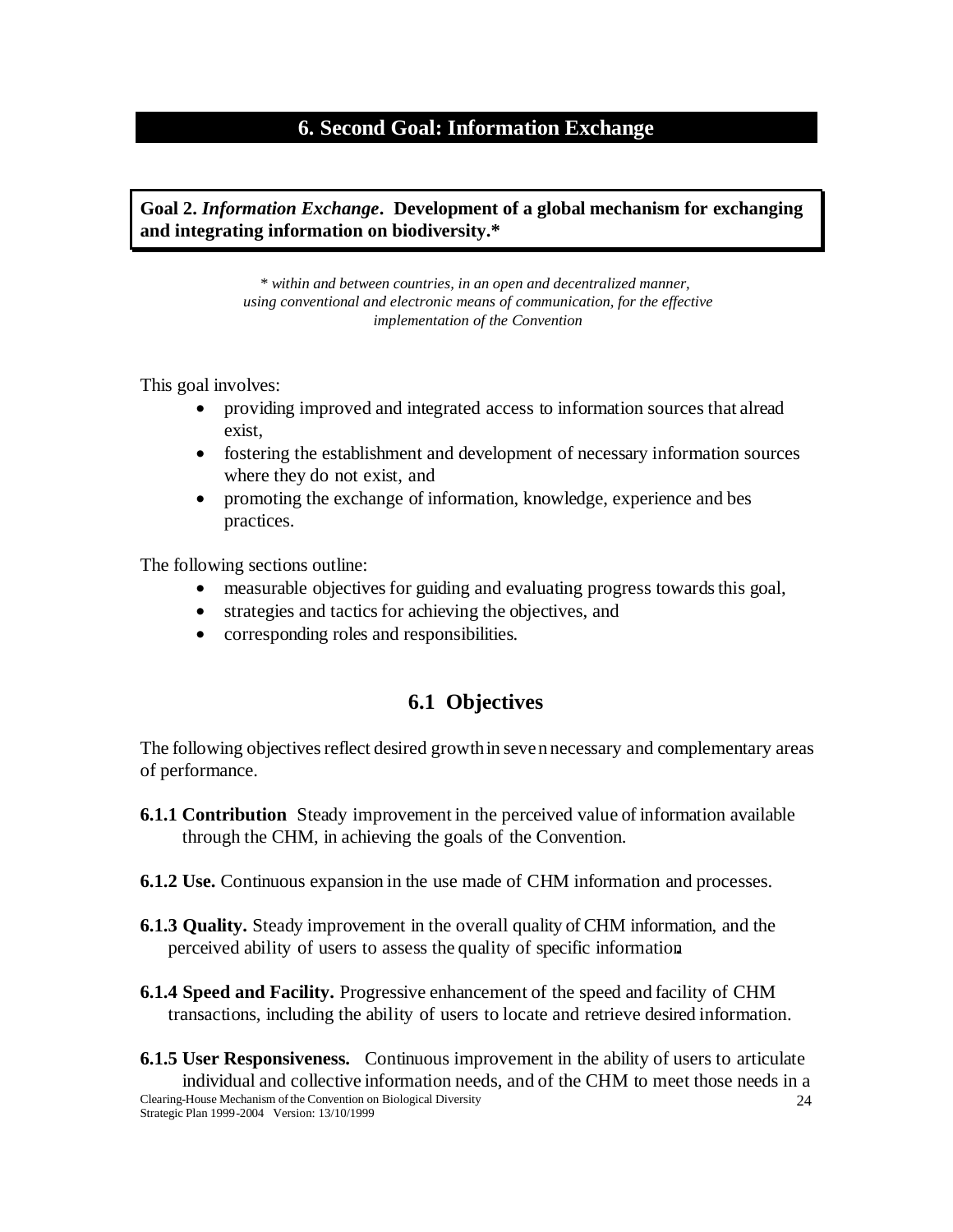timely manner.

- **6.1.6 Integration.** Steady growth in the perceived helpfulness of the CHM for enabling comparisons between data, and in providing syntheses of this inf rmation.
- **6.1.7 Volume.** Progressive expansion in the amount of biodiversity information and knowledge referenced or directly accessible via the CHM, for key areas of interest and focus (e.g. traditional knowledge; national reports; legislation and policies; scientific, technical and thematic issues, etc.)

These objectives will be achieved through four synergistic strategies, as shown in the following table. Each strategy is described in the next section. Note that the building of the information networks themselves is covered in goal three. For each objective, baseline measurements are provided in section 8.

| <b>Strategy</b>                                                                   | Objective                 |              |                  |                   |                             |                          |                 |
|-----------------------------------------------------------------------------------|---------------------------|--------------|------------------|-------------------|-----------------------------|--------------------------|-----------------|
|                                                                                   | 6.1.1<br>contrib<br>ution | 6.1.2<br>use | 6.1.3<br>quality | 6.1.4<br>facility | 6.1.5<br>respon<br>siveness | 6.1.6<br>integrat<br>ion | 6.1.7<br>volume |
| 6.2.1<br>Ensure compatibility through<br>standardization and<br>interoperability  |                           | $\checkmark$ | $\checkmark$     |                   |                             | ✓                        |                 |
| 6.2.2 Track information needs,<br>priorities and best practices                   | ✓                         | ✓            | √                | $\checkmark$      |                             |                          |                 |
| Prioritize and promote<br>6.2.3<br>expansion                                      | ✓                         | V            |                  |                   | ✓                           |                          |                 |
| 6.2.4 Provide open, world-wide<br>access to existing biodiversity<br>information. | $\checkmark$              | $\checkmark$ |                  |                   |                             |                          |                 |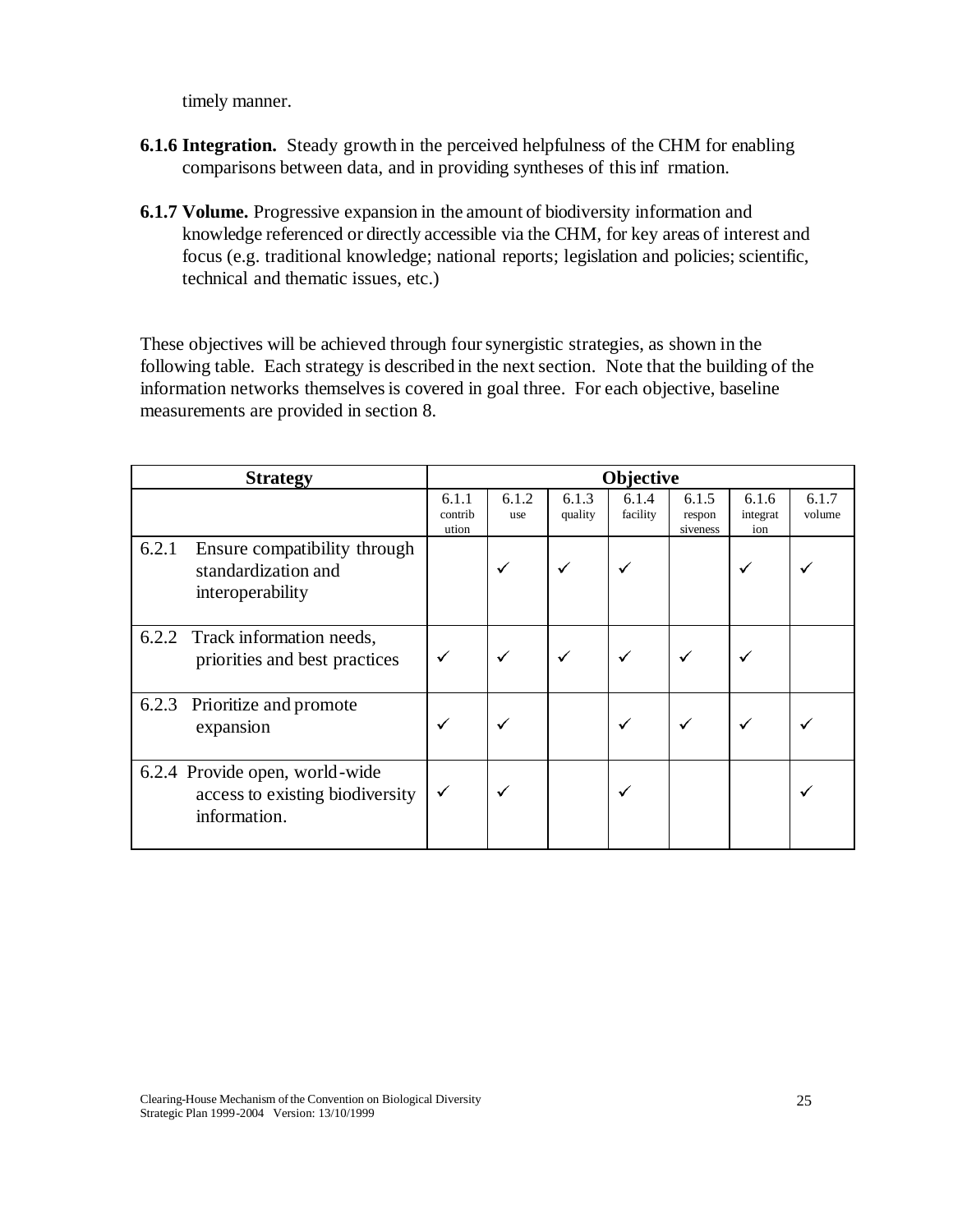# **6.2 Strategies and Tactics**

- **6.2.1 Ensure Compatibility Through Standardization and Interoperability** *(starts in the short term, top down)* Provide and achieve acceptance of tools, guidelines, protocols and standards for promoting the compatibility of information content, and network structure and processes.
	- Monitor and facilitate the progress of appropriate standards organizations.
	- Coordinate with related initiatives (e.g. NABIN, IABIN, GBIF, EIONET, Global Information Infrastructure). For example, attend their meetings and convene common meetings.
	- Identify areas where information and infrastructure compatibility are necessar (keep standardization requirements to a minimum).
	- Identify best practices, standards and protocols regarding:
		- CHM web site formats, topic areas and terminologies,
		- the quality and reliability of information, and methods for enabling users to assess them,
		- information sharing protocols, and
		- indexing and searching protocols (including the use of metadata).
	- Document the standards and protocols with clear rules and g uidelines for countries and organizations creating or expanding their CHM nodes.
	- Develop criteria and procedures for the full involvement of other CBD stakeholders (such as international businesses and non -profit organizations) as Thematic Foca Points or TFP partners.
	- Ensure that all CBD / CHM databases are Z39.50 protocol compliant.
	- Regularly update and enhance the User Guide for Building a CHM node, associated training, and related compatibility and interoperability checklists.
- **6.2.2 Track Information Needs, Priorities and Best Practices** *(starts in the short term).* Track gaps in information and expertise; and national needs, priorities, best practices, and lessons learned, on an ongoing basis.
	- Develop and use multiple vehic es for enabling users to articulate individual and collective information needs and priorities, including: national reports, users' surveys, user requests and complaints, workshops / users' conferences, and users' groups. See section 5.2.1 for additional details.
- **6.2.3 Prioritize and Promote Expansion** *(starts in the short term)* Determine priorities for CHM growth and improvement based on user needs and strategic considerations, and promote expansion accordingly.
	- Coordinate with related initiatives, at all levels. For example, attend their meetings and convene common meetings.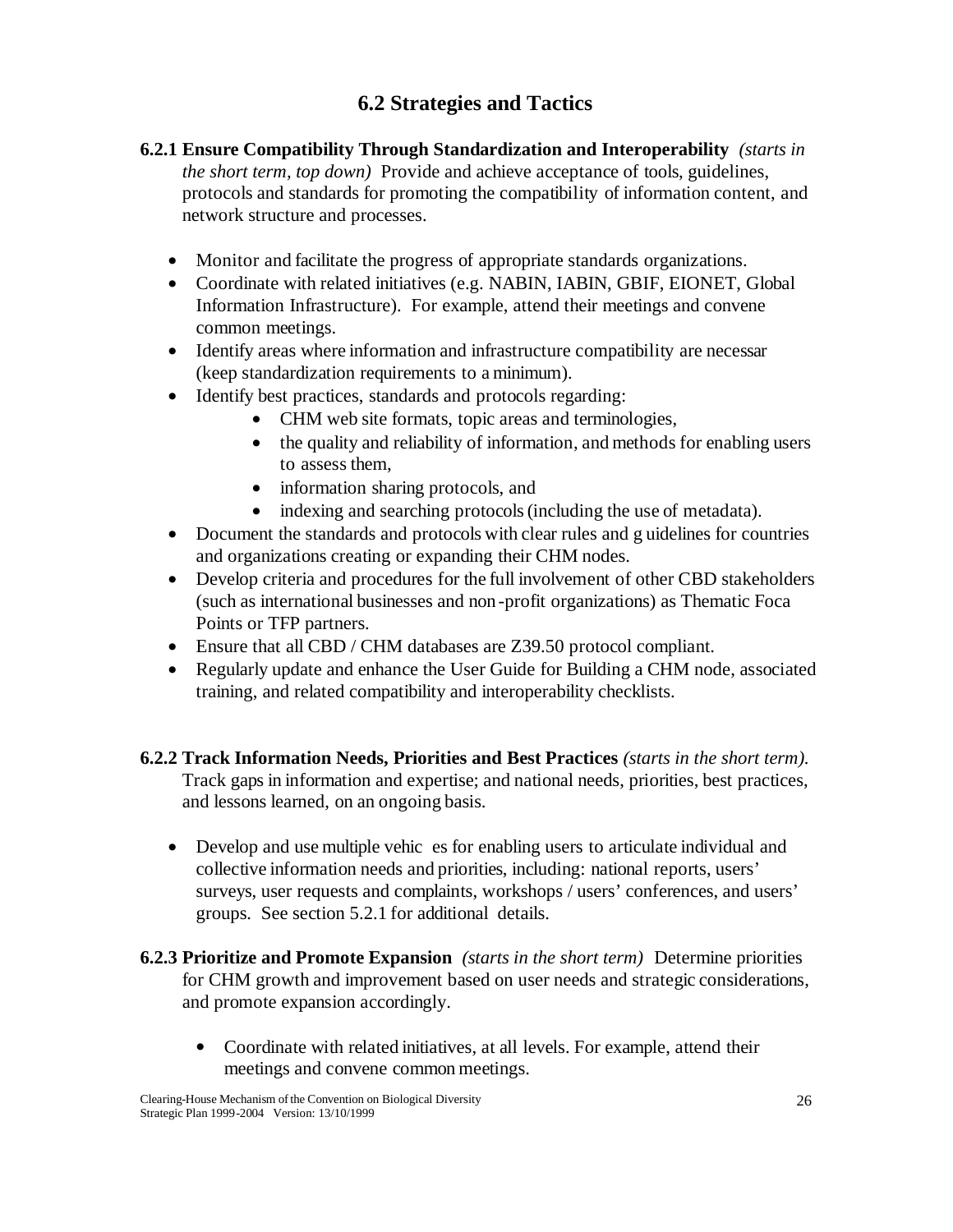- Use Funding to Promote Country Involvement, Partnering and Progress in Priority Areas (see section 5.2.2 for details).
- During the period between COP meetings, focus information expansion and synthesis on issues and topics to be covered at the upcoming meeting.

**6.2.4 Provide Open, World-Wide Access to Existing Biodiversity Information**.

Engage National Focal Points in providing access hrough the CHM to existing information within their countries.

# **6.3 Roles and Responsibilities**

While the following chart provides guidelines on roles and responsibilities, it is recognized that actual involvement may need to vary from country to countr

| <b>Strategy</b>                                                                                     | <b>Roles and Responsibilities</b>                                                                                                                                                                             |                                                                                                                                                                                                                            |                                                                                                                                                                                                                                                                                                                                            |  |  |
|-----------------------------------------------------------------------------------------------------|---------------------------------------------------------------------------------------------------------------------------------------------------------------------------------------------------------------|----------------------------------------------------------------------------------------------------------------------------------------------------------------------------------------------------------------------------|--------------------------------------------------------------------------------------------------------------------------------------------------------------------------------------------------------------------------------------------------------------------------------------------------------------------------------------------|--|--|
|                                                                                                     | NFP's                                                                                                                                                                                                         | Regional, Subregional and<br>Thematic FP's                                                                                                                                                                                 | Secretariat FP, IAC                                                                                                                                                                                                                                                                                                                        |  |  |
| 6.2.1 Ensure<br>Compatibilit<br>Through<br>Standardization and<br>Interoperabilit                   | contribute to the<br>$\bullet$<br>development of<br>standards<br>help coordinate the<br>$\bullet$<br>communication of and<br>training in these<br>standards, within their<br>networks<br>follow the standards | contribute to the<br>$\bullet$<br>development of<br>standards<br>help coordinate the<br>$\bullet$<br>communication of and<br>training in these<br>standards, within their<br>networks<br>follow the standards<br>$\bullet$ | coordinate with<br>$\bullet$<br>related initiatives and<br>standards<br>organizations<br>facilitate the setting o<br>$\bullet$<br>mutually agreed upon<br>standards<br>coordinate the<br>$\bullet$<br>development,<br>updating and<br>promotion of related<br>documentation and<br>training resources<br>follow the standards<br>$\bullet$ |  |  |
| 6.2.2 Track Information<br>Needs, Priorities and<br><b>Best Practices</b>                           | see 5.2.1<br>$\bullet$                                                                                                                                                                                        | see 5.2.1<br>$\bullet$                                                                                                                                                                                                     | see 5.2.1<br>$\bullet$                                                                                                                                                                                                                                                                                                                     |  |  |
| 6.2.3 Prioritize and<br>Promote Expansion                                                           | make local and<br>$\bullet$<br>national information<br>available through their<br>CHM node<br>coordinate with<br>$\bullet$<br>related local / national<br>initiatives                                         | $\bullet$<br>make regional /<br>thematic information<br>available through their<br>CHM node<br>coordinate with<br>$\bullet$<br>related regional /<br>thematic initiatives                                                  | coordinate with<br>$\bullet$<br>related global<br>initiatives<br>coordinate across all<br>$\bullet$<br>geographic level<br>initiatives                                                                                                                                                                                                     |  |  |
| 6.2.4 Provide Open,<br><b>World-Wide Access</b><br>to Existing<br><b>Biodiversit</b><br>Information | make local and<br>$\bullet$<br>national information<br>available through their<br>CHM node                                                                                                                    | $\bullet$<br>facilitate world-wide<br>access to the<br>information available<br>through regional /<br>thematic nodes                                                                                                       | facilitate world-wide<br>$\bullet$<br>access to the<br>information available<br>through CHM nodes,<br>with the Secretariat's<br>node (Web Site)<br>providing a master<br>portal to the system.                                                                                                                                             |  |  |

Clearing-House Mechanism of the Convention on Biological Diversity Strategic Plan 1999-2004 Version: 13/10/1999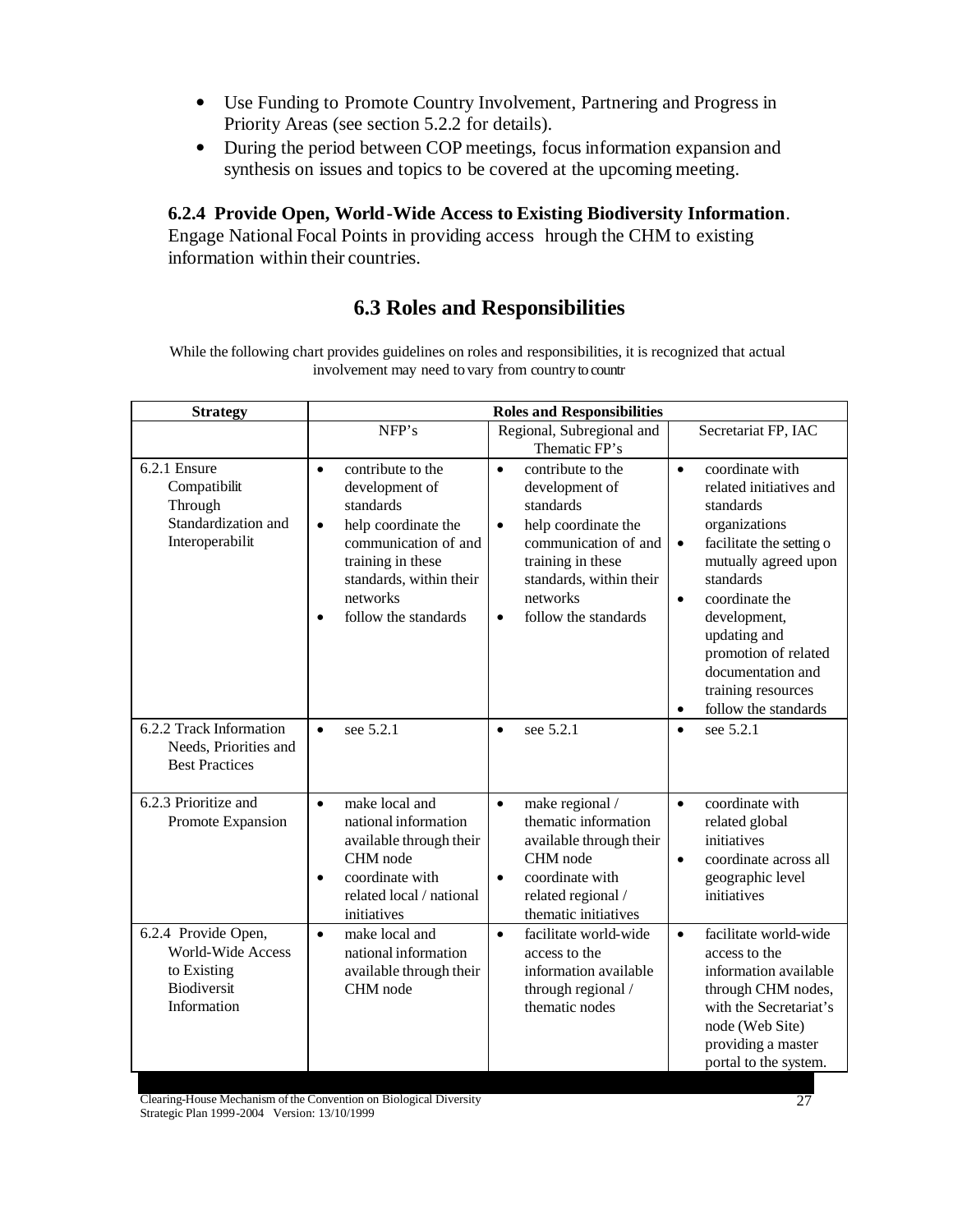# **7. Third Goal: Network Development and Organizational Efficiency**

#### **3.** *Network Development***. Development of the CHM Focal Points and their partners.**

This goal covers the development and ongoing support of the CHM's *network of networks,*  to meet the growing needs of the CHM in a timely manner and with limited resources. This network consists of people, organizations, web sites, newsletters, and other mechanisms for cooperation and the sharing of information. While the priority is to support the growth o CHM Foca Points, the intention is to work through them to support their partners / networks as well.

The following sections outline:

- measurable objectives for guiding and evaluating progress towards this goal,
- strategies and tactics for achieving the objectives, and
- corresponding roles and responsibilities.

# **7.1 Objectives**

- **7.1.1 Establishment of Focal Points** Progressive expansion in the number of countries, subregions and regions with full-functioni g CHM Focal Points established (including thematic Focal Points).
- **7.1.2 Leverage** Steady increases in the efficiency of CHM Focal Points in supporting the capabilities and contributions of the CHM.
- **7.1.3 Duplication of Effort Avoided** Ongoing reductions in duplication of work by CHM focal points and their partners.
- **7.1.4 Awareness and Use of the CHM** Steady increases in awareness and use, by targe user groups, of relevant CHM capabilities and benefits.
- **7.1.5 Capacity Building.** Steady increase in relevant knowledge, skills and procedures necessary for the creation, operation and use of CHM nodes, as well as for overall progress towards the goals of the Convention.
- **7.1.6 Sustained Funding of CHM Focal Point Development.** Ongoing progress in securing the required funding for supporting the sustained development and operation of CHM Focal Points.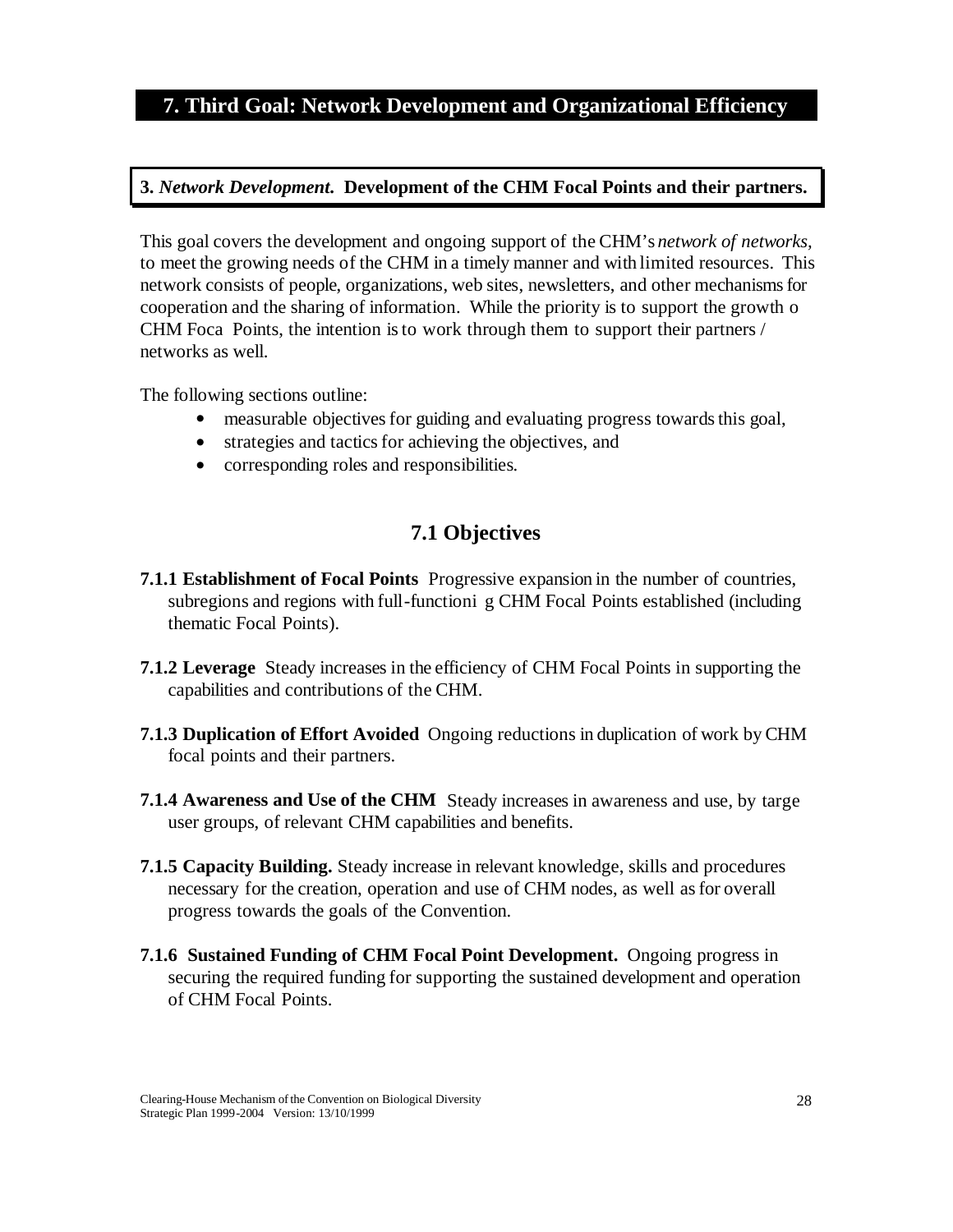These objectives will be achieved through six synergistic strategies, as sho wn in the following table. Each strategy is described in the next section.. For each objective, baseline measurements are provided in section 8.

| <b>Strategy</b>                                                    |                          |                   |                          | Objective                   |                               |                               |
|--------------------------------------------------------------------|--------------------------|-------------------|--------------------------|-----------------------------|-------------------------------|-------------------------------|
|                                                                    | 7.1.1<br>Focal<br>Points | 7.1.2<br>leverage | 7.1.3<br>duplicat<br>ion | 7.1.4<br>awareness /<br>use | 7.1.5<br>capacity<br>building | 7.1.6<br>sustained<br>funding |
| 7.2.1 Provide start-up assistance and<br>ongoing capacity building | ✓                        |                   |                          |                             | ✓                             |                               |
| 7.2.2 Address obstacles to growth                                  | ✓                        |                   |                          |                             | ✓                             |                               |
| 7.2.3 Maintain local ownership                                     |                          | ✓                 |                          |                             | ✓                             |                               |
| 7.2.4<br>Rely on partnerships, focus on<br>facilitation            |                          |                   | ✓                        | ✓                           | ✓                             |                               |
| 7.2.5 Concentrate on value-added                                   | ✓                        | ✓                 | ✓                        | $\checkmark$                | ✓                             |                               |
| 7.2.6 Promote use of the CHM                                       |                          |                   |                          | ✓                           | $\checkmark$                  |                               |
| 7.2.7 Develop Funding Strategies a<br>all levels                   | ✓                        |                   |                          |                             |                               | ✓                             |

# **7.2 Strategies and Tactics**

- **7.2.1 Provide Star -Up Assistance and Ongoing Capacity Building** *(starts in the short term*) Ensure that countries, regions, and subregions are assisted in setting up and developing their Focal Points, and in accessing ongoing capacity building support.
	- Develop and update support materials, such as the CHM CD ROM toolkit. Update these on an ongoing basis, with links / references to
		- best practices and lessons learned from other Focal Points,
		- appropriate user groups, as they become available, and
		- testimonials / case studies articulating how countries and their CHM users have benefited from the development of their national CHM Focal Point(s).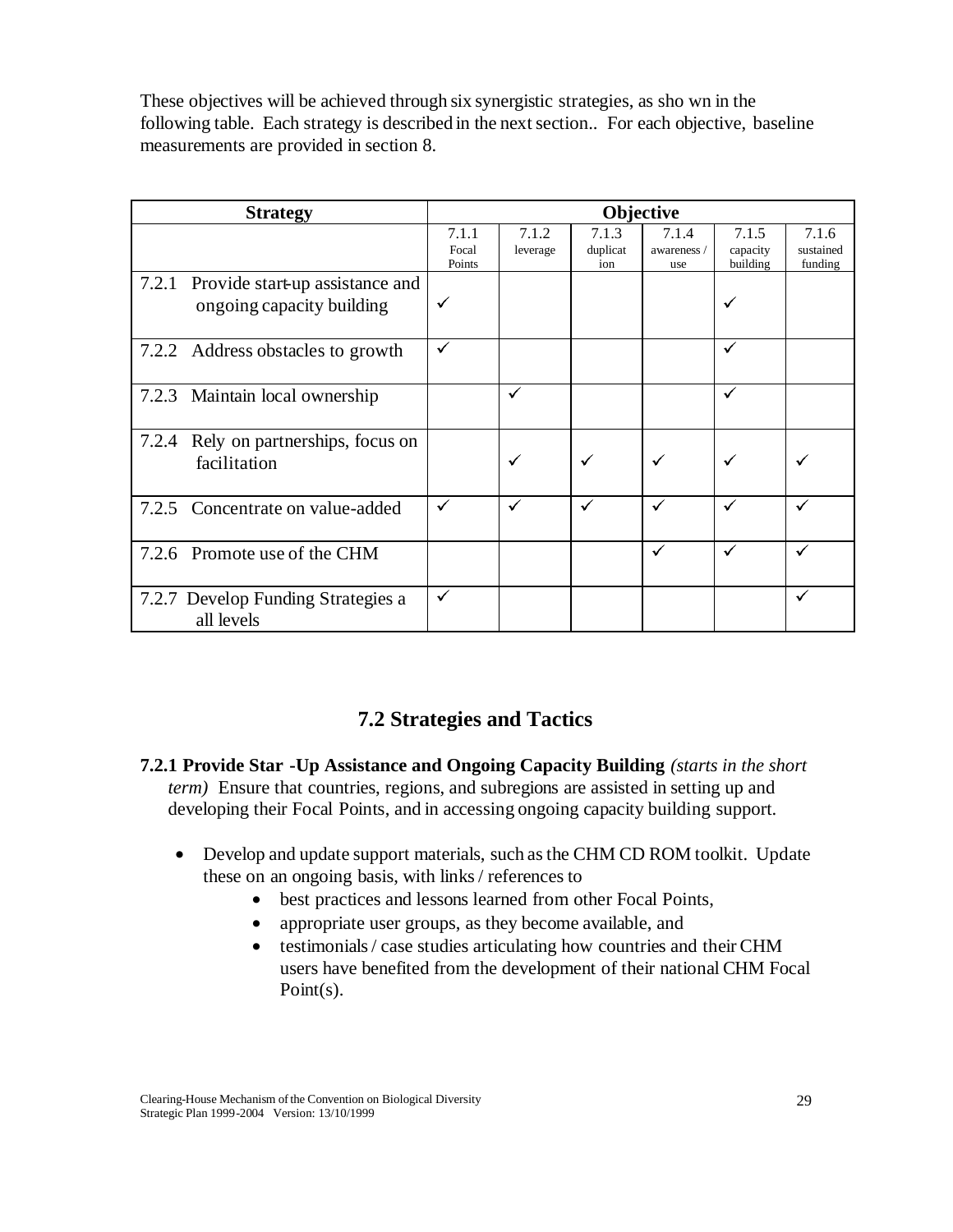- Provide capacity building sessions at regional workshops, based on user needs (see section 5.2.1).
- Provide an operational model for implementation of CHM National, Regional, Subregional and Thematic Focal Points. Where possible, each Focal Point should be provided with at least the following minimum resources:
	- the equivalent of at least one full time person to run the Focal Point and develop partnerships,
	- telephone and mail support, and
	- a computer, connected to the Internet, with a leve -three Web browser and plain text e-mail capabilities;
- Organize a meeting of CHM National Focal Points once a year. To minimize costs and increase attendance, these should be held in conjunction with COP, SBSTTA and/or CHM expert meetings.
- Negotiate financial incentives through GEF and other financial mechanisms, in recognition of the special needs of developing countries.
- Provide a "partnering" / "buddy system" for new Focal Points, as desired, to provide peer assistance with the initial learning curve.

**7.2.2 Address Obstacles to Growth** *(starts in the short term)*Identify and overcom national, regional and international obstacles to the establishment and full development of CHM Focal Points.

- *At the global level,* focus especially on developing countries.
- Focal Points at the *regional, subregional and national levels* should also identify and eliminate barriers to fuller development of the CHM within their areas o responsibility

# **7.2.3 Maintain Local Ownership of Information.**

- Continue to require each level to maintain and post / make available its own information.
- Encourage all Focal Points to facilitate access to information within their country / region / thematic area, rather than on posting / making it available themselves.
- **7.2.4 Rely on Partnerships, and Focus on Facilitation.** Concentrate on facilitating, encouraging and promoting rather than implementing. Engage a wide range o biodiversity stakeholders, to pool resources and share work, including promotion of the CHM and its Call for Proposals. Help with partners' capacity building through joint endeavors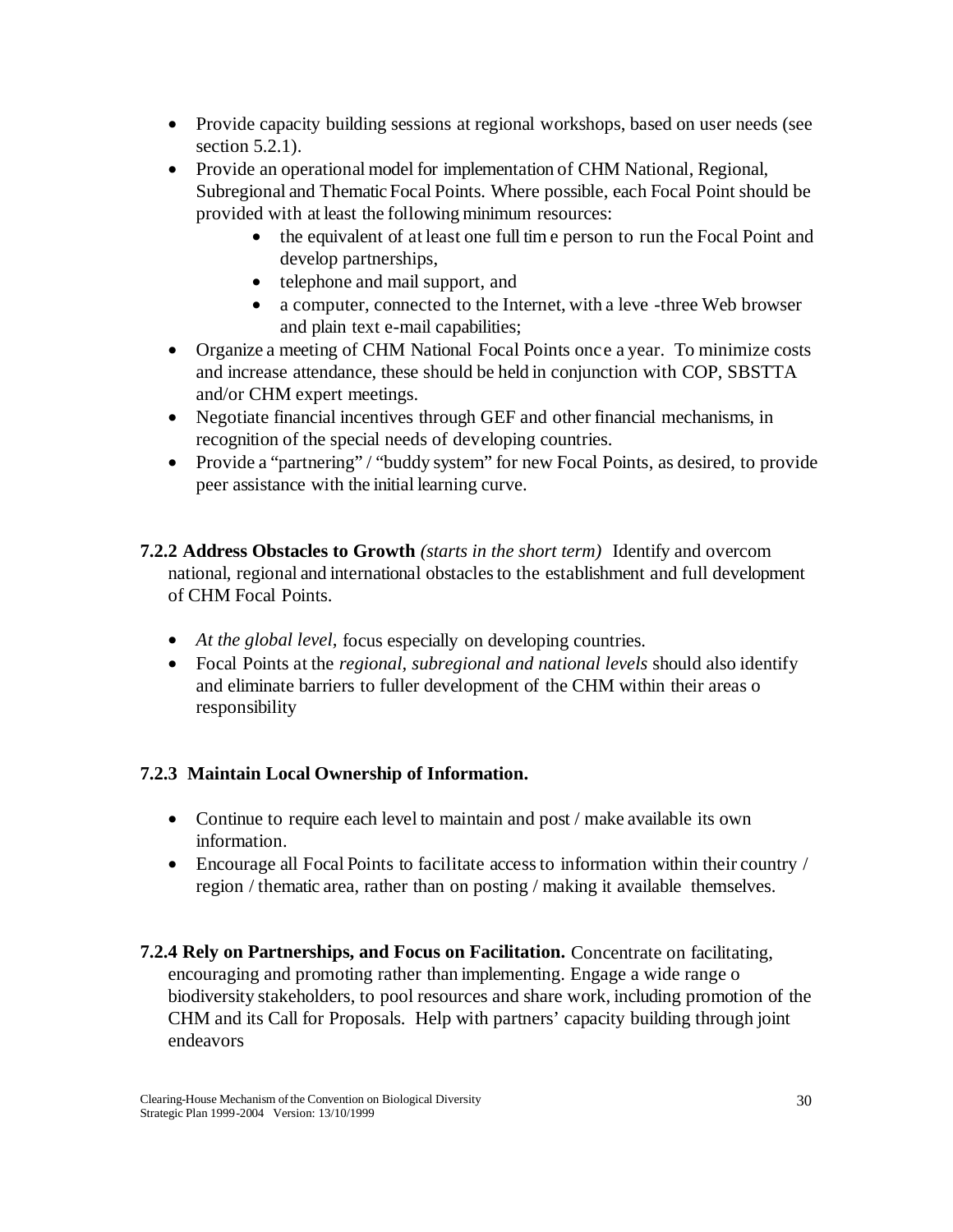- Ask Focal Points at each level to inventory their current networks; identify gaps, needs, and promising partners; approach priority people and organizations; and develop new networks, organizations and cooperative activities, and/or help modify them as necessary.
- Use cross-promotional opportunities, and the funding and managing of cooperative projects as principal methods of building relationships.
- At each level, develop memoranda of agreement between the major ins titutions, t clearly delineate areas of focus and mutual cooperation.
- Encourage Focal Points to concentrate on making local information accessible to others (particularly through the CHM search engines), rather than on posting it themselves.
- **7.2.5 Concentrate on** *Value-Added**(long term)* Continue to clarify, grow competence in, and gain widespread recognition for the *value-added* roles of each type of focal point.
	- Select and prioritize among the possible value-added roles for each level of Foca Point.
	- Develop competence in the execution of these roles through experience and active capacity development.
	- Encourage and assist the recognition of CHM Focal Points' *value-added* among CHM users and supporters, through:
		- accessible descriptions of Focal Point roles and *value-added* in appropriate locations (e.g., CHM international websites)
		- reports to regional conferences and COP
		- visible attribution of responsibility and "signing of work" (e.g., CHM websites, infrastructure development guidelines, etc.)

# **7.2.6 Promote Use of the CHM** (*starts in the short term*) Promote awareness,

understanding, expansion and use of the CHM through communications and education activities.

- Encourage and/or help fund the development by a few countries of their Communications Strategies for promoting the understanding, expansion and use of the CHM, in cooperation with their partners and associated networks. Ensure tha such strategies include measures for increasing the participation of a wider range o stakeholders, particularly local communities and those with traditional knowledge.
- Share best practices and lesson learned, and develop a suggested strategy that can be easily tailored to each Focal Point's needs.
- Require CHM Focal Points at each level to develop and help coordinate the implementation of such strategies in cooperation with their partners and associated networks.
- Direct COP to provide support to the ad-hoc working group on Article 8j, to hel ensure use of the CHM by indigenous and local communities embodying traditional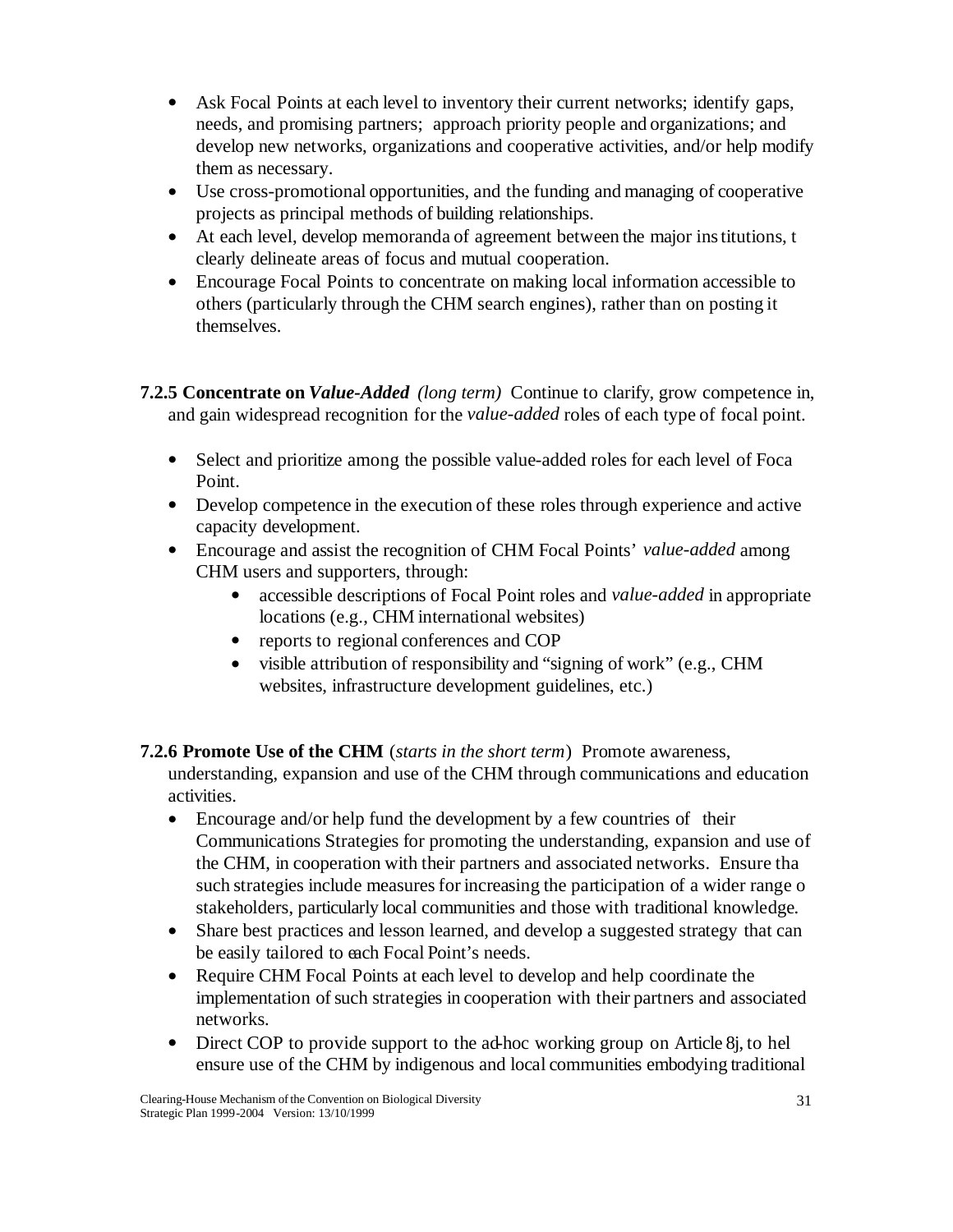lifestyles.

- Establish a special working group, or appoint a Rapporteur, to prepare a repor to the Secretariat on indigenous communications issues and needs related to the CHM and the Convention.
- Clarify the intended role of the CHM in promoting biodiversity concepts and messages to the general public.

**7.2.7 Develop Funding Strategies for all Focal Points** (starts in the short term). Ensure the long term development and operation of CHM Focal Points, by developing sound short- and long- term funding strategies for Focal Points at all levels.

- Encourage and/or help fund the development by a few countries of their funding strategies, in cooperation with their partners and associated networks.
- Share best practices and lesson learned, and develop a suggested strategy that can be easily tailored to each Focal Point's needs.
- Require CHM Focal Points at each level to develop such strategies in cooperation with their partners and associated networks.
- Encourage all Focal Points to involve partners who might contribute or help arrange funding (strategy 7.2.4).
- In order to demonstrate why each Focal Point should receive funding, assist them in concentrating on and articulating their value -added (strategy 7.2.5) and in promoting use of their services (7.2.6)
- Provide capacity building support on how to obtain funding successfully, including how to cost-effectively document performance and impact.
- Make use of testimonials / case studies articulating on the benefits of CHM use.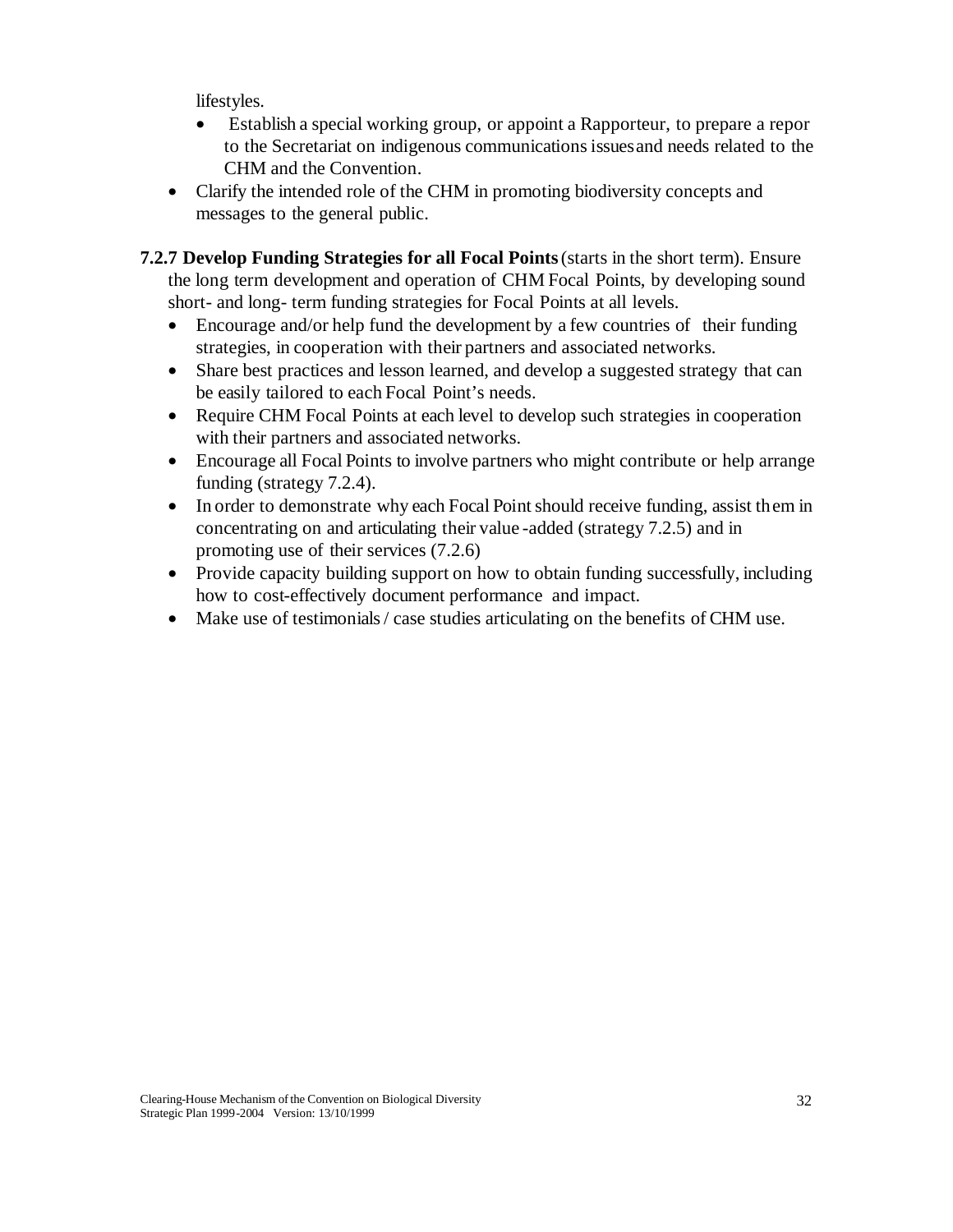# **7.3 Roles and Responsibilities**

| <b>Strategy</b>                                                                                  | <b>Roles and Responsibilities</b>                                                                                                                                                                                                                                                                                                  |                                                                                                                                                                                                                                                       |                                                                                                                                                                                                                                                                                                                                                                                                                                                                                                                                                                                  |  |  |
|--------------------------------------------------------------------------------------------------|------------------------------------------------------------------------------------------------------------------------------------------------------------------------------------------------------------------------------------------------------------------------------------------------------------------------------------|-------------------------------------------------------------------------------------------------------------------------------------------------------------------------------------------------------------------------------------------------------|----------------------------------------------------------------------------------------------------------------------------------------------------------------------------------------------------------------------------------------------------------------------------------------------------------------------------------------------------------------------------------------------------------------------------------------------------------------------------------------------------------------------------------------------------------------------------------|--|--|
|                                                                                                  | NFP's                                                                                                                                                                                                                                                                                                                              | Regional, Subregional and                                                                                                                                                                                                                             | Secretariat FP, IAC                                                                                                                                                                                                                                                                                                                                                                                                                                                                                                                                                              |  |  |
|                                                                                                  |                                                                                                                                                                                                                                                                                                                                    | Thematic FP's                                                                                                                                                                                                                                         |                                                                                                                                                                                                                                                                                                                                                                                                                                                                                                                                                                                  |  |  |
| 7.2.1 Provide<br>Start-Up<br>Assistance and<br><b>Ongoing Capacit</b><br><b>Building Support</b> | Install CHMs,<br>$\bullet$<br>follow startup<br>guidelines<br>Partner<br>$\bullet$<br>cooperatively with<br>new Focal Points<br>Identify capacit<br>$\bullet$<br>building needs (see<br>section $5.2.1$ ) and<br>make use of support<br>offered<br>Share best practices<br>٠<br>Attend the yearl<br>meetings of CHM<br><b>NFPs</b> | Install CHMs,<br>$\bullet$<br>follow startup<br>guidelines<br>Help initiate /<br>$\bullet$<br>support<br>partnerships<br>Monitor capacit<br>building needs<br>regionally, and<br>facilitate the<br>development and<br>delivery of required<br>support | Develop, &<br>$\bullet$<br>distribute related<br>materials<br>Facilitate the<br>development and<br>delivery o<br>workshop sessions<br>Provide an<br>operational model<br>for implementation<br>of CHM National,<br>Regional,<br>Subregional and<br><b>Thematic Focal</b><br>Points<br>Publish partnering<br>guidelines,<br>initiate/support<br>partnerships<br>Monitor capacit<br>building needs<br>globally, and<br>facilitate the<br>development and<br>delivery of required<br>support<br>organize yearl<br>meeting of CHM<br><b>NFPs</b><br>IAC: Enhance GEF<br>accessibilit |  |  |

While the following chart provides guidelines on roles and responsibilities, it is recognized that actual involvement may need to vary from country to countr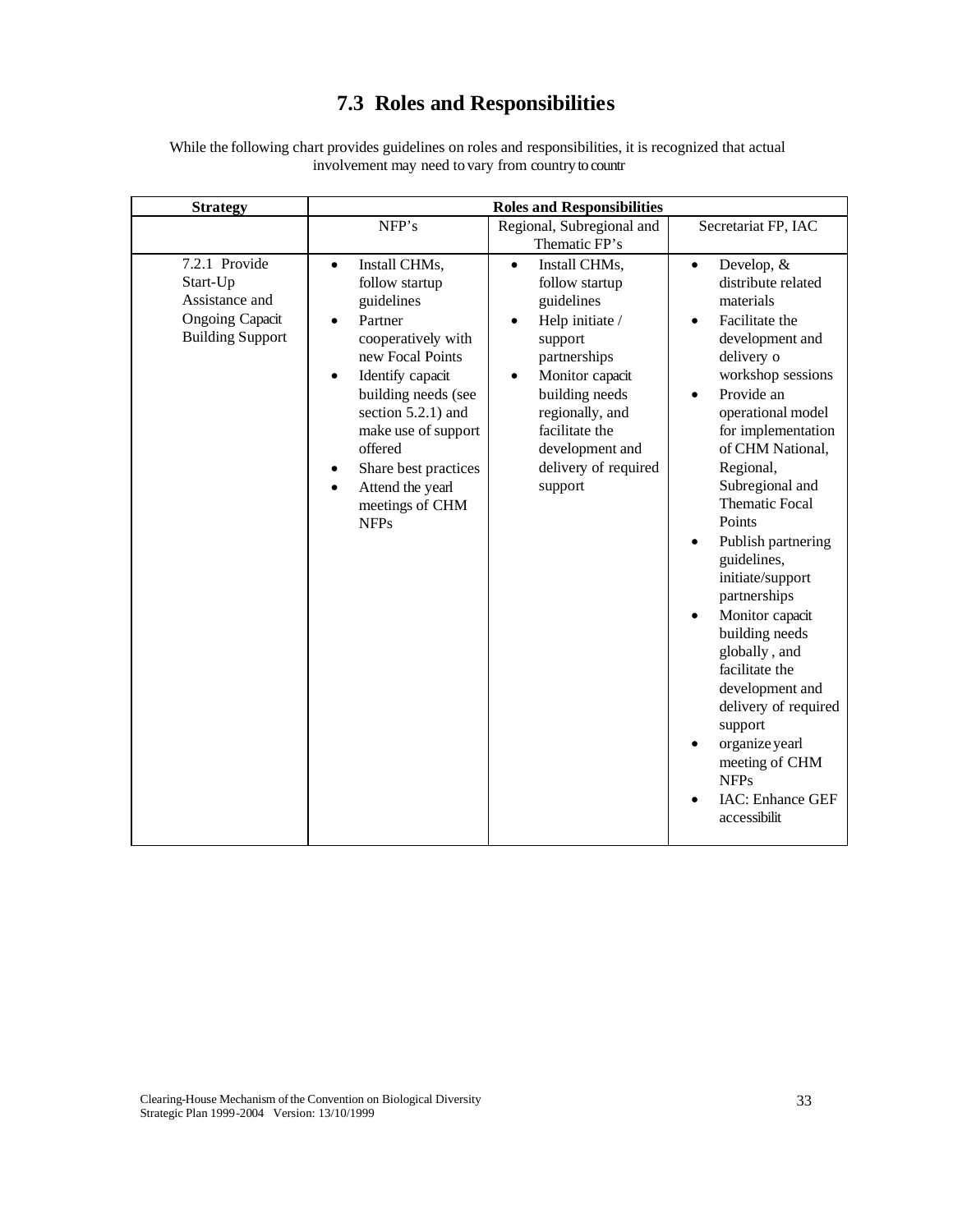| <b>Strategy</b>                                                | <b>Roles and Responsibilities</b>                                                                                                                             |                                                                                                                                                                     |                                                                                                                                                                                                                                                                                                                                                                                                           |  |  |
|----------------------------------------------------------------|---------------------------------------------------------------------------------------------------------------------------------------------------------------|---------------------------------------------------------------------------------------------------------------------------------------------------------------------|-----------------------------------------------------------------------------------------------------------------------------------------------------------------------------------------------------------------------------------------------------------------------------------------------------------------------------------------------------------------------------------------------------------|--|--|
|                                                                | NFP's                                                                                                                                                         | Regional, Subregional and<br>Thematic FP's                                                                                                                          | Secretariat FP, IAC                                                                                                                                                                                                                                                                                                                                                                                       |  |  |
| 7.2.2 Address<br>Obstacles to<br>Growth                        | Identify local<br>$\bullet$<br>barriers, seek<br>solutions, pursue<br>fuller CHM<br>development                                                               | Assist NFP's in<br>$\bullet$<br>identifying barriers,<br>seek solutions,<br>pursue fuller CHM<br>development                                                        | Coordinate<br>$\bullet$<br>international efforts<br>to identify and<br>eliminate barriers<br>(including the<br>Independent<br>Review of the CHM<br>and subsequent<br>User<br>Surveys).<br>Capture learning,<br>$\bullet$<br>extrapolate to<br>regional and<br>subregional<br>context, arrange for<br>GEF and others to<br>fund pilots<br>IAC: remove<br>$\bullet$<br>barriers to access to<br>GEF funding |  |  |
| 7.2.3 Maintain<br>Local Ownership<br>of Information            | Encourage local<br>$\bullet$<br>posting and<br>maintenance o<br>appropriate<br>information and<br>metrics                                                     | Encourage local<br>$\bullet$<br>posting and<br>maintenance o<br>appropriate<br>information and<br>metrics                                                           | Post UN meeting<br>$\bullet$<br>and other global<br>information, post<br>and maintain<br>generic guidelines,<br>engines and<br>program metrics                                                                                                                                                                                                                                                            |  |  |
| 7.2.4 Rely on<br>Partnerships, and<br>Focus on<br>Facilitation | Identify and attract<br>$\bullet$<br>national and local<br>CHM affiliates,<br>interconnect them<br>with the CHM,<br>document<br>agreements and<br>post on CHM | Identify and attract<br>$\bullet$<br>regional and<br>thematic CHM<br>affiliates,<br>interconnect them<br>with the CHM,<br>document<br>agreements and<br>post on CHM | Identify and attract<br>$\bullet$<br>global CHM<br>affiliates, request<br>regions/NFPs /<br>TFPs to do the<br>same,<br>provide<br>$\bullet$<br>templates/guideline<br>s for documenting<br>agreements                                                                                                                                                                                                     |  |  |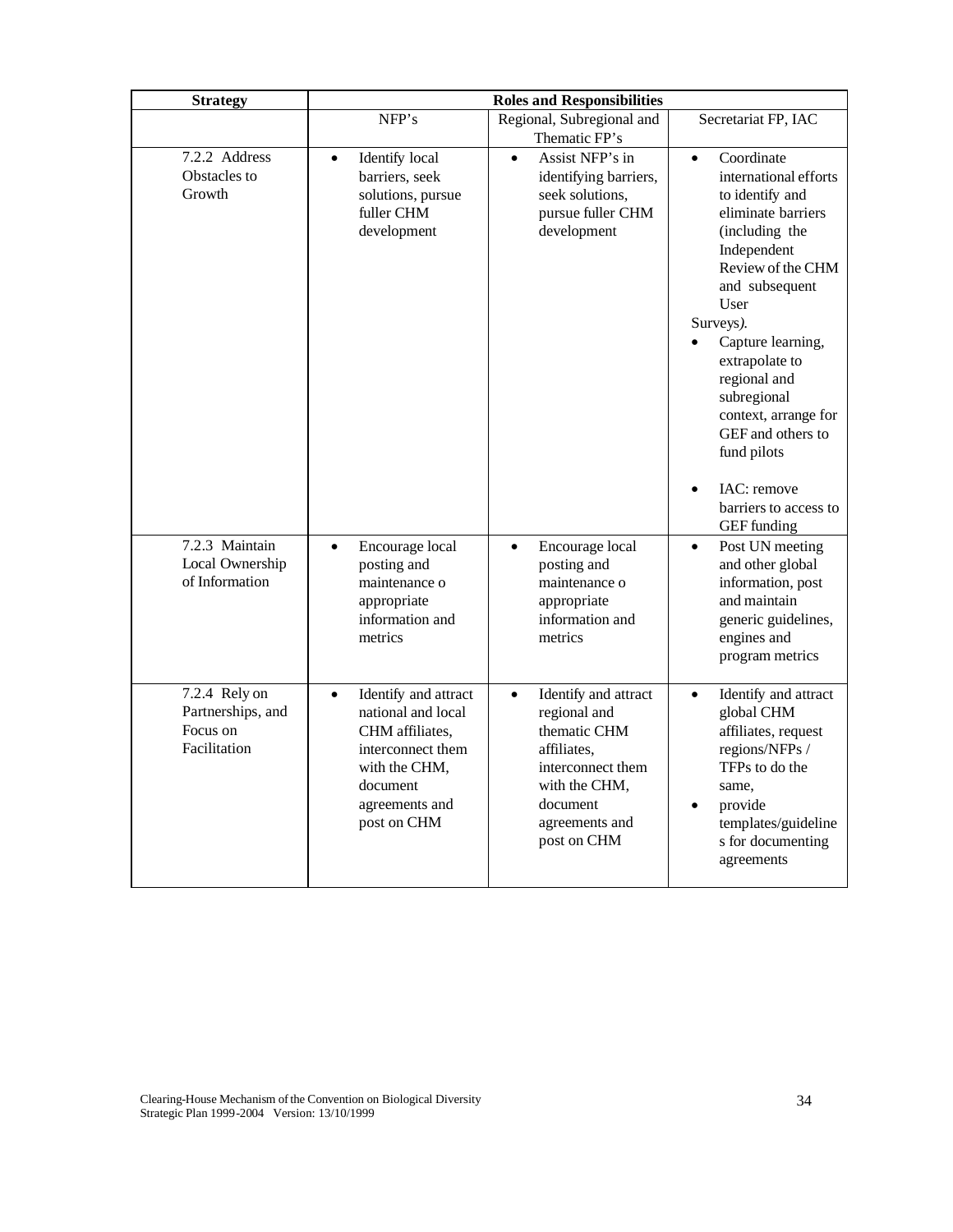| <b>Strategy</b>                                                   | <b>Roles and Responsibilities</b>                                                                                                                                                                                      |                                                                                                                                                                                                                                                                                        |                                                                                                                                                                                                                                                                                           |  |  |
|-------------------------------------------------------------------|------------------------------------------------------------------------------------------------------------------------------------------------------------------------------------------------------------------------|----------------------------------------------------------------------------------------------------------------------------------------------------------------------------------------------------------------------------------------------------------------------------------------|-------------------------------------------------------------------------------------------------------------------------------------------------------------------------------------------------------------------------------------------------------------------------------------------|--|--|
|                                                                   | NFP's                                                                                                                                                                                                                  | Regional, Subregional and<br>Thematic FP's                                                                                                                                                                                                                                             | Secretariat FP, IAC                                                                                                                                                                                                                                                                       |  |  |
| 7.2.5 Concentrate<br>on Value-Added                               | Identify local<br>$\bullet$<br>value-added roles,<br>post on local CHM<br>Promote CHM<br>$\bullet$<br>value-added locall                                                                                               | Identify regional<br>$\bullet$<br>and thematic<br>value-added roles,<br>and post<br>Promote CHM<br>$\bullet$<br>value-added<br>regionall                                                                                                                                               | Develop and<br>$\bullet$<br>promote<br>value-added<br>concept and model<br>Document and<br>$\bullet$<br>publish for CHM<br>Unit of the<br>Secretariat<br>Actively grow<br>own core<br>competence<br>Promote CHM<br>value-added with<br>global partners                                    |  |  |
| 7.2.6 Promote Use<br>of the CHM                                   | Propose / carry out /<br>$\bullet$<br>help fund national<br>and local CHM<br>promotion<br>strategies<br>Share learning<br>٠<br>Provide<br>$\bullet$<br>promotional<br>information to<br>national and local<br>partners | Assist with<br>$\bullet$<br>development of<br>national / local<br>CHM promotion<br>strategies<br>Propose / carry out<br>regional CHM<br>promotion<br>strategies,<br>Share learning<br>Provide<br>$\bullet$<br>promotional<br>information to<br>regional partners,<br>develop templates | Maintain global<br>$\bullet$<br>CHM promotion<br>strategy and focus,<br>develop planning<br>template<br>Assist with<br>development of<br>regional and<br>national strategies,<br>Provide<br>$\bullet$<br>promotional<br>information to<br>international<br>partners, develop<br>templates |  |  |
| 7.2.7 Develop<br>Funding<br>Strategies for<br>all Focal<br>Points | Develop national<br>$\bullet$<br>CHM funding<br>strategies<br>Share learning                                                                                                                                           | Assist with<br>$\bullet$<br>development of<br>national CHM<br>funding strategies<br>Develop regional<br>$\bullet$<br>CHM funding<br>strategies,<br>Share learning                                                                                                                      | Facilitate the<br>$\bullet$<br>development of<br>funding strategies,<br>develop template<br>IAC: enhance<br>$\bullet$<br>accessibility to GEF<br>and other funding                                                                                                                        |  |  |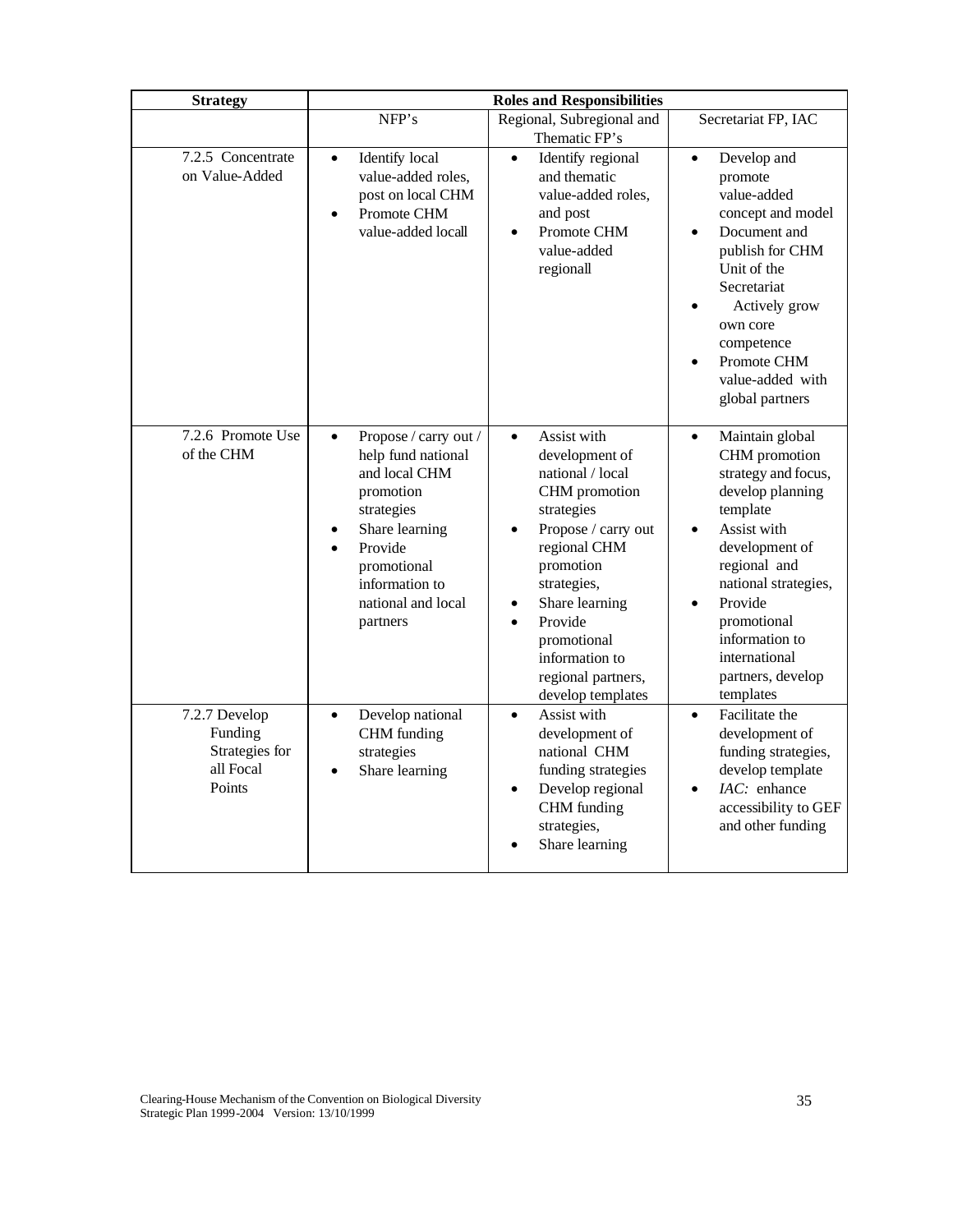#### **Potential Partners for each type of CHM Focal Point**

- *National Focal Points:* national partners, stakeholders, and networks, including national thematic Focal Points; local and indigenous communities; local businesses (including providers of related products and services, commercial research institutions, venture capital firms, and related trade associations); professional associations; governments; NGOs; research and training institutions (including national research councils, peer-reviewed journals, and institutions of higher learning in related areas of science, technology, business, policy, and government administration.)
- *Regional and Subregional Focal Points*: regional and subregional partners, stakeholders, and networks, including bilateral and multilateral funding institutions, other international donors.
- *Secretariat, and International Thematic Focal Points:* global partners, stakeholders, and networks, including other UN Conventions, bilateral and multilateral funding institutions, and other international donors. Examples of such organizations include: UNEP Biodiversity Data Management Project (capacity building); The Organization for Economic Cooperation and Development Megascience subgroup on Bioinformatics, its GBIF project, and the G7 ENRM topic working group on biodiversity (information structure); BCIS, a consortium of global acting and biodiversit -related non-governmental organizations (information content and capacit building); the UN Framework Convention on Climate Change, and the UN Convention to Combat **Desertification**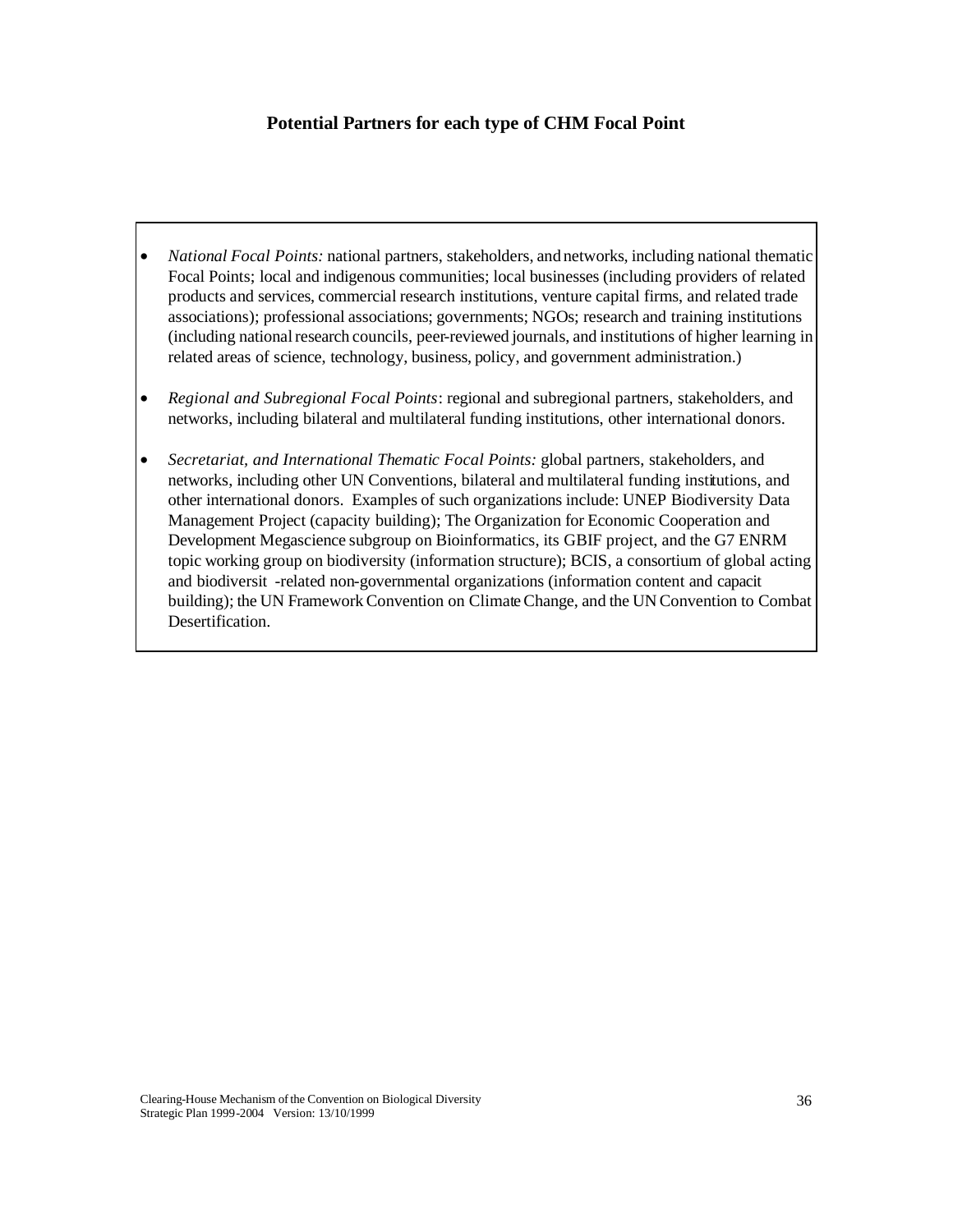# **8. Evaluation Issues**

In order to guide and evaluate its progress, the CHM will rely on two primary evaluati mechanisms:

- *Independent Reviews*. Starting in 1999, an independent review of the CHM shall be conducted every five years.
- *User Surveys*. User surveys, which will form an integral part of each independen review, will also be carried out at least one additional time between each independent review. This additional survey will provide a proactive, cos -effective method of tracking progress and identifying implementation concerns and difficulties, during the period between the Independent Reviews.

The following charts outline preliminary evaluation criteria for each objective, and the baseline established in 1999 through the independent review process. These criteria w need to be refined, based on continued experience. In addition, targets should be set for each criteria, through a collaborative process that is open and transparent to all CHM Foca Points and partners.

| Objective                                     | <b>Criteria</b>                                                                                          | <b>Baseline</b> (1999)                                                                                                                                                            |
|-----------------------------------------------|----------------------------------------------------------------------------------------------------------|-----------------------------------------------------------------------------------------------------------------------------------------------------------------------------------|
| 5.1.1 Decision Making.                        | Success of the CHM in facilitating<br>scientific/technical initiatives<br>which support Convention goals | Just $<$ 40% affirm CHM's<br>$\bullet$<br>success<br>Just $>60\%$ refute it<br>$\bullet$<br>11 success case studies cited<br>$\bullet$                                            |
|                                               | Success of the CHM in facilitating<br>decision making which supports<br>Convention goals                 | Not specifically asked<br>$\bullet$                                                                                                                                               |
| 5.1.2 Training and Capacit<br><b>Building</b> | Number of training events offered<br>or promoted (last 3 yrs)                                            | 30% CHM nodes offered 1-5<br>$\bullet$<br>training events<br>20% offered 5-20<br>$\bullet$<br>2 offered $>20$ events<br>$\bullet$                                                 |
|                                               | Need for local training events                                                                           | 40% of survey respondents<br>٠<br>request local training                                                                                                                          |
|                                               | Perceived quality of Secretariat's<br>capacit - building                                                 | 13% of survey respondents<br>٠<br>report a need to improve<br>guidance and leadership<br>13% also desire increased<br>$\bullet$<br>support/training<br>10% desire better networks |

#### **1. Cooperation.** Promotion and facilitation of scientific and technical cooperation.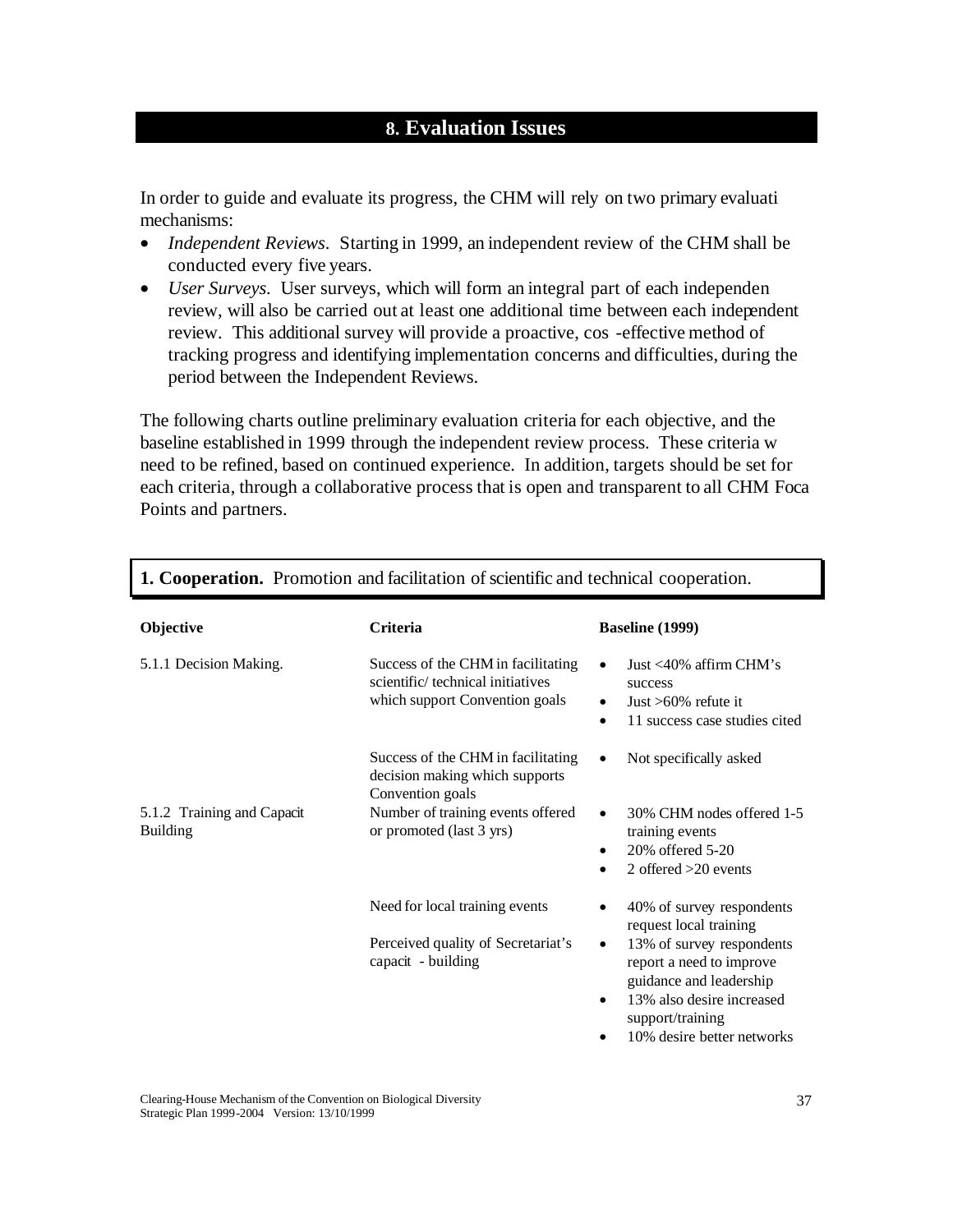| <b>Objective</b> | Criteria                                                                                                 | <b>Baseline</b> (1999)                                                                                                         |
|------------------|----------------------------------------------------------------------------------------------------------|--------------------------------------------------------------------------------------------------------------------------------|
| 5.1.3 Research   | Success of the CHM in facilitating<br>scientific/technical initiatives<br>which support Convention goals | Just $<$ 40% affirm CHM's<br>٠<br>success<br>Just $>60\%$ refute it<br>$\bullet$<br>11 success case studies cited<br>$\bullet$ |
|                  | success of the CHM in facilitating<br>scientific/technical initiatives<br>which support Convention goals | Not specifically asked<br>٠                                                                                                    |

#### **2. Information Exchange.** Development of a global mechanism for exchanging and integrating information on biodiversity

| Objective          | <b>Criteria</b>                                                                                           | Baseline (1999)                                                                                                                               |
|--------------------|-----------------------------------------------------------------------------------------------------------|-----------------------------------------------------------------------------------------------------------------------------------------------|
| 6.1.1 Contribution | Success of the CHM in facilitating<br>scientific/ technical initiatives which<br>support Convention goals | Just $<$ 40% affirm CHM's success<br>Just $>40\%$ refute it<br>$\bullet$<br>11 success case studies cited<br>$\bullet$                        |
|                    | Usefulness of having COP decisions<br>available                                                           | Majority rate this as somewhat to<br>very useful<br>A few indicate that these are not<br>$\bullet$<br>very useful                             |
|                    | Overall usefulness of information<br>available through CHM                                                | 20% of those surveyed reported a<br>need to improve information<br>content                                                                    |
| 6.1.2 Use          | Number of information requests/week<br>received by CHM nodes                                              | $\approx$ 50% receive <10<br>$\bullet$<br>30% receive 10-25<br>٠<br>10% receive 26-100<br>$\bullet$<br>2 nodes receive $>100$                 |
|                    | Number of information requests/week<br>from nodes to global CHM                                           | $> 60\%$ make $<$ 5<br>$\bullet$<br>requests/searches<br>15% make 6-25<br>٠<br>5% make > 25                                                   |
|                    | Number of NFP's receiving<br>information via the CHM Focal Point<br>listserv                              | $\approx 55\%$                                                                                                                                |
|                    | Number of FP's receiving information<br>via other CHM listservs                                           | $\approx$ 50% use others:<br>$\bullet$<br>10% use Rio<br>$\bullet$<br>combined 40% use bioplan,<br>$\bullet$<br>Bionet, IREX, Bio-Excel, etc. |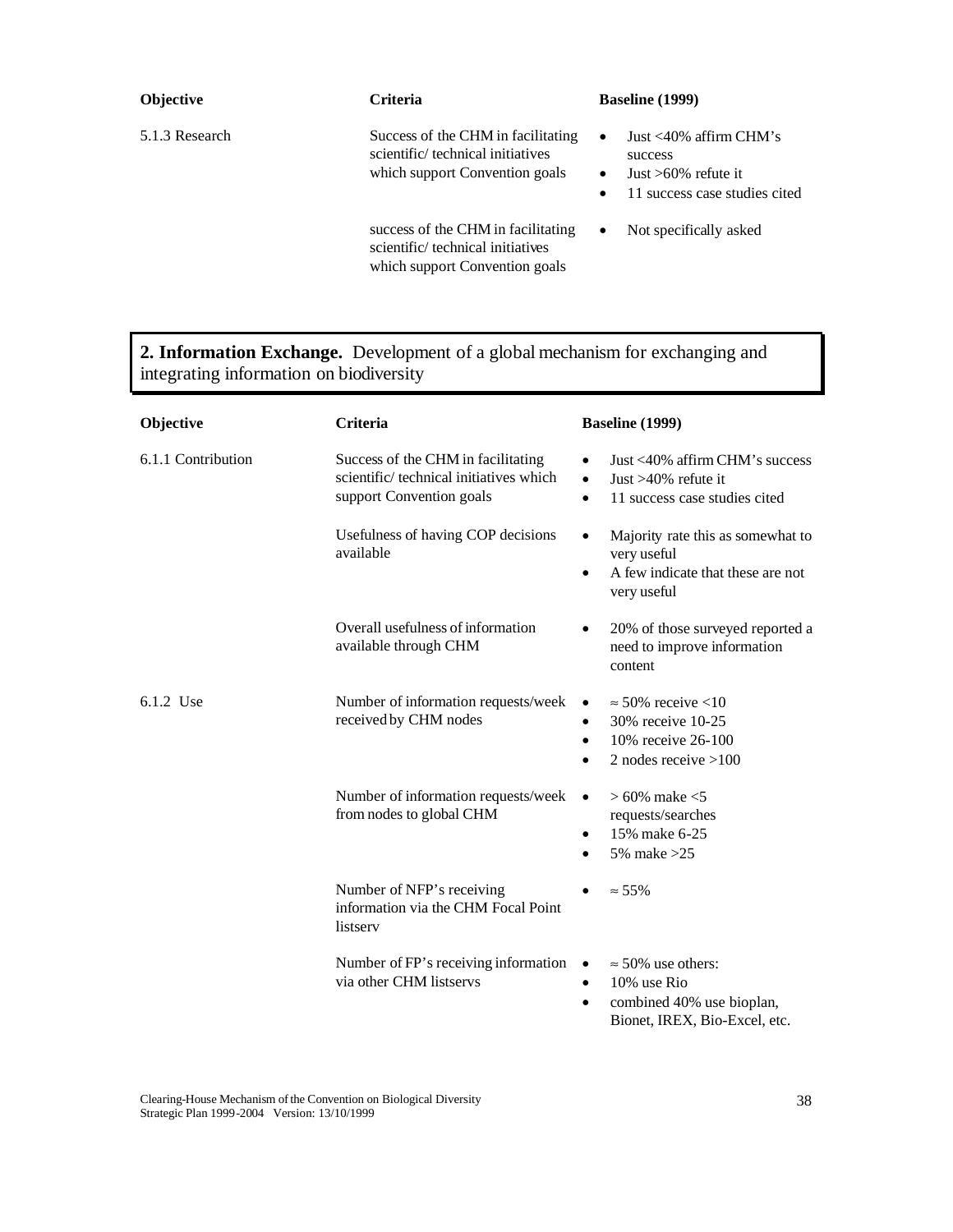| Objective                                                       | Criteria                                                                                                                                                                    | Baseline (1999)                                                                                                                                                                                                                                                                                              |
|-----------------------------------------------------------------|-----------------------------------------------------------------------------------------------------------------------------------------------------------------------------|--------------------------------------------------------------------------------------------------------------------------------------------------------------------------------------------------------------------------------------------------------------------------------------------------------------|
|                                                                 | Breakdown of information requested<br>from CHM nodes                                                                                                                        | 80% request general biological<br>diversity info/advice<br>70% policy/ legislation info<br>٠<br>50% biodiversit<br>strategies/action plans<br>$<$ 40% country studies,<br>newsletters, referrals to other<br>studies, other info.                                                                            |
| 6.1.3 Qualit                                                    | Overall quality of CHM information                                                                                                                                          | 20% of those surveyed reported a<br>٠<br>need to improve information<br>content                                                                                                                                                                                                                              |
| 6.1.4 Speed and Facilit                                         | Number of successful information<br>searches by CHM nodes using the<br>global CHM                                                                                           | 10% of nodes report that all are<br>$\bullet$<br>successful<br>40% report "most"<br>٠<br>$<$ 30% report "few"<br>$\bullet$<br>2 nodes report "none"                                                                                                                                                          |
|                                                                 | Match between 'breakdown o<br>information requested from CHM<br>nodes' and 'breakdown of information<br>available from CHM nodes'<br>Internet/computer compatibility issues | well matched<br>20% of those surveyed reported<br>$\bullet$<br>compatibility/access<br>challenges/problems<br>25% requested improvements to<br>Information exchange process                                                                                                                                  |
|                                                                 | Perceived information handling<br>capabilit                                                                                                                                 | 20% of locals surveyed reported<br>$\bullet$<br>a need to improve information<br>handling<br>13% reported a need to improve<br>$\bullet$<br>IT infrastructure<br>18% of regions reported a need to<br>$\bullet$<br>improve information exchange<br>criteria and protocols                                    |
| 6.1.5 User Responsiveness<br>6.1.6 Integration.<br>6.1.7 Volume | Breakdown of information available<br>from CHM nodes                                                                                                                        | Not specifically asked<br>٠<br>Not specifically asked<br>$\bullet$<br>80% supply policy/ legislation<br>$\bullet$<br>info.<br>70% general biological diversit<br>$\bullet$<br>info/advice<br>55% referrals to other sources<br>$\bullet$<br>55% country studies<br>$\bullet$<br>45% newsletters<br>$\bullet$ |

 $\bullet$  > 20% other info.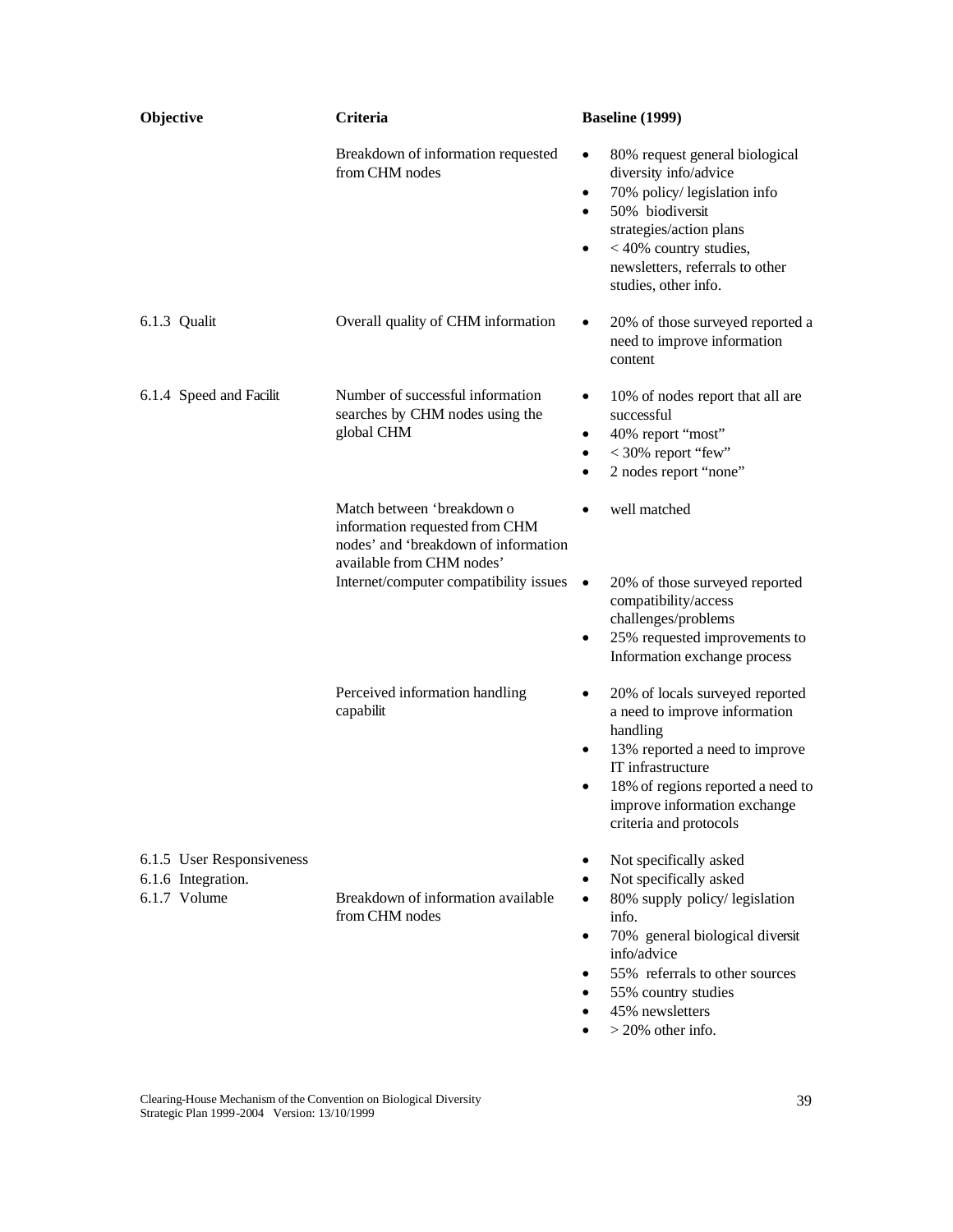| Objective                                                               | <b>Criteria</b>                                             | <b>Baseline</b> (1999)                                                                                                                                    |
|-------------------------------------------------------------------------|-------------------------------------------------------------|-----------------------------------------------------------------------------------------------------------------------------------------------------------|
| 7.1.1 Establishment of Focal<br>Points                                  | Number of full-functioning Focal<br>Points                  | 137 of 176 Parties<br>$\bullet$<br>92 have e-mail<br>$\bullet$<br>38 have websites<br>$\bullet$                                                           |
|                                                                         | Startup funding received                                    | 63 of 64 organizations<br>٠<br>applying to GEF have received<br>startup assistance                                                                        |
| 7.1.2 Leverage<br>7.1.3 Duplication of Effort<br>Avoided                | Number of partnerships                                      | Not specifically asked<br>٠<br>30% of nodes work with $<6$<br>٠<br>international partners<br>55% of nodes work with 6-20<br>٠<br>15% work with $>20$<br>٠ |
|                                                                         | Perceived need for partnerships                             | 25% of local respondents cited<br>٠<br>a need to improve partnerships<br>38% of regional respondents<br>٠<br>cited a need to networking/<br>info sharing  |
| 7.1.4 Awareness and Use of the<br><b>CHM</b><br>7.1.5 Capacity Building | Number of Focal Points with<br>promotion strategies         | Not specifically asked<br>Use - See 6.1.2<br>٠<br>See 5.1.2<br>٠                                                                                          |
| 7.1.6 Sustained Funding of CHM<br>Focal Point Development               | Number of Focal Points with long<br>term funding strategies | 33% have strategies                                                                                                                                       |

# **3. Network Development.** Development of the CHM Focal Points and their partners.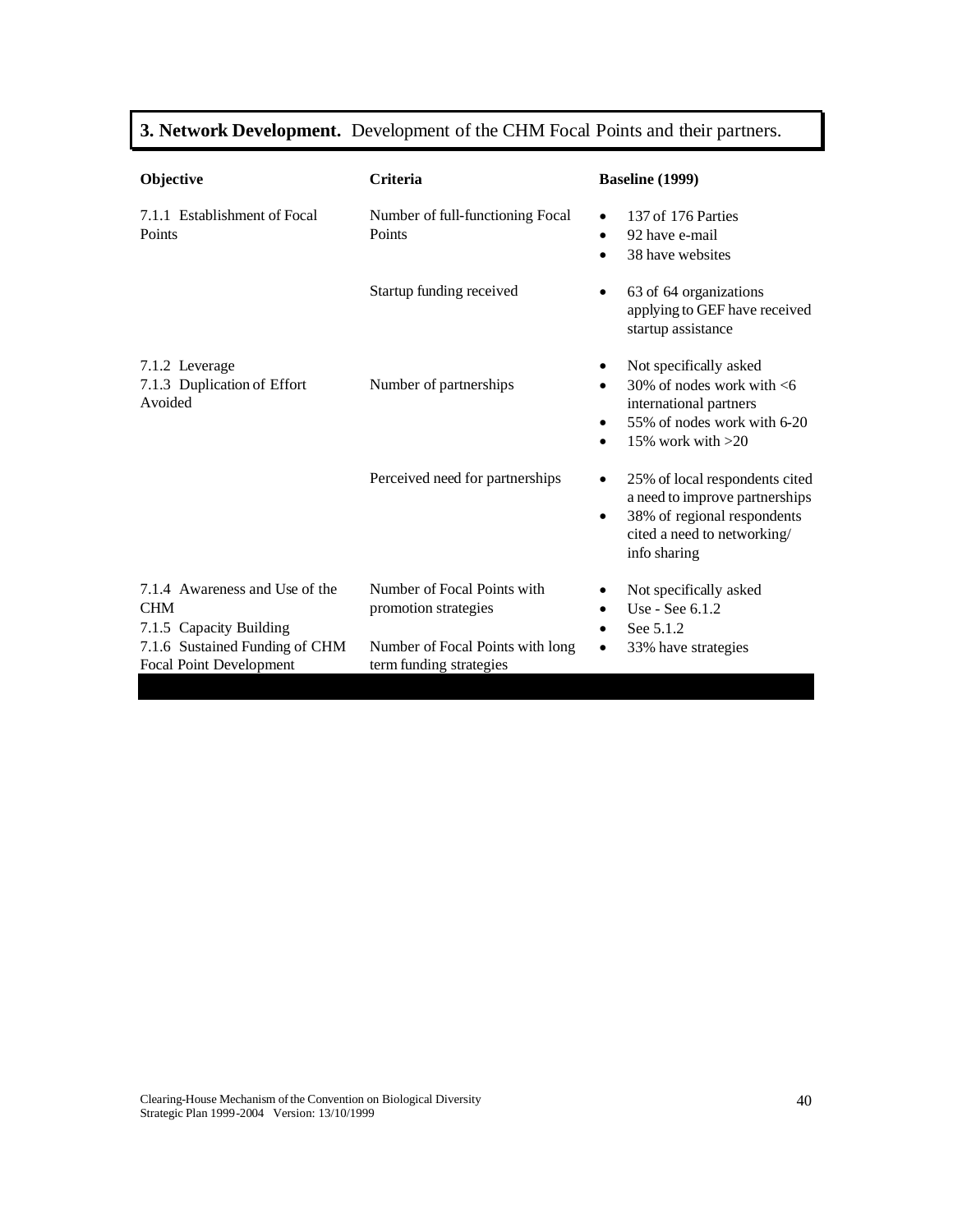# **9. Funding Issues**

Ongoing investments will be required to develop and sustain the operations of the CHM's nodes at all levels. It may be difficult to quantify the overall return on these investments. However many biodiversity initiatives world-wide require the sorts of cooperation and information availability that is supported by the CHM, or could be implemented more cost-effectively though its use. The proponents of these initiatives, who are potential 'users' of the CHM, should be considered as potential CHM funders as well. Just as the Parties to the Convention must support the CHM as a necessary foundation for implementing the Convention, other actors world-wide must also come to support the CHM as a critical too for implementing their own initiatives and achieving their own goals.

The following approaches will be used to obtain the necessary funding for CHM nodes at all levels.

- Ask COP to direct each Party to the Convention to implement its CHM node, with an ongoing staffing level equivalent to at least one fu -time, dedicated person per year. Where possible this commitment should be accompanied by an adequate budget to cover technical and other expenses (guidelines to be determined).
- Ensure that start-up incentives are provided for developing countries, through GEF and other sources
- Ensure that staged funding is provided for enabling activities such as the exploration, formulation, and development of funding proposals that match CHM priorities.
- Require all CHM nodes to produce long term funding strategies for supporting their activities. A range of funding sources, in addition to national governments and GEF, should be considered.
- Investigate the potential role of business in helping to fund the CHM. Possible mechanisms include: sponsorship of specific CHM projects of interest, fees for listing large businesses in the "collaboration promotion mechanism for institutions and experts, and service and technology providers", and fees for advertising on CHM web sites. Note however that there is an associated risk that this could unduly influence the wa that the CHM is structured and operated (see threat 3 in section 1.2). How private sector support is used will be critical to the future of the Convention.
- Involve potential funders more closely in CHM planning processes and workshops.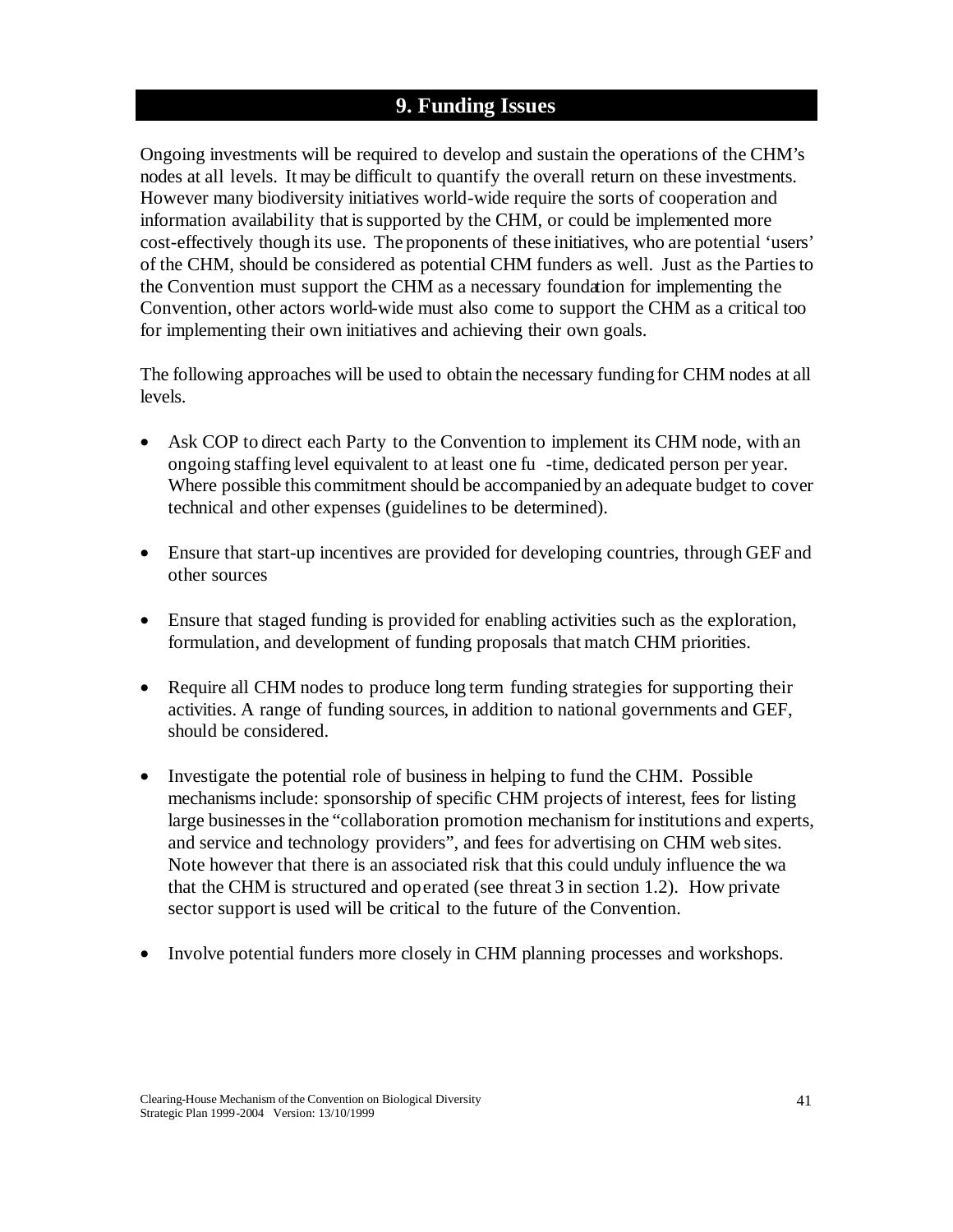- Provide capacity building and ongoing support on "how to promote the CHM to key" decision makers. This should involve:
	- workshops and guidelines,
	- the compilation of testimonials on benefits from using the CHM, and
	- the compilation of funding success stories and lessons learned (see 6.2.1).
- Identify and prioritize CHM user needs (see 6.2.1). Then approach relevant funders to contribute to funding pools for supporting projects / CHM enhancements that mee those needs (see 6.2.2).
- Ask COP to set and provide an annual budget for the CHM Secretariat node that is adequate to cover its basic ongoing operations and the usual levels of enhancements required by CHM-related COP decisions. COP decisions requiring significantly more activity from the CHM should be accompan ed by corresponding additional funding, including staff resources.
- As it is a delicate matter for the Secretariat to pursue additional funding from the Parties, the IAC should take a leadership role in facilitating access to such funding, for example from GEF.

# **10. Next Steps**

Over the next three years, priority should be given to the following areas.

• **Describe, demonstrate and communicate the role and value of the CHM.** There have been a number of important accomplishments through the Pilot Phase which highlight the value of the CHM. However, questions remain regarding what the CHM "i in business to do", how it works, who is involved, how it fits with other international initiatives related to biodiversity, and why it is something that should be invested in.

All Parties to the Convention need to be aware of the global CHM network and how i can help their efforts in support of the objectives of the Convention. More broadly, a key groups of potential CHM users and supporters (key CHM audiences) need to be aware of it and how it can further their own efforts and interests.

Once this Strategic Plan has been ratified, a 'plain language' brochure should be produced, targeted at these key CHM audiences, that clearly describes, demonstrates and communicates the role and value of the CHM. (See section 7.2.6.)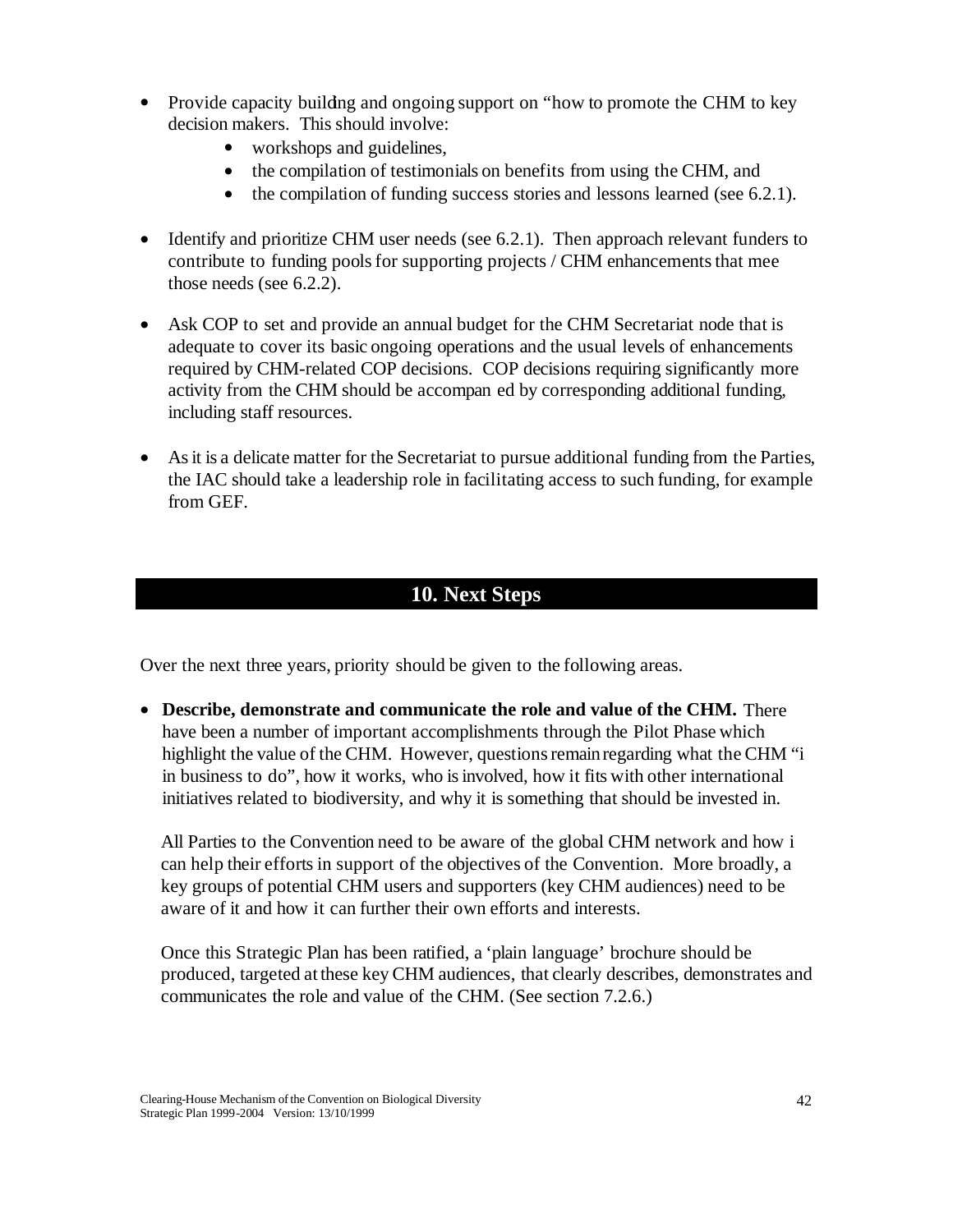- **Create mechanisms of mutual support for users of the CHM.** Implementation of the Convention on Biological Diversity depends on collaboration – countries and partners working together, learning together, and sharing their expertise, knowledge and experiences. Mechanisms are required to support this collaboration. Priorities include:
	- a set of standards and guidelines for information management and exchange that addresses issues of standardization and nteroperability (see section 6.2.1);
	- an operational model for implementation of CHM National, Regional, Subregional and Thematic Focal Points. (see section 7.2.1);
	- the development of procedures for linking the CHM more closely with related cooperation and information networks and, more broadly, with the many other Conventions and international initiatives which can support implementation of the Convention (see sections 6.2.1 and 6.2.3);
	- the development of criteria and procedures for the full involvement of other CBD stakeholders (such as international businesses and non-profit organizations) as Thematic Focal Points or TFP partners;
	- expansion and enhancements of the CHM that address those issues and capabilities required to support COP's upcoming work schedule;
	- mechanisms for identifying additional needs and priorities of countries and partners working to implement the Convention (see sections 5.2.1 and 6.2.2);
	- mechanisms for identifying resources available to meet those needs, and for sharing expertise, experiences and success stories (see sections 5.2.1, 5.2.4 and 6.2.2); and
	- additional mechanisms for building local / national / regional capacity to implement the CHM and the Convention in response to user needs (see sections 5.2.1, 5.2.2, 5.2.3 and 7.2.1). Recently expressed training priorities include: required information technologies (e.g. computer hardware support), use of the CHM, and how to manage biodiversity
- **Plan for Long-Term Sustainability of the CHM.** The global CHM network needs to plan for its long-term sustainability, and access to resources – financial, technical, human and information – are essential to that sustainability. Relationships between the CHM and international financing initiatives need to be fostered and strengthened, and creative partnership opportunities need to be explored (see sections 7.2.7 and 9). In addition, a permanent location for the CHM Secretariat needs to be established. In COP decision 2/3, paragraph 5, the Parties agreed that "*during the pilot phase* … the Secretaria (SCBD) *should* act as a focal point" for the CHM. Now that the pilot phase is over, consideration must be given to the permanent location of this focal point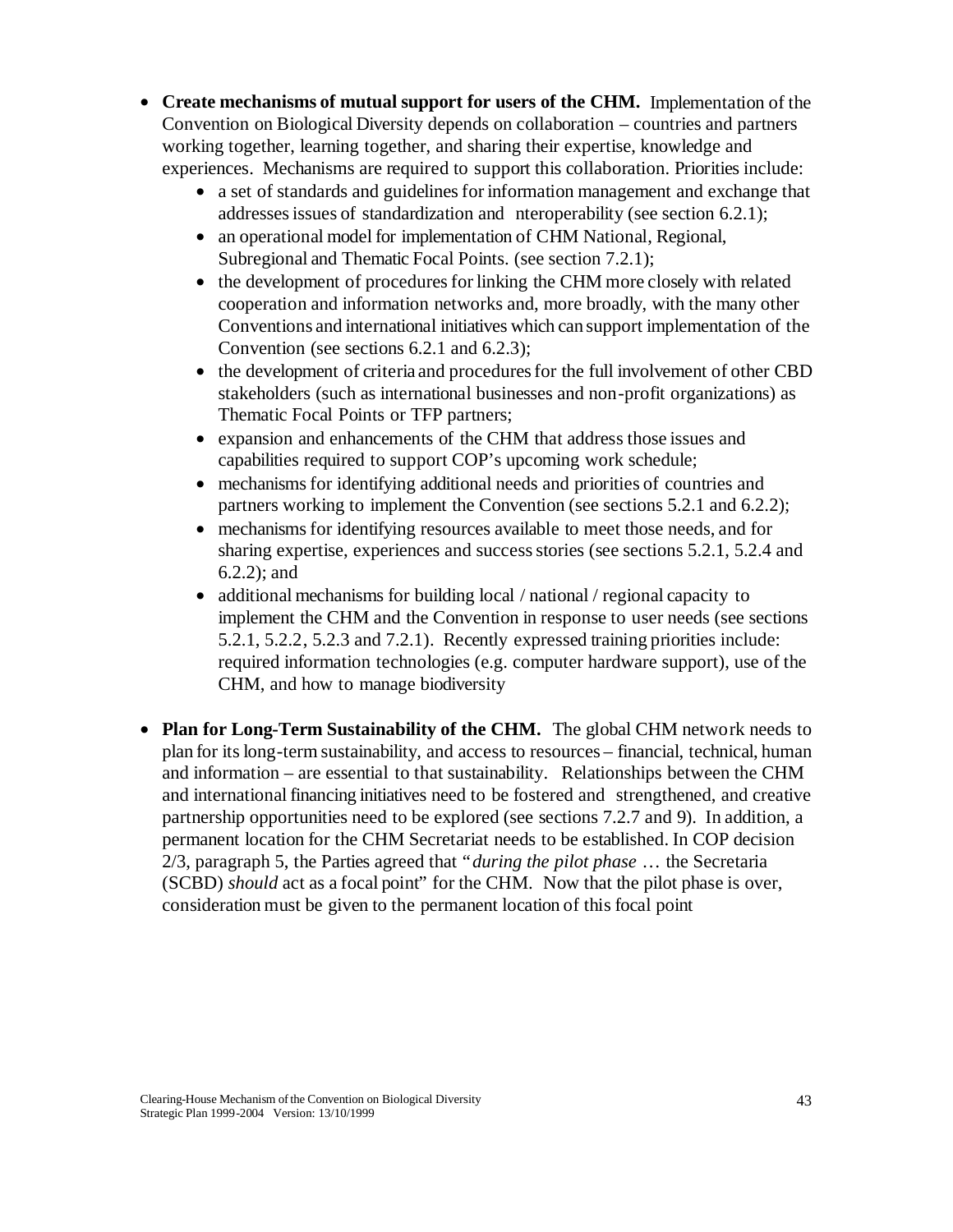- **Monitor and evaluate activities of the CHM.** Ongoing monitoring and evaluation of CHM activities is essential to ensure that the needs of CHM users are being me efficiently and effectively. This ongoing process should include:
- the proactive identification and filling of priority needs and gaps in information, skill sets, expertise and cooperation (see sections 5.2.1 and 6.2.2);
- building the capacity to respond to these, (see section  $5.2.2$ ,  $5.2.4$  and  $6.2.3$ );
- collaboratively developing tim -based targets for all objectives, and monitoring progress against those targets (for example by conducting one more Users' Survey before the end of the three year period. See section 8.)

This Strategic Plan outlines an ambitious number of objectives. Key performance indicators for the coming three years include:

- effective decision making, and overall contribution of the information exchanged (objectives 5.1.1 / 6.11),
- awareness and use of the CHM (objectives  $6.1.2 / 7.1.5$ ), and
- establishment of Focal Points and capacity building (objectives 7.1.1 and 7.1.5).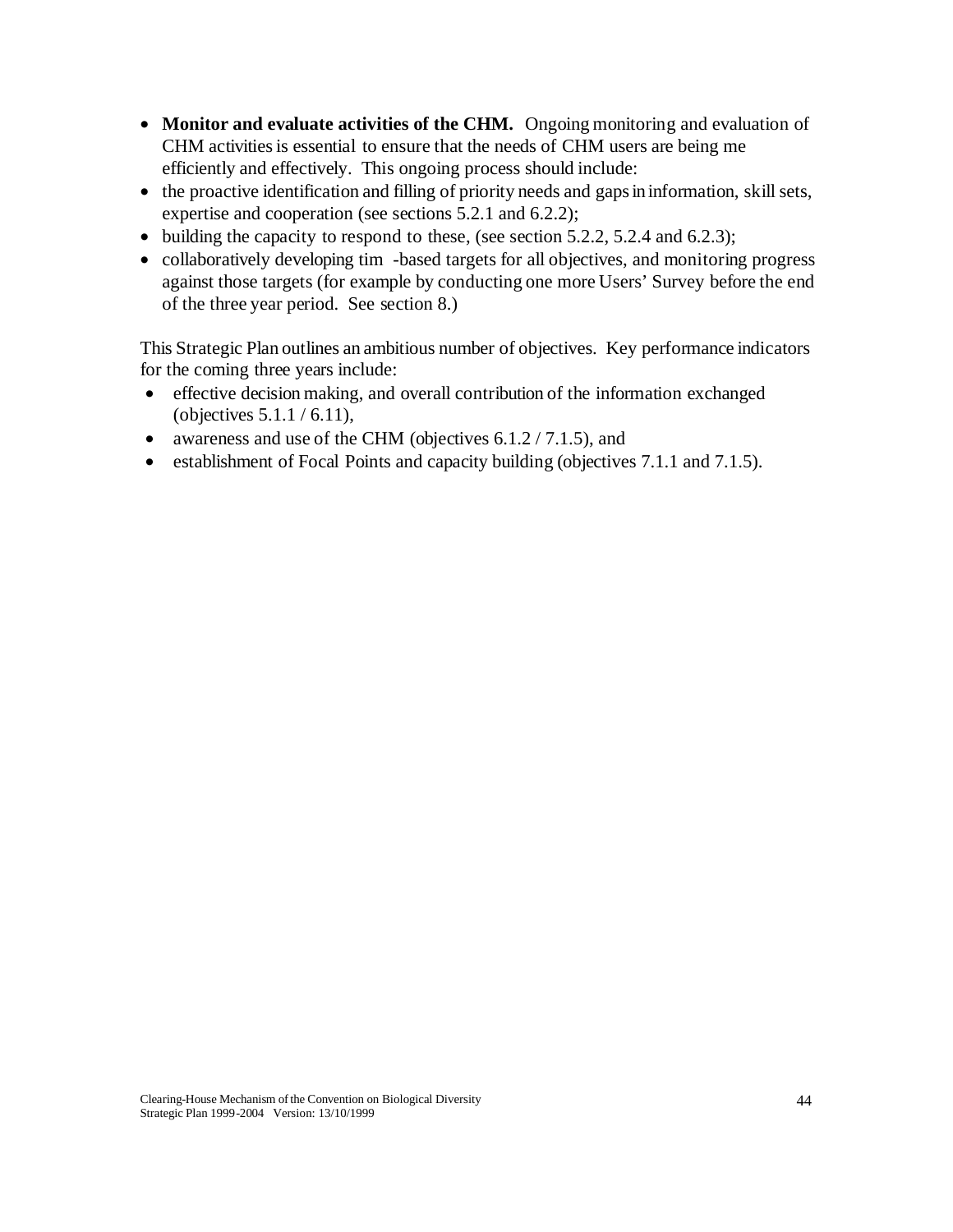# **Appendix One: Glossary**

| <b>Biodiversity Conservation Information System</b>                |  |
|--------------------------------------------------------------------|--|
| Convention on Biological Diversit                                  |  |
| The CBD's Clearing-House Mechanis                                  |  |
| Conference of the Parties                                          |  |
| Global Biodiversity Information Facilit                            |  |
| EIONET<br>European Environment Information and Observation Network |  |
| <b>Global Environment Facility</b>                                 |  |
| <b>Inter-American Biodiversity Information Network</b>             |  |
| <b>North American Biodiversity Network</b>                         |  |
| Non-government organization                                        |  |
| <b>CHM National Focal Point</b>                                    |  |
| <b>CHM Regional Focal Point</b>                                    |  |
| Subsidiary Body on Scientific, Technical and Technological Advice  |  |
| <b>CHM</b> Thematic Focal Poin                                     |  |
| United Nations Environment Program                                 |  |
|                                                                    |  |